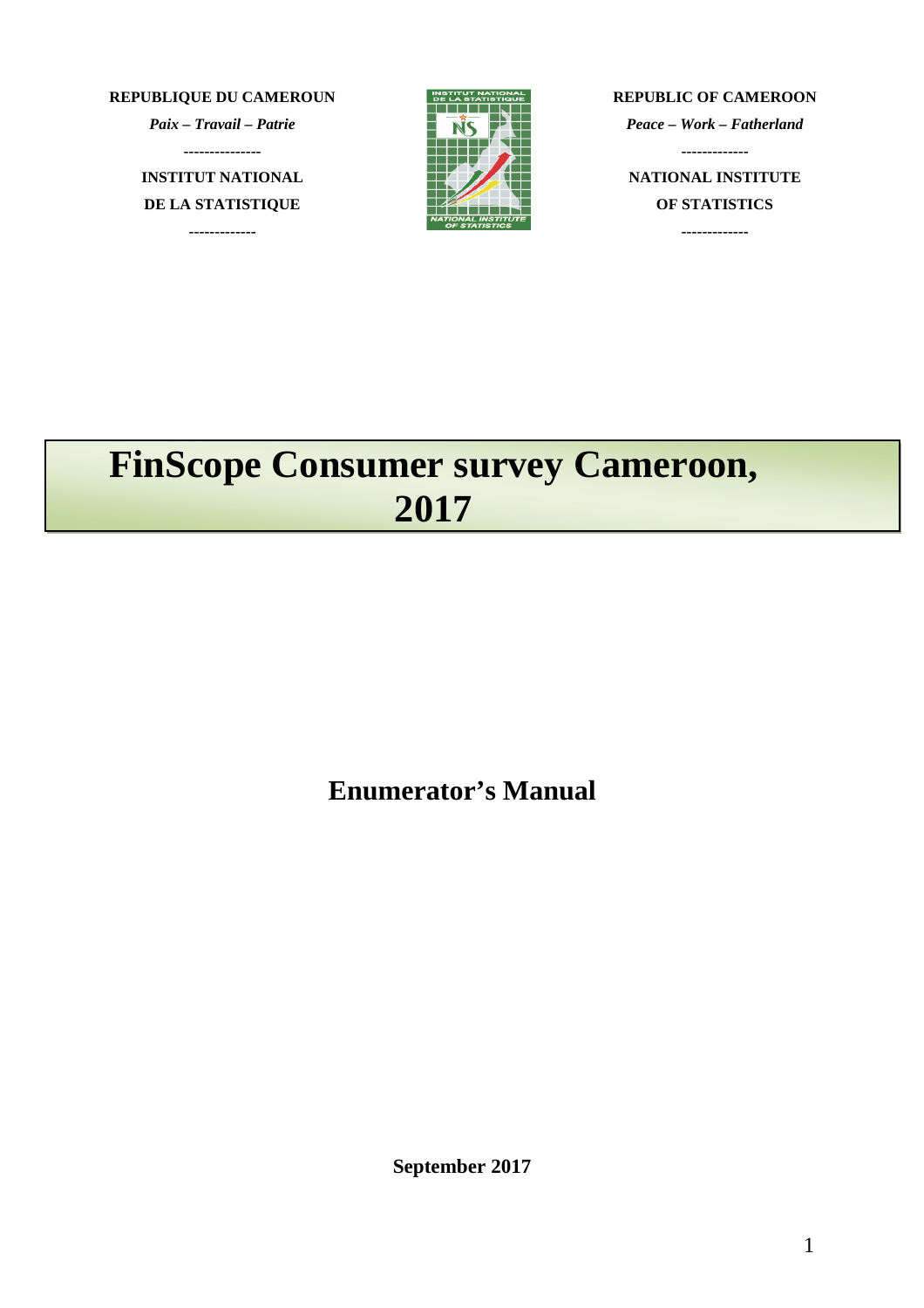## **Table of Contents**

| 2.1. |  |
|------|--|
| 2.2. |  |
| 2.3. |  |
|      |  |
|      |  |
|      |  |
|      |  |
| 6.1. |  |
| 6.2. |  |
| 6.3. |  |
|      |  |
|      |  |
|      |  |
|      |  |
|      |  |
|      |  |
|      |  |
|      |  |
|      |  |
|      |  |
|      |  |
|      |  |
|      |  |
|      |  |
|      |  |
|      |  |
|      |  |
|      |  |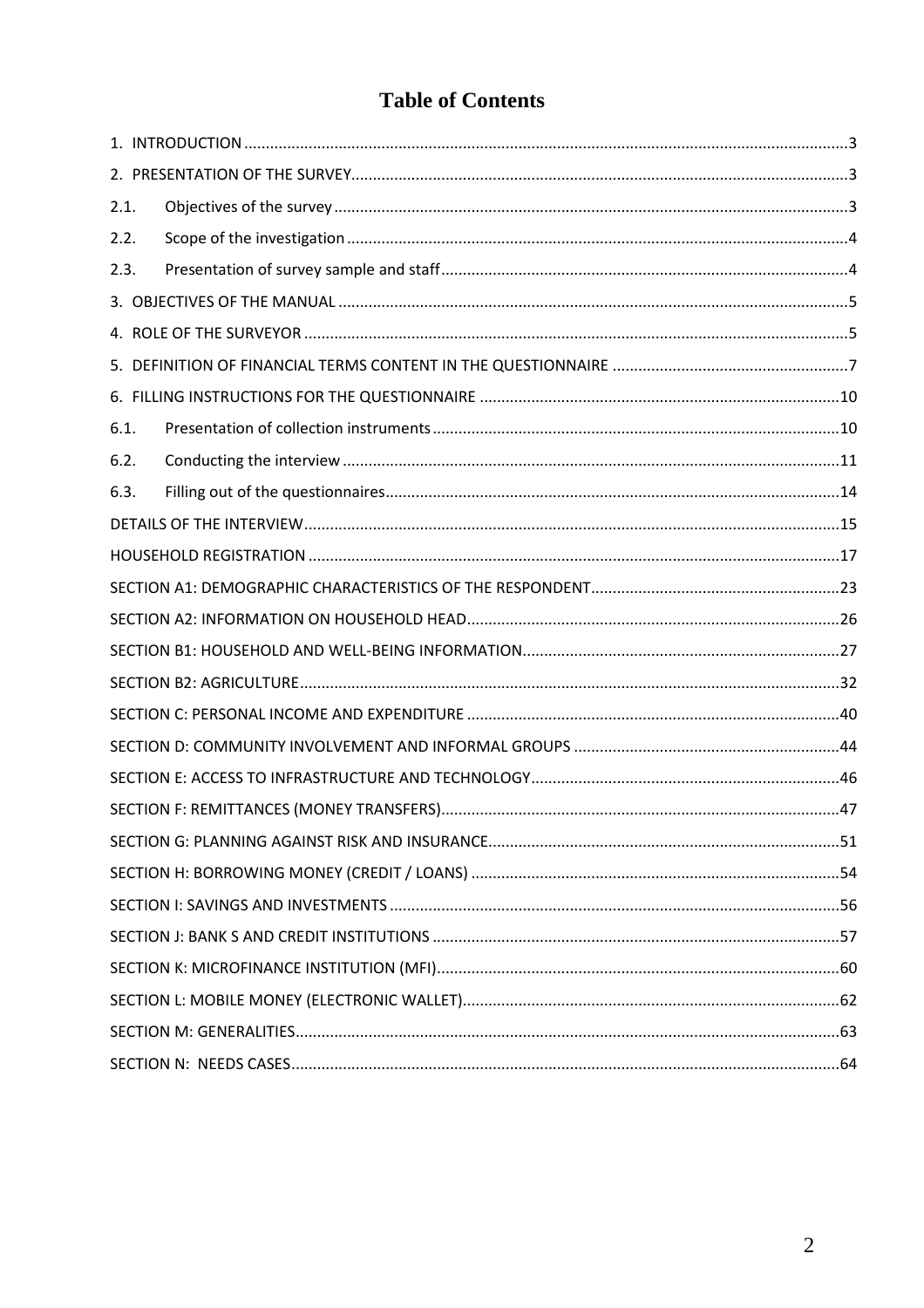## **1. INTRODUCTION**

Financial inclusion is recognized as an important component of economic growth. Indeed, access to quality financial services can play an important role in the fight against poverty and reducing the vulnerability of the poor. Therefore, in order to boost economic growth, it is important to identify the systemic constraints that prevent financial markets from reaching consumers.

FinMark Trust, which is an independent organization whose goal is to encourage the financial markets to the benefit of the poor by promoting financial inclusion and regional financial integration. It is in this context that it has developed a methodology of survey by sampling called "FinScope Survey" to capture this phenomenon. This is a representative study at national and regional levels on the way people get their income and how they manage their lives financially. It also helps provide information on attitudes and perceptions about financial products and services. To date, the FinScope survey has been conducted in 28 countries.

Based on previous experiences in data collection, this manual is a guide that outlines the objectives of the survey, the different sections of questionnaire and filling instructions as well as the organization of the data collection scheme. It is intended to assist the enumerators in carrying out their duties efficiently and effectively.

The success of this operation and the relevance of the results and analysis depend on the quality of data collected in the field. The understanding and strict compliance with the instructions contained in this manual determines the success of this operation.

## **2. PRESENTATION OF THE SURVEY**

## **2.1. Objectives of the survey**

## 2.1.1. Main Objective

The main objective of FinScope survey is to measure the levels of access and use of financial services by all adults. This study also permits the identification of constraints that prevent service providers from reaching those who are underserved or un-served of different income categories and demographic characteristics of the target population, and who do not even have the ability to open a bank account. The information thus collected will be made available to key stakeholders such as policy makers, regulators and financial service providers.

## 2.1.2. Specific Objectives

The specific objectives of this survey are:

- To measure the level of financial inclusion (for example levels of penetration of financial products and services within the population which may be assessed by the proportion of the population using both formal and/or informal financial products and services);
- Describe the access landscape (type of products and services used by financially included persons);
- Determine needs for financial products, as well as the gap between needs and::
	- available Financial products (formal and informal);
	- the use of financial products (formal and informal);
- Identify drivers and barriers to the use of financial products and services;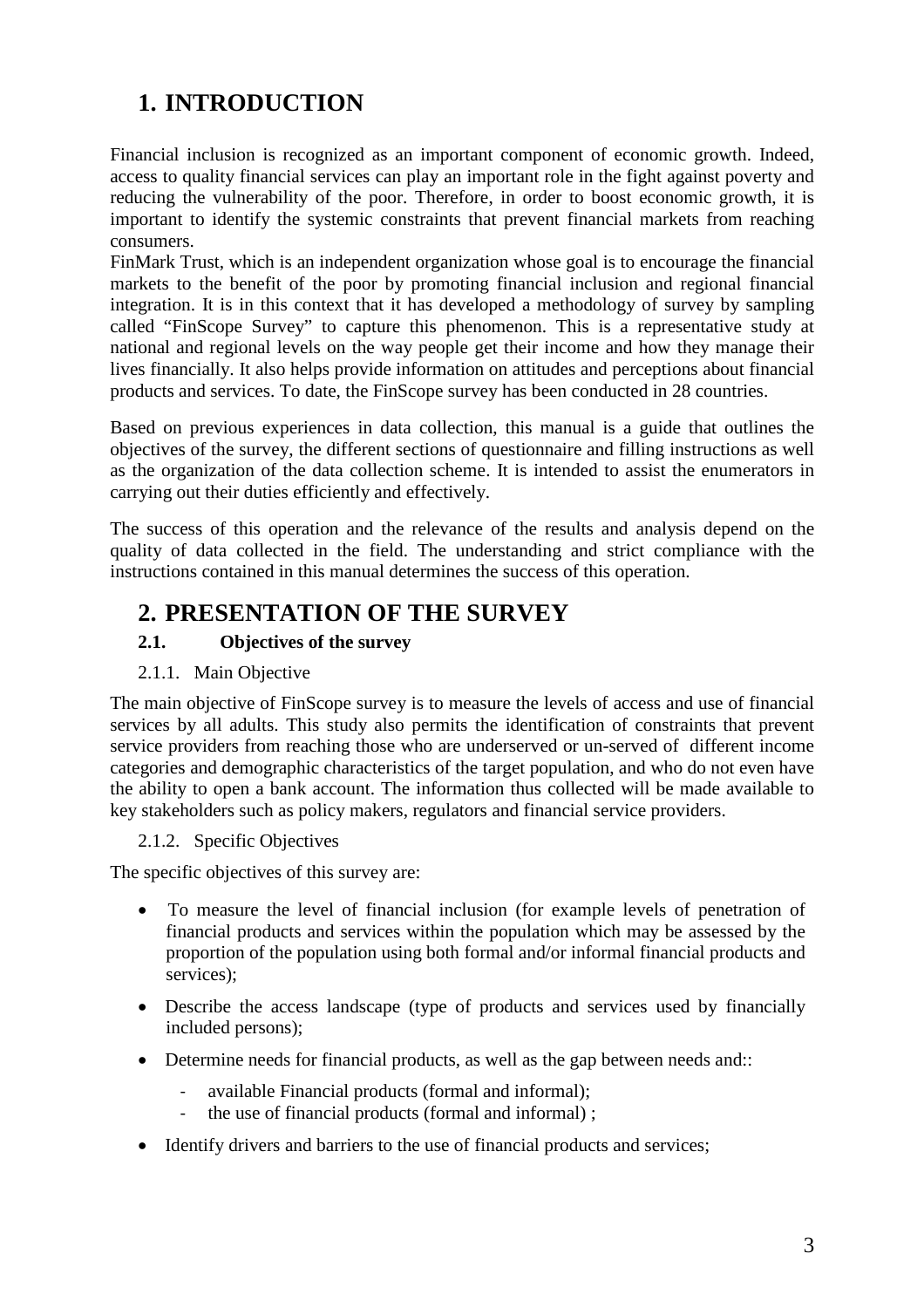Stimulate dialogue based on evidence, which would eventually lead to effective policies and interventions in the public and private sectors to expand and deepen financial inclusion strategies.

## **2.2. Scope of the investigation**

## 2.2.1. Geographical scope and statistical unit

The geographical scope of the survey is the national territory. The operation concerns all ordinary households (as opposed to collective households; boarding schools, hospitals, convents, etc.) residing throughout the national territory, excluding members of the diplomatic corps.

Data will be collected from households. This is a group of one or more persons (socioeconomic unit), with or without a blood or marriage tie, living in one or more dwellings of the same concession (compound). ( assembly of houses constituting a living quarters), pooling their resources to meet current expenses, most commonly taking their meals together, and recognizing the authority of one person as head of household (or reference person).

The observation units are at the same time the household (housing, habitat, etc.) and an individual randomly selected using the KISH table.

## **2.3. Presentation of survey sample and staff**

## 2.3.1. Sample size and distribution

This study uses the statistical principles and methodologies of a sample survey. The techniques for determining the size implemented have resulted in a sample of 7761 households in 597 clusters ((also called Enumeration Area (EA)) across the country (Table 1).

#### **Table 1: Sample Distribution of EA and household between survey regions and residential stratum**

|                         |              | <b>Allocation of EA</b> |                         |              | <b>Allocation of Household</b> |                         |                         |              |  |  |  |
|-------------------------|--------------|-------------------------|-------------------------|--------------|--------------------------------|-------------------------|-------------------------|--------------|--|--|--|
| <b>Survey Region</b>    | <b>Urban</b> | Semi-<br>urban          | Rural                   | <b>Total</b> | <b>Urban</b>                   | Semi-<br>urban          | Rural                   | <b>Total</b> |  |  |  |
| Douala                  | 64           | $^{\prime\prime\prime}$ | $^{\prime\prime\prime}$ | 64           | 832                            | $^{\prime\prime\prime}$ | $^{\prime\prime\prime}$ | 832          |  |  |  |
| Yaounde                 | 63           | $^{\prime\prime\prime}$ | $^{\prime\prime\prime}$ | 63           | 819                            | $^{\prime\prime\prime}$ | $^{\prime\prime\prime}$ | 819          |  |  |  |
| Adamawa                 | 8            | 7                       | 28                      | 43           | 104                            | 91                      | 364                     | 559          |  |  |  |
| Centre without Yaounde  | 3            | 8                       | 35                      | 46           | 39                             | 104                     | 455                     | 598          |  |  |  |
| East                    | 5            | 4                       | 28                      | 37           | 65                             | 52                      | 364                     | 481          |  |  |  |
| Far North               | 7            | 6                       | 53                      | 66           | 91                             | 78                      | 689                     | 858          |  |  |  |
| Littoral without Douala | 10           | 10                      | 13                      | 33           | 130                            | 130                     | 169                     | 429          |  |  |  |
| North                   | 9            | 4                       | 40                      | 53           | 117                            | 52                      | 520                     | 689          |  |  |  |
| North West              | 11           | 8                       | 34                      | 53           | 143                            | 104                     | 442                     | 689          |  |  |  |
| West                    | 14           | 5                       | 32                      | 51           | 182                            | 65                      | 416                     | 663          |  |  |  |
| South                   | 7            | $\overline{4}$          | 26                      | 37           | 91                             | 52                      | 338                     | 481          |  |  |  |
| South West              | 18           | 3                       | 30                      | 51           | 234                            | 39                      | 390                     | 663          |  |  |  |
| <b>Total</b>            | 219          | 59                      | 319                     | 597          | 2847                           | 767                     | 4 1 4 7                 | 7761         |  |  |  |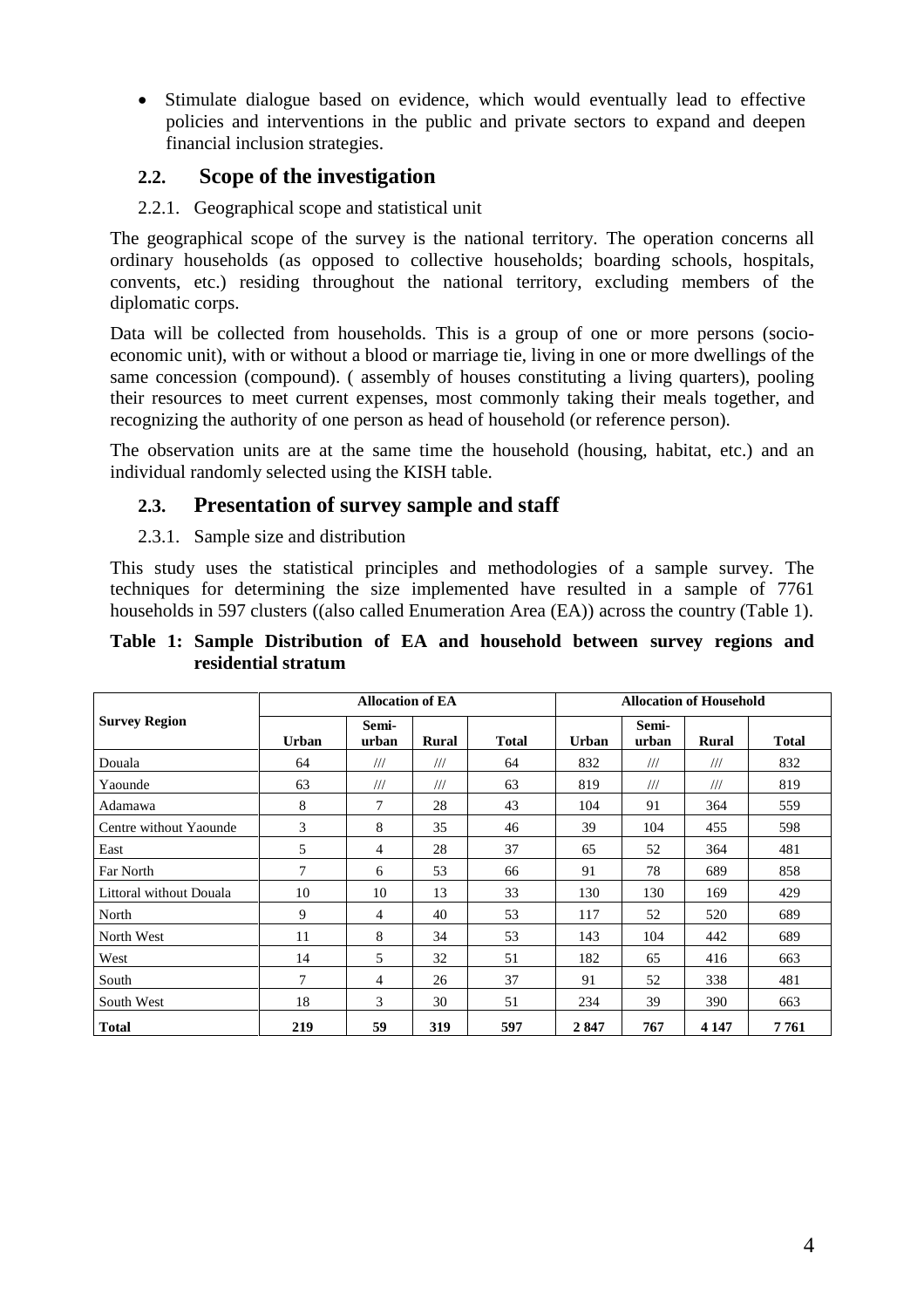2.3.2. Duration, staffing and organization of data collection

Data collection will last 30 days. It will mobilize, in addition to the technical supervisors, 30 controllers and 120 Enumerators. Each field team will be composed of supervisors, controllers and Enumerators.

As far as the organization of the data collection is concern, it will be based on the deployment plan and availability of logistics and data collection materials which will be made available to the data collection team. It will also be based on the specificities, level of isolation and insecurity in each survey area.

|                         | Number of sample<br>Households | Number of ZD<br>samples | <b>Enumerators</b> | <b>Controllers</b> |
|-------------------------|--------------------------------|-------------------------|--------------------|--------------------|
| Douala                  | 832                            | 64                      | 12                 | 3                  |
| Yaounde                 | 819                            | 63                      | 12                 | 3                  |
| Adamawa                 | 559                            | 43                      | 8                  | $\overline{2}$     |
| Centre without Yaounde  | 598                            | 46                      | 10                 | 2                  |
| East                    | 481                            | 37                      | 8                  | 2                  |
| Far North               | 858                            | 66                      | 14                 | $\overline{4}$     |
| Littoral without Douala | 429                            | 33                      | 8                  | 2                  |
| North                   | 689                            | 53                      | 10                 | 3                  |
| North West              | 689                            | 53                      | 10                 | 2                  |
| West                    | 663                            | 51                      | 10                 | $\overline{c}$     |
| South                   | 481                            | 37                      | 8                  | $\overline{c}$     |
| South West              | 663                            | 51                      | 10                 | 3                  |
| <b>Total</b>            | 7,761                          | 597                     | <b>120</b>         | 30                 |

| Table 2: Breakdown of data collection personnel by survey region and according to the |  |
|---------------------------------------------------------------------------------------|--|
| number of households and EA                                                           |  |

## **3. OBJECTIVES OF THE MANUAL**

This manual describes the directives of data collection activities in the field. It is designed to give enumerators a clear view of the scope of the entire project. It serves as a reference document for proper understanding of their roles and responsibilities within the framework of the study

On the field, the enumerators are obliged to respect scrupulously the instructions in this manual.

## **4. ROLE OF THE ENUMERATOR**

The role of the Enumerator is to collect the information required by the questionnaire for each household assigned to him/her in strict compliance with the instructions in this manual.

The success of the study depends on how you do your job. If you do your job and take care in recording the information, the results of the study will be more accurate and therefore more useful for the development of socio-economic policies, strategic orientations and for the determination of relevant actions to be implemented in favour of financial Inclusion. That makes you a very important member of the team and the study, because without you, accurate information cannot be collected. As an enumerator, It is therefore your responsibility to do everything possible to ensure the collection of quality data.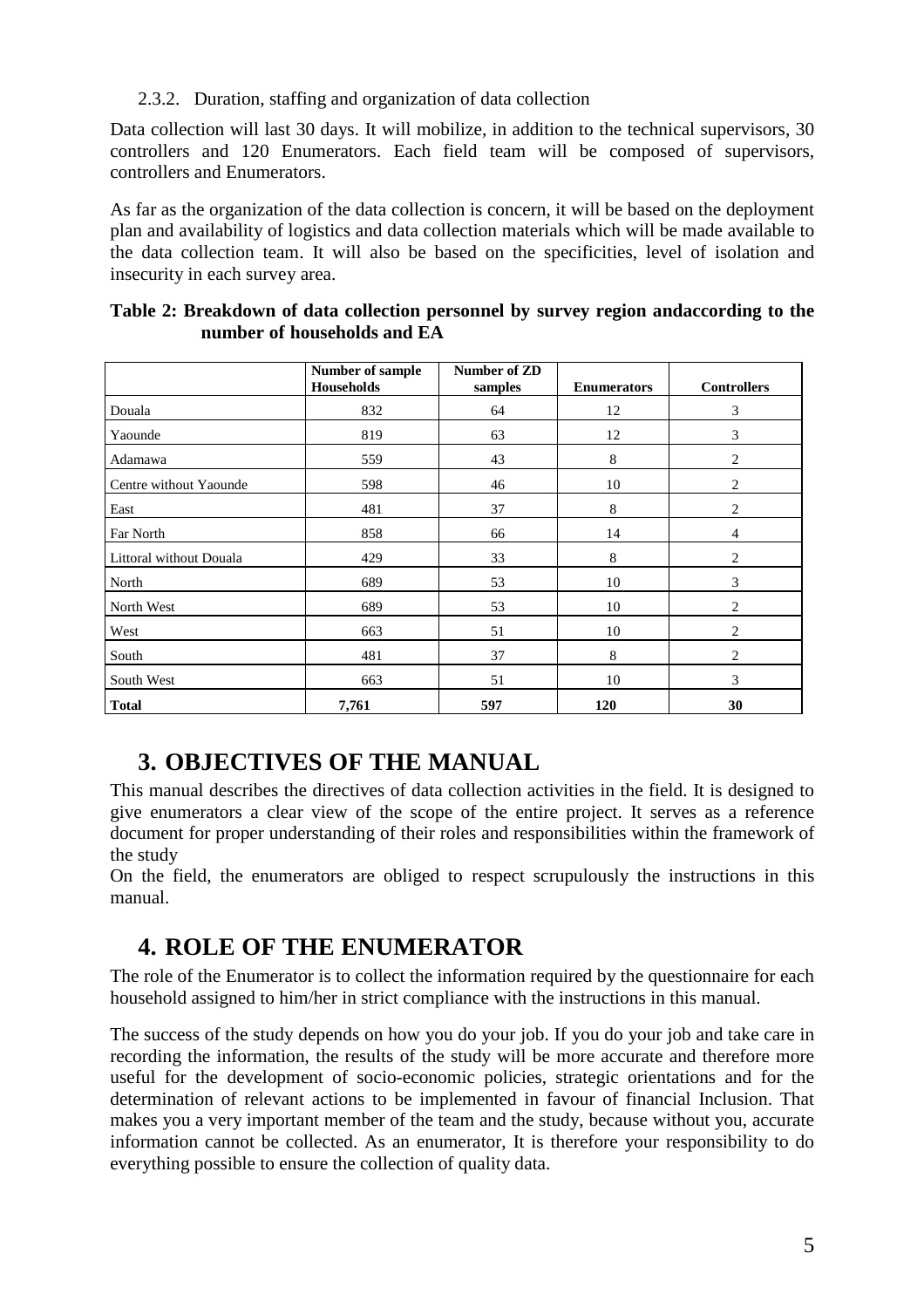The Enumerator shall:

- Assist the controller in the counting of registered households in the household register and counting of the households chosen;
- Find a respondent who has been selected to participate in the survey according to the methodology for the study;
- Properly complete the questionnaire carefully following the "skips" and "filters" as well as instructions related to each question.

In addition, you will be asked to perform during the various stages of field work, the following tasks described.

## **Before the interview**

Before the interview, you must:

- Participate in the training of field workers. This is very important because you are involved in the survey process in general and that you will explore the questionnaire in particular (during training).This is an opportunity to ask all possible questions, and to eliminate any ambiguity on the questionnaire;
- Read this manual and familiarize yourself with its contents;
- Read the questionnaire as many times as possible to become familiar with the questions, terms, corresponding codes and how to record them;
- Make sure you have all the equipment/material needed for the field (questionnaires and manuals, well charged computer, pencil or pen, eraser, etc ...) with you before going to the field.

## **During the interview**

- You must visit only the roads/paths, households and individuals that will be assigned to you. Your supervisor will give you the exact number and location of the households you will be required to visit. If during the first passage you cannot get a response from a household or a selected individual (eg, the house is empty, the case of refusal), you should revisit the household or individual at least 3 times. If, despite these passages, you still get no answers, report it to your Controller who will have to check by himself/herself before putting an end to data collection in that household / at the level of the individual. **No replacement of selected household or individual is permitted**!
- If a respondent is not willing to participate in the survey, you must make every effort to persuade him/her to participate. Explain the purpose of the survey and the importance of his/her participation. If you are still unable to obtain the cooperation of the respondent, please report to your controller, who will personally try to convince the respondent and if still no favourable response, contact the field supervisor who will give you instructions on what to do.
- It is for you to make the interview a success. Therefore, your behaviour is crucial. You must always behave in a friendly and professional manner.
- At the beginning of the interview, introduce yourself, explain the purpose of the survey, and inform the respondent that all information provided is strictly confidential.
- Complete the questionnaire carefully and do not omit *any* information.
- When conducting an interview, never make any guesswork. Always ask the respondent to provide all information. This is a very important point: Y*ou must never*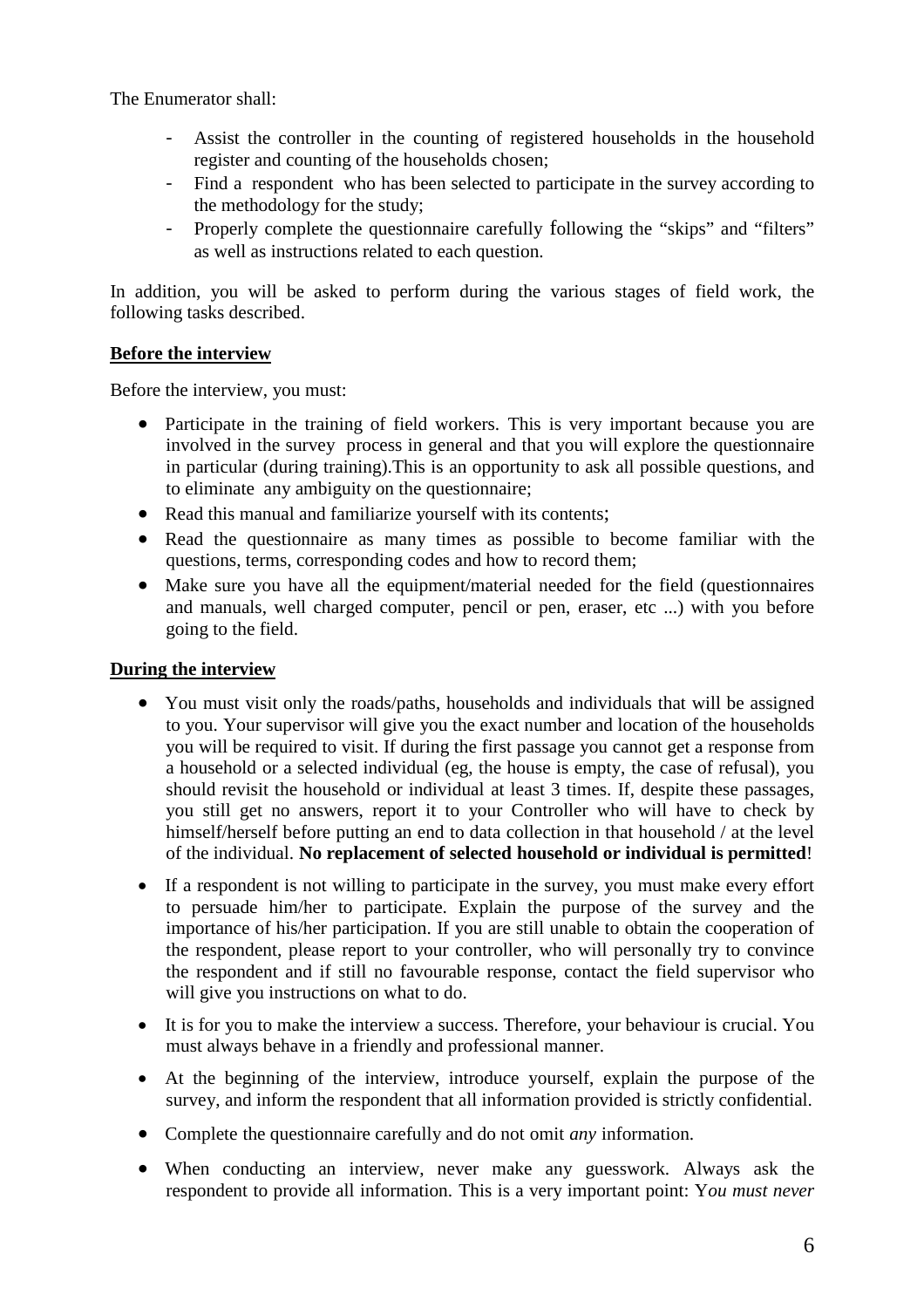*do or write information that you may feel is true.* Always ask questions to get the answers of the respondent.

- Record the answers provided by the respondent as you go along with the interview.
- When conducting the interview, listen carefully to the answers given to each question, as they may help you later in the interview. This attitude also permits you to create a sense of trust and cooperation with the respondents, especially if they feel that you are actually listening to their answers.
- Before leaving the household, make sure that the questionnaire has been completed correctly. If the questionnaire is not fully completed, apologize for the inconvenience and obtain the information that was omitted. If you are unsure about anything in the questionnaire or interview, you should discuss it immediately with your controller or supervisor.
- Once you are sure you have all the necessary information, thank the respondent for their time and the effort made before leaving the scene. Of course, given the scope of the survey, it may not be possible to complete your interview in a single session; in which case you must make arrangements to return later to finish the job.
- Do not hesitate to write comments in your notebook, especially when the situation of the household is confusing or requires further explanation, or if you have problems with certain sections.

## **5. DEFINITION OF FINANCIAL TERMS CONTAINED IN THE QUESTIONNAIRE**

- 1. **Down Payment:** A sum of money given as the first instalment of a payment.
- **2. Adults: in the case of this study,** adults are persons 15 years of age or older**.**
- **3. Insurance:** This is the payment of a risk premium for an event, where reimbursement is made if or when the event occurs**.**
- **4. Travel insurance:** Travel insurance is a set of guarantees to cover the consequences of incidents that may occur during your travels, trips and stays abroad.
- 5. **Agricultural Insurance:** Agricultural insurance cover agricultural risks according to commonly agreed rules.
- **6. Credit Insurance:** is a **c**ontract guaranteeing a creditor against the risk of insolvency of the debtor under the conditions arranged by mutual agreement**.**
- **7. Group insurance:** Insurance contracts subscribed to a number of people exposed to the same risk. Example: insurance taken out by employers under the occupational benefit schemes for the benefit of their employees.
- 8. **Education Insurance:** Some insurance companies accept cumulative deposits over a long period, which allows a parent to finance higher education of his/her offspring, if the parent dies before the age of majority of the child, the insurance company take charge of the schooling of the child until the age of 18 years. The capital subscribed by the parent is then given to the child.
- 9. **Insurance and affiliated deposits:** These are financial products offered by insurers to finance investment funds.
- 10. **Fire or natural disaster insurance:** It is an insurance product that covers damage caused by fire or natural disaster to the property of the insured.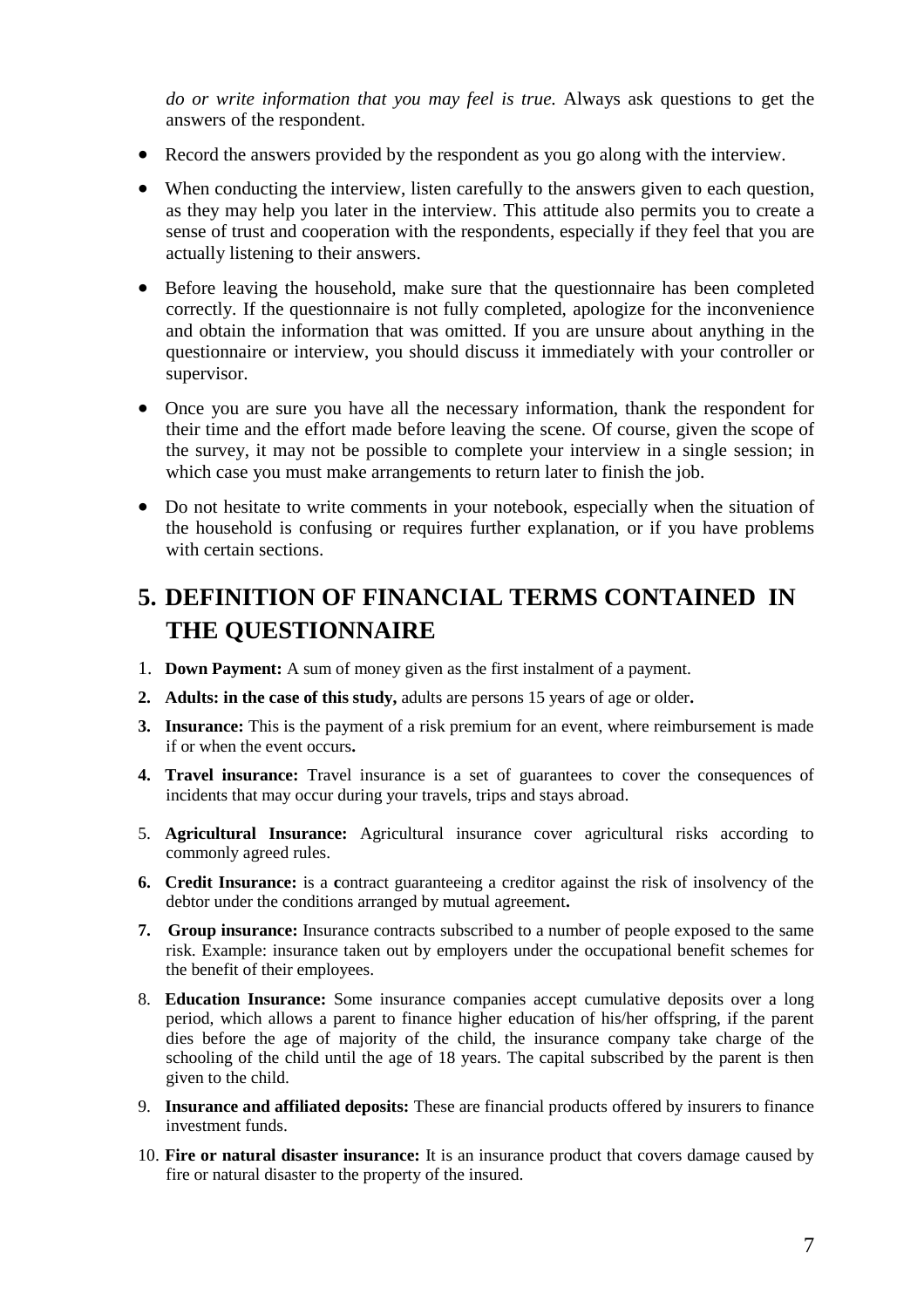- **11. Partial motor vehicle or motorcycle insurance commonly called third party insurance:** This insurance product covers only repairing the damage that the insured owner of a car or motorcycle causes to a third party.
- 12. **Insurance for informal assets :** Insurance for Informal assets is offered to all economic actors of the informal sector to cover any kind of risk as deemed appropriate.
- 13. **General liability insurance:** This insurance product covers only repairing the harm that the insured causes to a third party.
- 14. **Retirement insurance**: It is an accumulated contribution by the insured to receive a principal upon retirement.
- **15. Health or medical insurance:** This is health insurance, the insurer covers the health costs of the insured. Under the terms of the contract, a ceiling in terms of coverage and types of health expenses to be reimbursed are determined**.**
- **16. Credit life insurance:** it is an insurance product sold on an individual or collective basis, and is usually purchased to cover small loans for short periods of time. When issued under a group policy, a certificate is issued to the debtor, the master policy being issued by the creditor. The nominal value of a policy remaining balance due, decreases proportionally to the reduction of the loan amount until both cancel each other out. This type of insurance covers several credit cycles over the course of stipulated period (e.g. one year). In the event of death, the insurance provides the remaining outstanding balance due**.**
- 17. **Total motor vehicle or motorcycle insurance:** It is an insurance product that covers several risks: civil liability (if you do something wrong, the insurer repairs the damage to the victim), theft, fire and any other damage.
- 18. **Life Insurance:** life insurance issued to a creditor (lender) to cover the life of a debtor (borrower) for an outstanding loan. If the debtor dies before the debt is repaid, the insurance policy will pay the balance of the outstanding amount.

*There are two types of life insurance:*

- Insurance in case of life: capitalization product to build up savings and providing for the payment of these savings as a lump sum or annuity if the insured is alive at the end of the contract.
- Insurance against death or temporary death: contract for the payment of capital to a designated beneficiary in the contract in case of death of the insured before the insurance contract comes to term.
- 19. **Banked:** persons who own one or more accounts in financial institutions (banks, microfinance institutions, credit establishments).
- 20. **Bank card:** a plastic card used to get money from a cash machine.
- 21. **Credit card:** a plastic card that you can use to purchase goods and services and pay later.
- 22. **Debit card:** a plastic card that can be used to withdraw money directly from your bank account when you pay for goods or services.
- 23. **Current account:** The current account is a special form of cheque account reserved for companies. It can function both as a credit or debit account and often the support of complex operations that vary according to the nature of the activity of the company.
- 24. **Personnel Loan Account:** The personnel loan account records all lending transactions that take place between a company and the persons associated with it by a contract. This may be an institution that provides loans to its staff through a mutual fund, for example, by extension, operations relating to staff representatives or similar bodies that are attached to it.
- 25. **Currency account:** This account guarantees that management of foreign exchange transactions, debit or credit, avoiding currency risk. Open without authorization from the Office des Changes, this account allows you to make receipts from money transfers, bank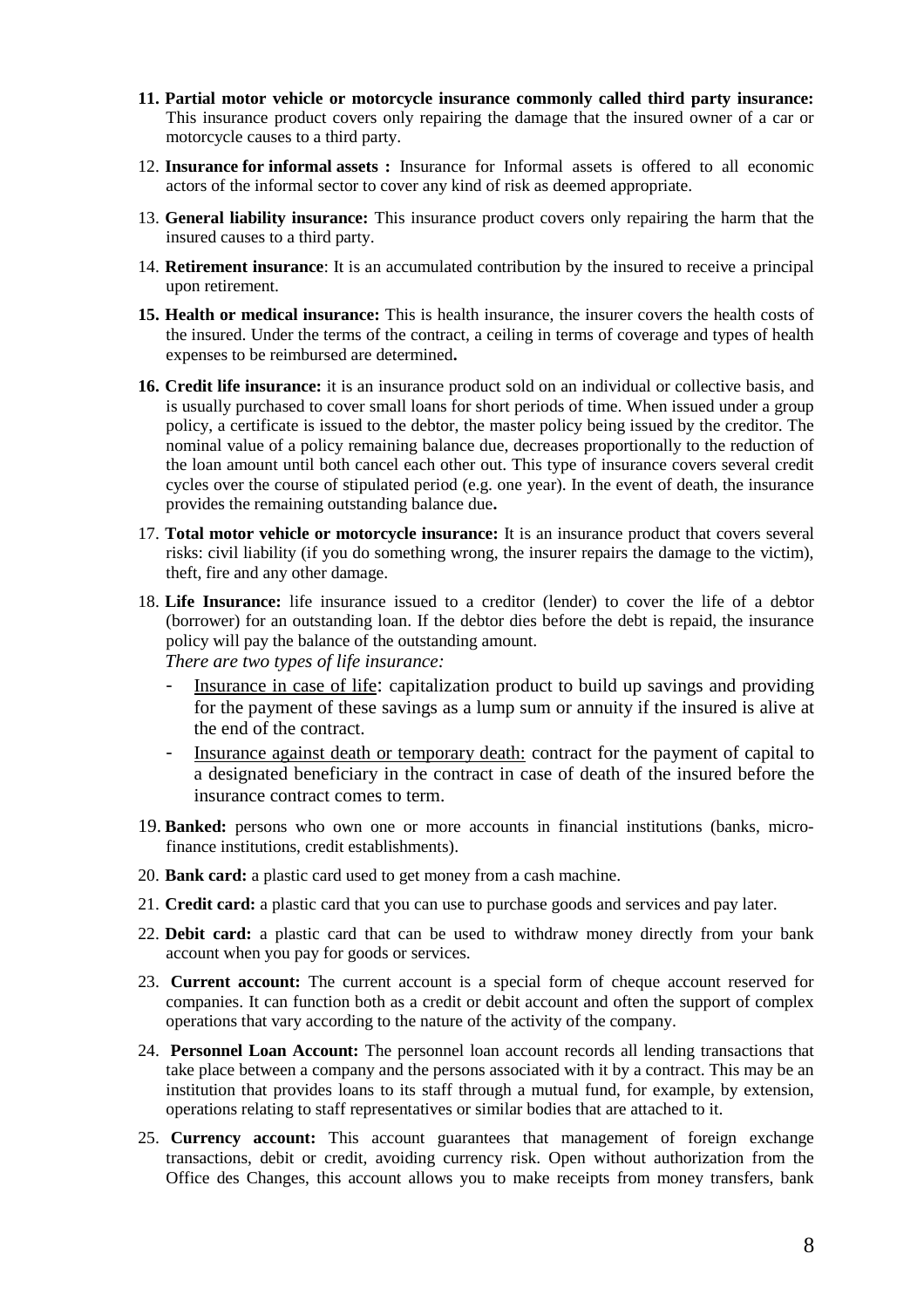notes or cheques in foreign currency, travellers' cheques or any other means of payment denominated in foreign currency. You can also make transfers abroad

- 26. **Credit:** Obtaining additional funds from a third party with the promise to repay the principal l and, in most cases, interest and management fees.
- 27. **Debenture:** A debenture is a negotiable instrument (investment type) issued by a company or organization to raise funds for long-term activities and development. It is a financial instrument that has the same characteristics as a bond, but the debenture does not offer any collateral. Therefore, it offers less coverage for the purchaser of the security in the event of default.
- **28. Saving:** Saving and accumulating wealth for future use**.**
- 29. **Financially excluded:** people who do not use a financial product/service, whether formal or informal. The service can be saving, credit, transfer of funds and insurance. A formal financial institution is an institution that has the approval of the Ministry of Finance. Except for CAMPOST which does not have approval but is considered a formal financial institution due to its special status.
- 30. **Financially served:** people who use one or more formal and / or informal financial products.
- **31. Formally included**: people who use formal financial products/services provided by institutions governed by the regulations in force**.**
- 32. **Money guardian:** It is a financial savings service offered by a natural or legal person not having a license to provide financial services, thus the characteristics depend on the arrangement between the two parties.
- 33. **Financial inclusion**: measuring the level of the adult population in a country that uses financial products and services such as savings, banking, credit and insurance, whether formal or informal.
- 34. **Leasing:** Leasing is a tripartite funding agreement between a company user of a good or equipment, a credit or financial institution and the equipment rental company. The company pays a monthly flat fee for the use of a property or service with the option of purchasing it. The company is not the owner of the property, which does not appear as fixed asset in its consolidated accounts. These may include movable or immovable property that would require substantial investment by the company. Leasing is at the same time a type of credit and a form of financing for the company on goods that it cannot or does not want to acquire. The contract concluded between the lessor and the lessee. is for a fixed term with the restitution of the property/equipment , renewal of the contract or purchase of the property/equipment.
- 35. **Micro Insurance:** It is an insurance mechanism characterized primarily by low premiums and /or capital insured, the simplicity coverage, subscription formalities, contract management, reporting of claims and compensation of victims. Microinsurance aims to protect low-income people against specific risks in exchange for payment of premiums or contributions.
- 36. M**icrofinance:** It is an activity performed by approved institutions which do not have the status of a bank or financial institution as defined in the Annex to the Convention of 17 January 1997 on the harmonization of banking regulation in States of Central Africa, which traditionally carry out credit or savings collection operations and provide specific financial services for the benefit of populations living essentially on the margins of the traditional banking system.
- 37. **Bond:** An official document given by a company showing that it has borrowed from a third party indicating the interest payments it will make (the interest payment is made to the \Bond holder at a well-defined rate and at intervals).
- 38. **Barriers to offer:** the obstacles related to the offer of access to financial services linked to factors inherent in the financial service providers that prevent individuals from using their services, such as location of access points and cost of using their services.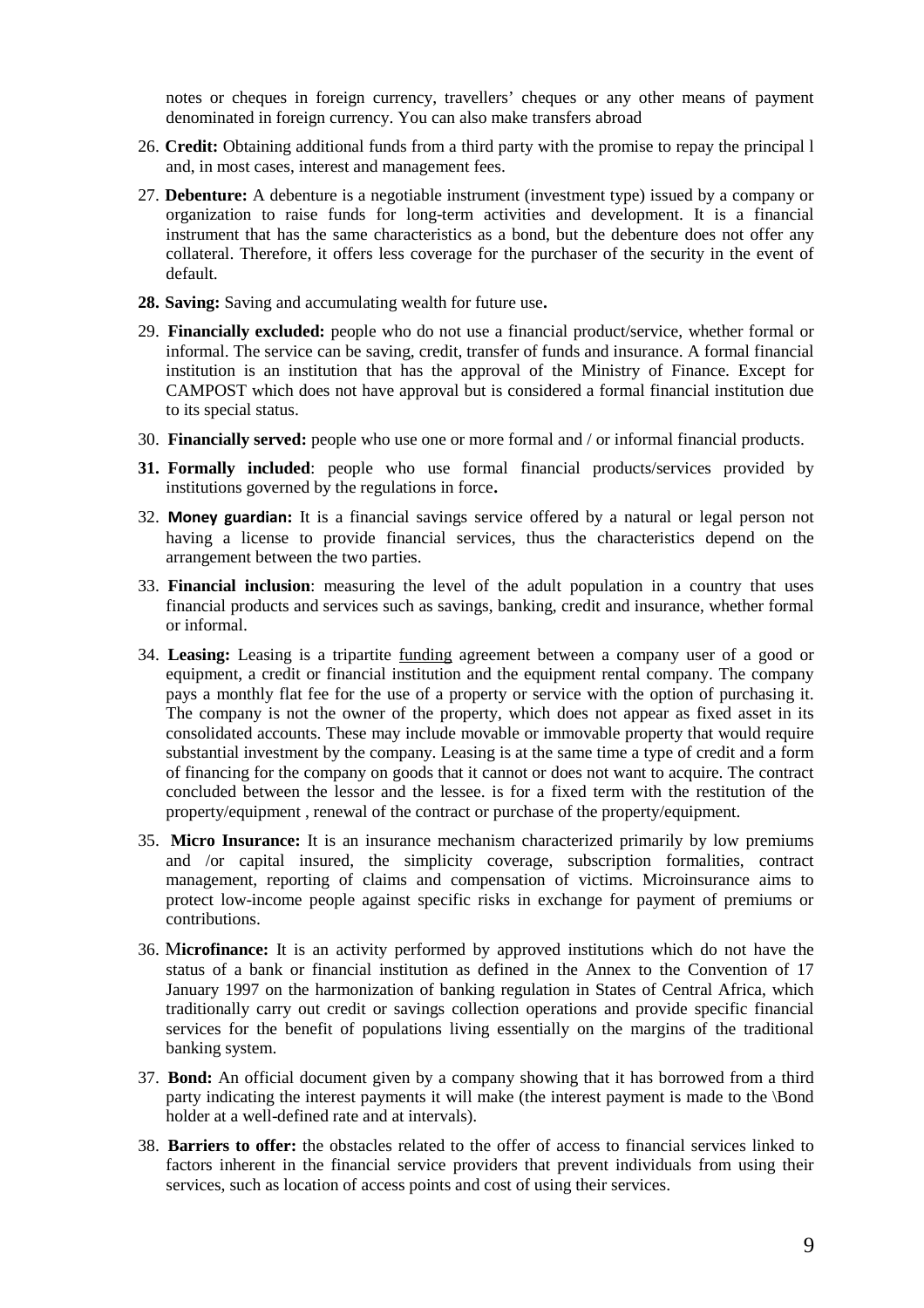- **39. Barriers to demand:** the obstacles related to access to financial services are linked to inherent characteristics of individuals that prevents them from using financial services such as insufficient income, low levels of financial knowledge and lack of confidence in financial institutions.
- **40. Informally served:** People who use informal financial products (regardless of whether they use the services alongside formal financial products).
- 41. **Access share** A measure of financial inclusion, both formal and informal;'
- 42. **Landscape of financial access:** It is the measure of the use of formal and informal products that is the four main product groups: savings, credit insurance and other transactions (transfers, provision...).
- 43. **Informal money lender (usurer):** This is a natural or legal person who lends money without approval
- 44. **Formal products:** products offered by financial institutions regulated by the government such as commercial banks, insurance companies, microfinance institutions and credit institutions.
- **45. Informal Products:** Financial services provided by individuals and / or associations that are not regulated by the government such as savings clubs and informal private lenders.
- 46. **Only informally served:** people who do not use formal financial products, but use one or more financial products provided by an informal source, such as a savings club or informal private lender.
- **47. Transactional:** Financial services using cash or other means such as cheques, credit cards, debit cards or other electronic means to send or receive payments**.**
- 48. **Remittances** formal and / or informal means of sending and receiving money between people in different locations using formal and / or informal means.

## **6. FILLING INSTRUCTIONS FOR THE QUESTIONNAIRE**

## **6.1. Presentation of collection instruments**

The questionnaire designed for this operation responds firstly to the concern of data/information collection, whose appropriate treatment will enable the objectives of the survey to be achieved. It is divided into 18 sections presented as follows in the table below:

| <b>Sections</b>                            | <b>Objectives</b>                                                                                        |
|--------------------------------------------|----------------------------------------------------------------------------------------------------------|
| <b>Interview Details</b>                   | Records household and data collection staff identification information                                   |
| Household registration                     | Records the list of household members. From this list, a person aged 15                                  |
|                                            | years or older will be selected at random using the KISCH test for the<br>remainder of the questionnaire |
| SECTION A1: DEMOGRAPHIC                    | Provides information on age, educational level, marital status and socio-                                |
| <b>CHARACTERISTICS OF THE RESPONDENT</b>   | professional category of the selected person.                                                            |
| <b>SECTION A2: INFORMATION ON</b>          | Permits to have demographic information about the household head and the                                 |
| <b>HOUSEHOLD HEAD</b>                      | relationship of the respondent with respect to the former.                                               |
| <b>SECTION B1: INFORMATION ON THE</b>      | Allows for information on household living conditions, the characteristics of                            |
| <b>HOUSEHOLD AND ITS WELL-BEING</b>        | the habitat, the type of toilet used, the environment in which the household                             |
|                                            | lives and property in the possession of the household (agricultural or                                   |
|                                            | otherwise)                                                                                               |
| <b>SECTION B2: AGRICULTURE</b>             | Allows to Identify agricultural activities practiced by the household.                                   |
| <b>SECTION C: PERSONAL INCOME AND</b>      | Used to identify the main sources of income and expenditure of the                                       |
| <b>EXPENDITURE</b>                         | respondent, financial difficulties, etc.                                                                 |
| <b>SECTION D: COMMUNITY INVOLVEMENT</b>    | Permits to have information on the involvement of the household in the                                   |
| AND INFORMAL GROUPS                        | community as well as informal groups                                                                     |
| <b>SECTION E: ACCESS TO INFRASTRUCTURE</b> | Used to identify the means of transport used by households to measure the                                |
| <b>AND TECHNOLOGY</b>                      | travel time to the main infrastructure. Evaluate household access to the use                             |
|                                            | of new technologies                                                                                      |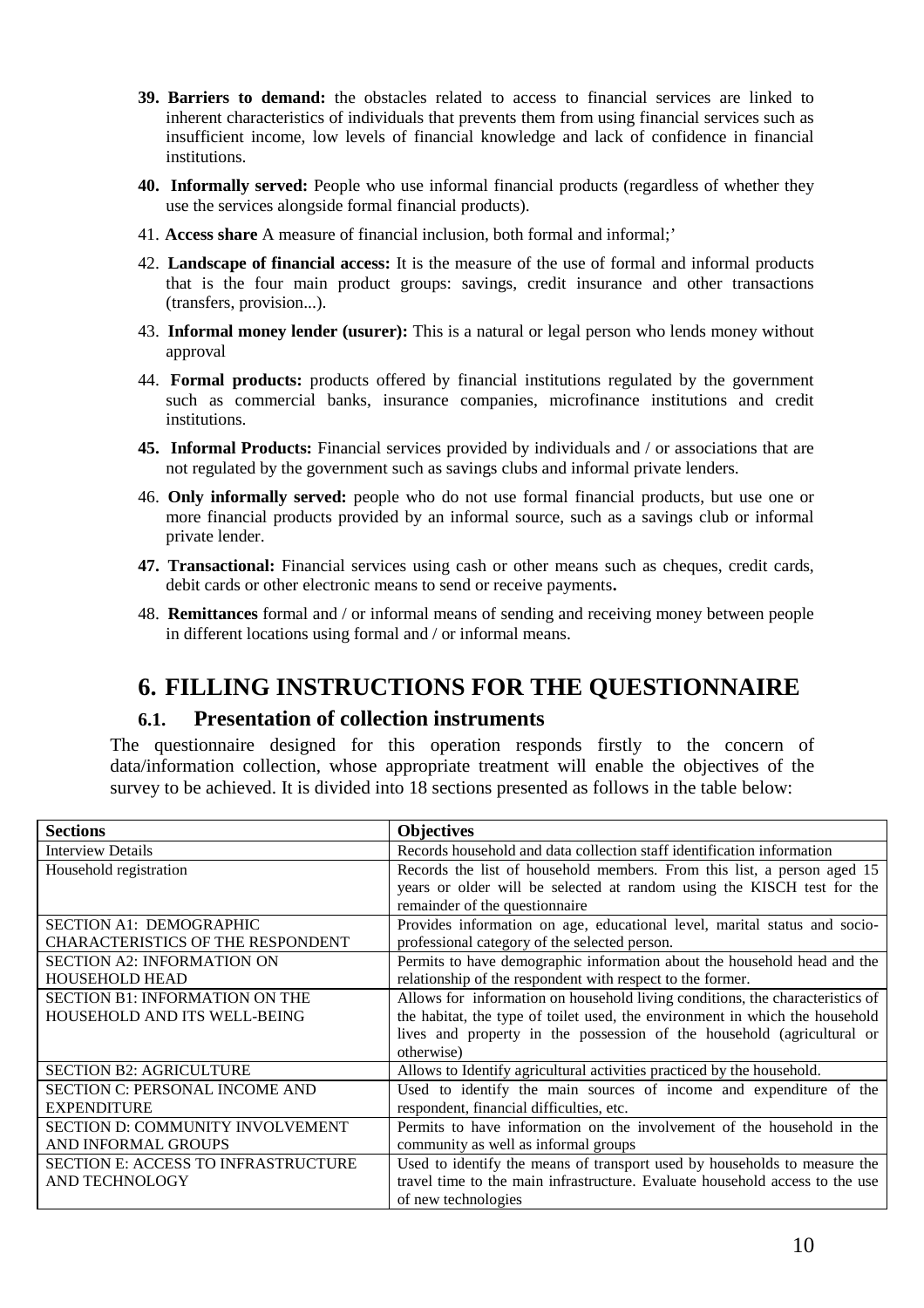| <b>Sections</b>                           | <b>Objectives</b>                                                            |
|-------------------------------------------|------------------------------------------------------------------------------|
| <b>SECTION F: REMITTANCE (MONEY</b>       | Allows to identify the different ways that people use to send or receive     |
| <b>TRANSFER</b> )                         | money to/from others outside the household                                   |
| <b>SECTION G: RISK PLANNING AND</b>       | Permits an understanding of the strategies adopted by households to cope     |
| <b>INSURANCE</b>                          | with shocks / risks; to identify insurance products known to the public      |
| SECTION H: MONEY BORROWING (CREDITS /     | Permits an understanding of what kind of systems people are using to get     |
| LOANS)                                    | money / credit and loans                                                     |
| <b>SECTION I: SAVINGS AND INVESTMENTS</b> | Permits an understanding if people have the habit of saving and investing    |
|                                           | and how to save money? What are the reasons of savings and investment?       |
| <b>SECTION J: BANK</b>                    | Permits an understanding of the use of various banking products and services |
|                                           | by the population. This section also includes products offered by other non- |
|                                           | bank and non-Microfinance institutions.                                      |
| <b>SECTION K: MICROFINANCE</b>            | Allows us to determine the level off understanding of MFIs by the            |
| <b>ESTABLISHMENT (EMF)</b>                | population and their belonging to MFIs (if members/customers or not) and     |
|                                           | why they are not members                                                     |
| <b>SECTION L: MOBILE MONEY</b>            | Permits an understanding if people are aware of the existence of money       |
|                                           | transfers via mobile phones among operators; the possession of a mobile      |
|                                           | money account, the types of services offered and their use                   |
| <b>SECTION M: GENERAL INFORMATION</b>     | Presents general questions concerning the types of additional information    |
|                                           | that people need.                                                            |
| <b>SECTION N: CASE OF NEED</b>            | Enables us to record information on expenses incurred                        |

The objectives assigned to this survey will only be achieved if the filling out of this questionnaire is carried out correctly on the three levels:

- Professionalism of the enumerator in conducting the interview;
- Confidence building of the respondent so that s/he provides sincere answers to the questions asked;
- Faithful recording answers to appropriate questions.

## **6.2. Conducting the interview**

6.2.1. How to build a good relationship with the respondent?

#### **Make early a good impression**

When you approach the respondent(s) for the first time, do your best to make him/her (them) comfortable. Put the respondent in a comfortable and favourable mood for the survey. Discuss it with a smile and introduce yourself.

After the usual greetings, eg '*Good morning sir '* or '*Good morning madam'*, you can introduce yourself as follows:

*"*My name is .................................................... I work on behalf of the National Institute of Statistics (INS). We are currently conducting a study throughout the national territory to identify the obstacles to the use of financial services by adults of all social classes. By financial services, we mean access to loans, savings, remittances (money orders, Western Union Express Union, MTN Mobile Money, Orange Money, ...) and insurance (for health, equipment, ...). We interview people to find out more about their lives, their expenses, how adults earn their income, how they manage their finances, so that we can develop ideas for improving access to financial services best suited to their needs*".*

#### **Always have a positive approach**

#### Always be polite and relaxed.

Never adopt an apologetic manner, and do not use words such as *"are you too busy?" o*r *"Could you give me a few minutes?"* Or*" Would you mind - to answer to some questions?"* Such questions may result in denial before you even start. Rather, tell the respondent, *"I would like to ask you some questions,"* or *"I want to talk to you for few moments"*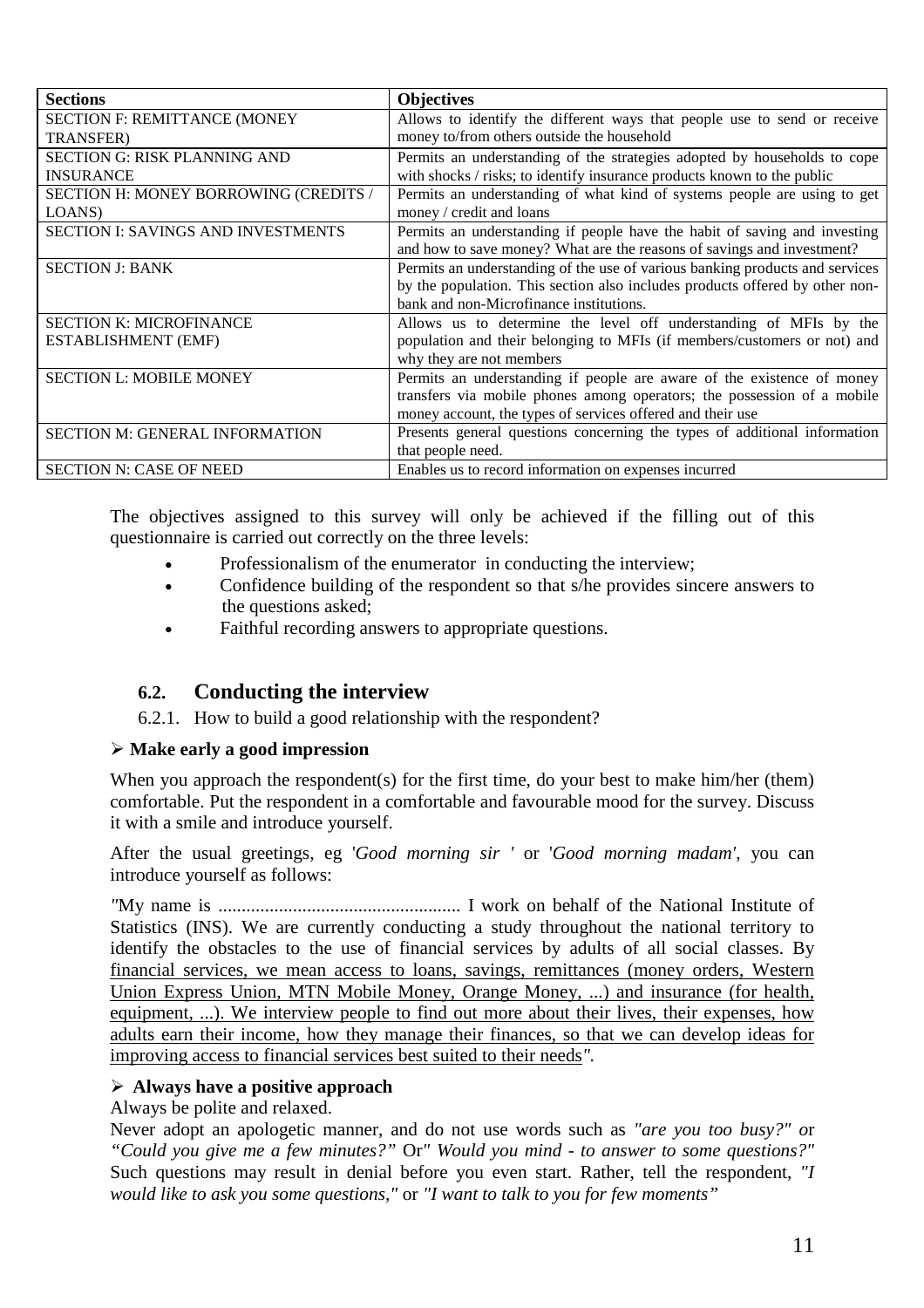### **Emphasize the confidentiality of responses, if necessary**

If the respondent is reluctant to answer questions, tell him that the information you collect will remain confidential and may only be used for statistical purposes; the names of people will never be mentioned in any report. Reassure him/her that the information gathered through this survey may in no case be used for purposes of monitoring or economic repression and that the law forbids you to communicate this information to someone else. Moreover, any offender is liable to penalties under the regulations.

## **Answer truthfully to questions from the respondent**

If the respondent asks you questions about the survey or the length of the interview, give clear answers without showing any nervousness. Always carry your ID card and badge, confidentiality cards, and letters of introduction to households. Feel free to submit them on request to your contacts.

#### **Always be serious with your work by strictly respecting appointment dates and times agreed upon with household members.**

6.2.2. Tips for good conduct the interview

#### **Be neutral throughout the interview**

Stay absolutely neutral throughout the interview. Do not give the respondent the feeling of giving a right or wrong answer, either by your facial expression or tone of voice. Never give the impression that you approve or disapprove of the answers provided by the respondent.

### **Never suggest answers to the respondent except in some cases that the manual specify**

### **Do not change the meaning or the sequence of questions**

If the respondent misunderstands a question, you must repeat the question slowly and clearly. If the respondent still does not understand, rephrase the question, taking care not to change the meaning of the original question. In this manual, some questions have been rephrased and you must administer them as the manual requires.

#### **Never read to respondents.**

You should never read to the respondent what WRITTEN IN BOLD is or italic, these are instructions to the Enumerators. You should also never read the 'go *to'* '*other" questions'*. Sometimes you are asked to read the possible responses, in this case, you should never read DNK (do not know) Refused to answer, no response (NR), although they are among the suggested assertions.

#### **Treat hesitant respondents tactfully**

If a respondent shows a certain disregard for the survey and refuses to answer questions or to continue the interview, you must rekindle his/her interest. Spend a few moments to talk about things unrelated to the interview (eg: his/her city, village, time, etc.)

Actual refusals are rare; and if you are facing many cases of refusal then something is wrong with your approach. Talk to those reluctant respondents in a friendly manner, have tact and you will eventually get their cooperation.

Always be honest in your approach. Never tell the respondent that you will take him thirty minutes of his time while you know or think it will take an hour or more to complete the interview. If the respondent does not have time, make an appointment for a future visit.

## *If you are experiencing high rates of refusal whatever the place, it must be immediately reported to your supervisor.*

**Do not have preconceived ideas**

**Do not rush the interview**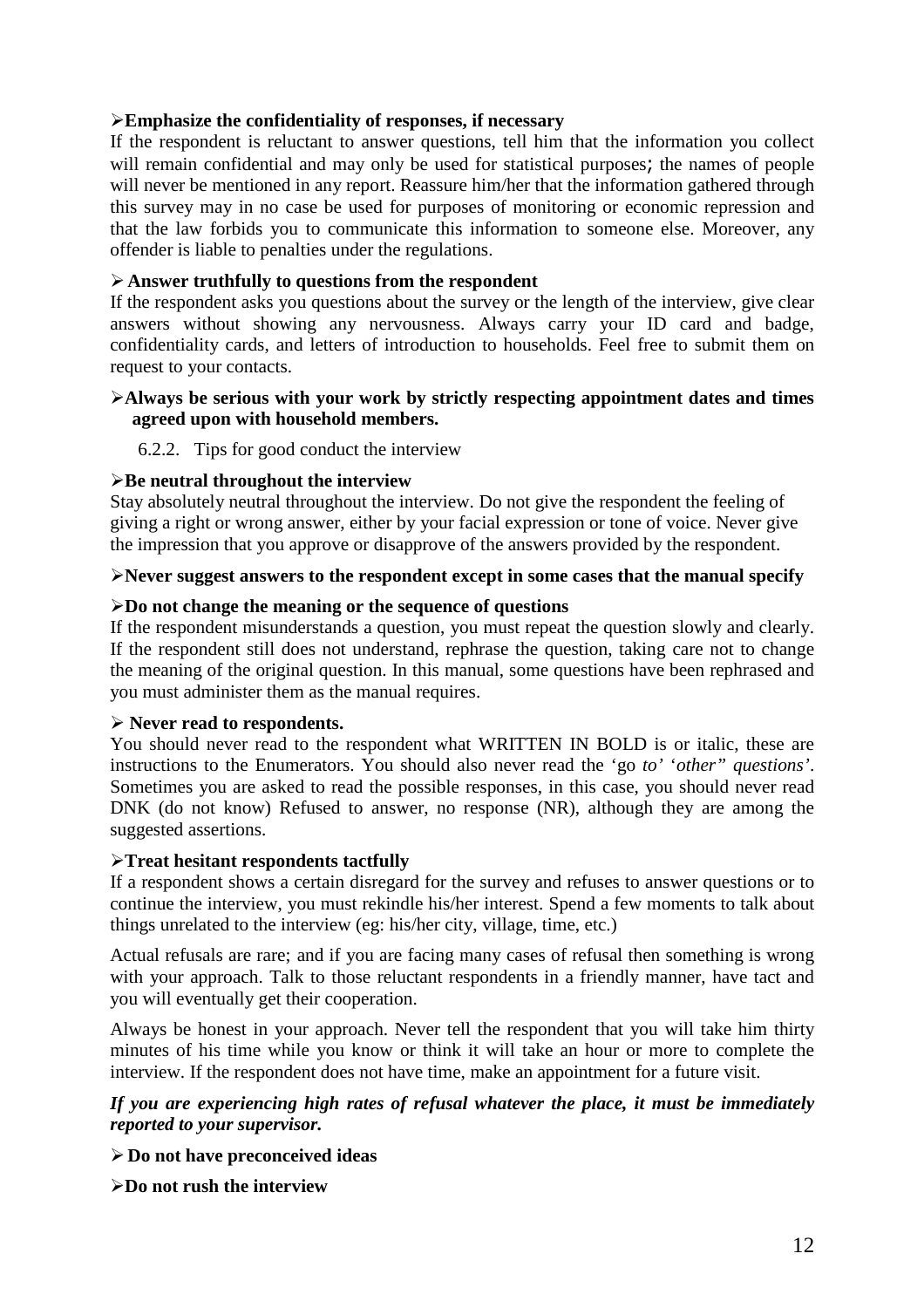Ask the questions slowly so that the respondent understands what is being asked. After asking a question, wait and give him/her time to think. If the respondent feels hurried, s/he will give inaccurate answers or simply say "I do not know". On the contrary, if the respondent seems to be in a hurry, tell him/her nicely that you are not in a hurry, and invite him/her to work quietly with you.

## **DO'S AND DON'TS**

## **DO's**

1. You must present yourself to the respondent and clearly explain the reason for your visit before starting the interview.

2. Be polite to everyone

- 3. Read the manual again and again to refresh your memory.
- 4. Have this manual with you at all times and refer to it if you have any doubts or difficulties.
- 5. Familiarize yourself with all instructions to skip (GO TO) that you will need to use.
- 6. Ask questions in a clear and simple manner and in the same order presented in the questionnaire.
- 7. Record the responses as proposed by the respondent. Restart in case of doubt.

8. In the event that the stimulus does not result in an outcome, comment on the questionnaire and explain the reason for non-response.

- 9. Record all answers correctly and in an orderly manner and the questionnaire should be clean and free.
- 10. Do all your revisits as quickly as possible. Be punctual with your appointments.
- 11. Thank the respondents for their cooperation.
- 12. Consult with your supervisor if there is any doubt or problem.
- 13. Make sure that all questions have been asked and recorded before leaving the home.

## **DON'Ts**

1. Do not formulate questions in ways that suggest an answer.

2. Do not put words into the mouth of the respondent. So do not influence the respondent with your point of view.

3. Do not leave blank questions unless the jump instruction is mentioned for this purpose.

4. Do not correct erroneous answers on the questionnaire. Draw two parallel lines through this wrong answer and note the correct answer.

5. Do not snatch a page from the questionnaire. If a questionnaire is dirty, note CANCEL in capital letters on the questionnaire and record the data on a clean questionnaire. Submit the original questionnaire to your supervisor.

6. Do not allow a person to speak on behalf of the respondent.

7. Do not show completed questionnaires to any unauthorized person. Remember that the answers are confidential and that show it to anyone is a breach of confidentiality information that could lead to prosecution.

8. Do not associate investigative work with any solicitation for personal purposes on non-investigative topics, such as politics, religion or any other organization while you conduct this investigation.

## **6.2.3 Language of interview**

The FINSCOPE survey questionnaire is written in French and English. Use one of the two official languages in which the respondent feels comfortable. If in a given household neither French nor English is spoken, one of the team members will endeavour to translate the questions to the respondent without changing the meaning.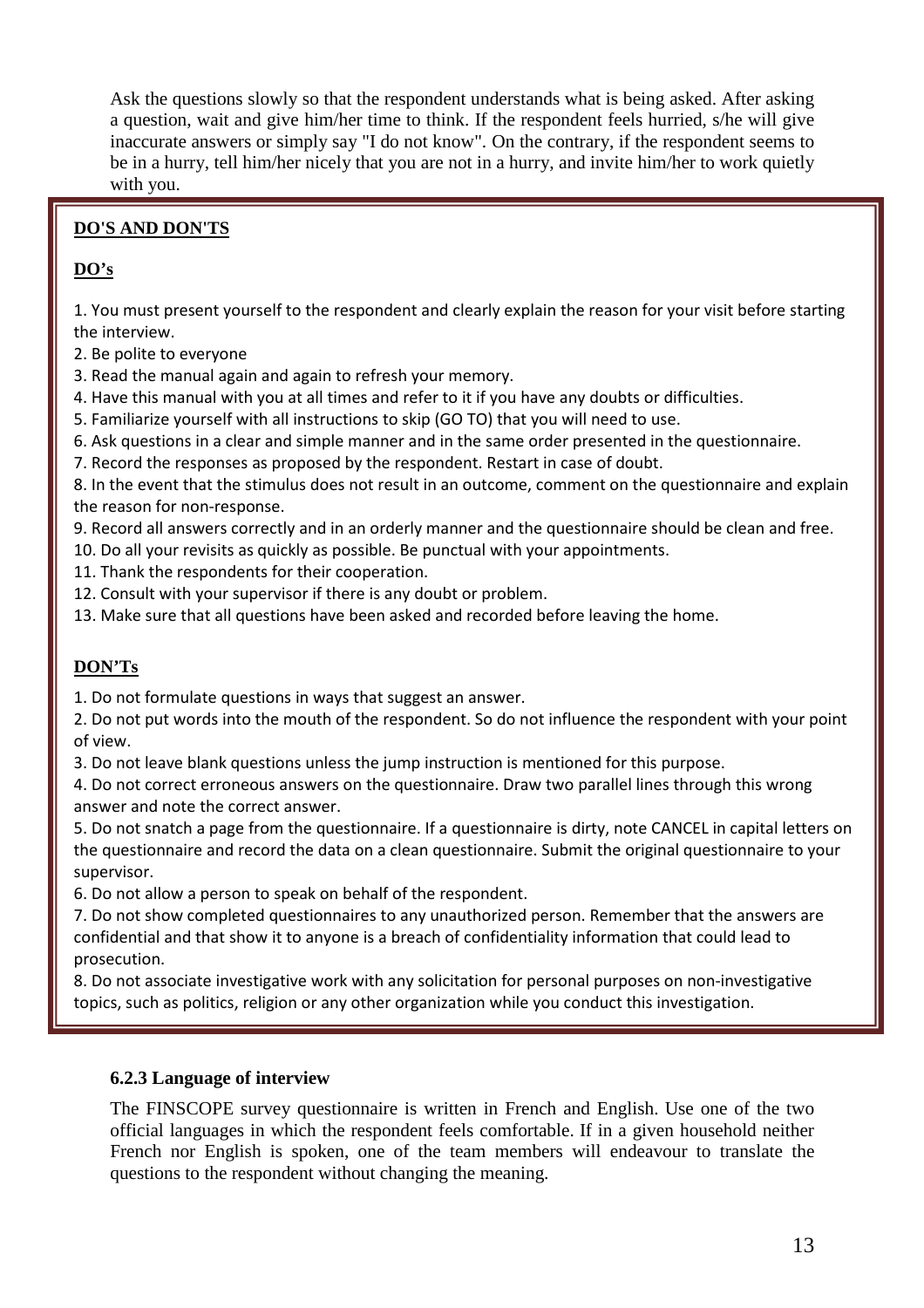## *All in all, to increase the chances of success in your work make sure you respect the four principles below.*

- a) Never begin interviews in a survey area without having met with the relevant administrative and traditional authorities.
- b) Begin the interviews in each survey area by the most available households, possibly making it easier for you to work with other households.
- **c)** A poor knowledge of your subject matter creates doubt among the respondents and can give rise to reticence even among those who were willing to cooperate. **Make sure you master your subject.**
- d) You must always be courteous and be able to integrate into your workplace. **Do not make any promises.**

The next chapter of this manual is a filling guide providing each section with general objectives and details on how to complete it. These clarifications range from defining concepts to how to complete the questionnaires and how to ask questions.

## **6.3. Filling out of the questionnaires**

The questionnaire is a form that must be administered in each sample household. Each section contains a series of questions that must be asked in a sequence and in a systematic manner. However, the interviewer should avoid explicitly asking questions, the answers of which come from either the previous questions (what is your gender?) Or what he/she can observe and notice (What is the main material of your floor?).

The questionnaire is essentially pre-coded and in general we expect two types of reactions from the interviewer following the answers of the respondent:

- Circle / enter in a box the code or the number corresponding to the response given by the respondent;
- Register / enter a series of information that translates the response to a question whose answer contains more than one element (quantity, value, unit of measurement for a consumed product, for example);
- Register / type in words the description corresponding to the respondent's answer in the case of "Other (specify)".

Attention: In case of any interviews on paper, all questionnaires must be completed by yourself, with a blue ballpoint pen!

Exceptionally, the number of sheets provided for a section of the questionnaire may not be sufficient. In this case, ask for additional sheets or questionnaires from your controller; these sheets will then be glued to the appropriate places.

Whenever the answer is "*Other*", you must first enter / record the corresponding code, then write down /type the respondent's statement in the reserved area or even in the margin of the questionnaire, indicating by an arrow, if interview is on paper.

All numbers must be right-sided in the boxes reserved for this purpose. This is also true for coded variables.

If necessary, make precise and concise written and relevant comments on the questionnaire (the last sheet of the questionnaire is reserved for this) and always note the maximum amount of information in your notepad to clarify the situations / answers that appear ambiguous or unclear.

In the event of an error, cleanly bar using two lines and copy the answer to the left or right of the slot if the interview is on paper, or reposition in the corresponding box and re-enter the correct value.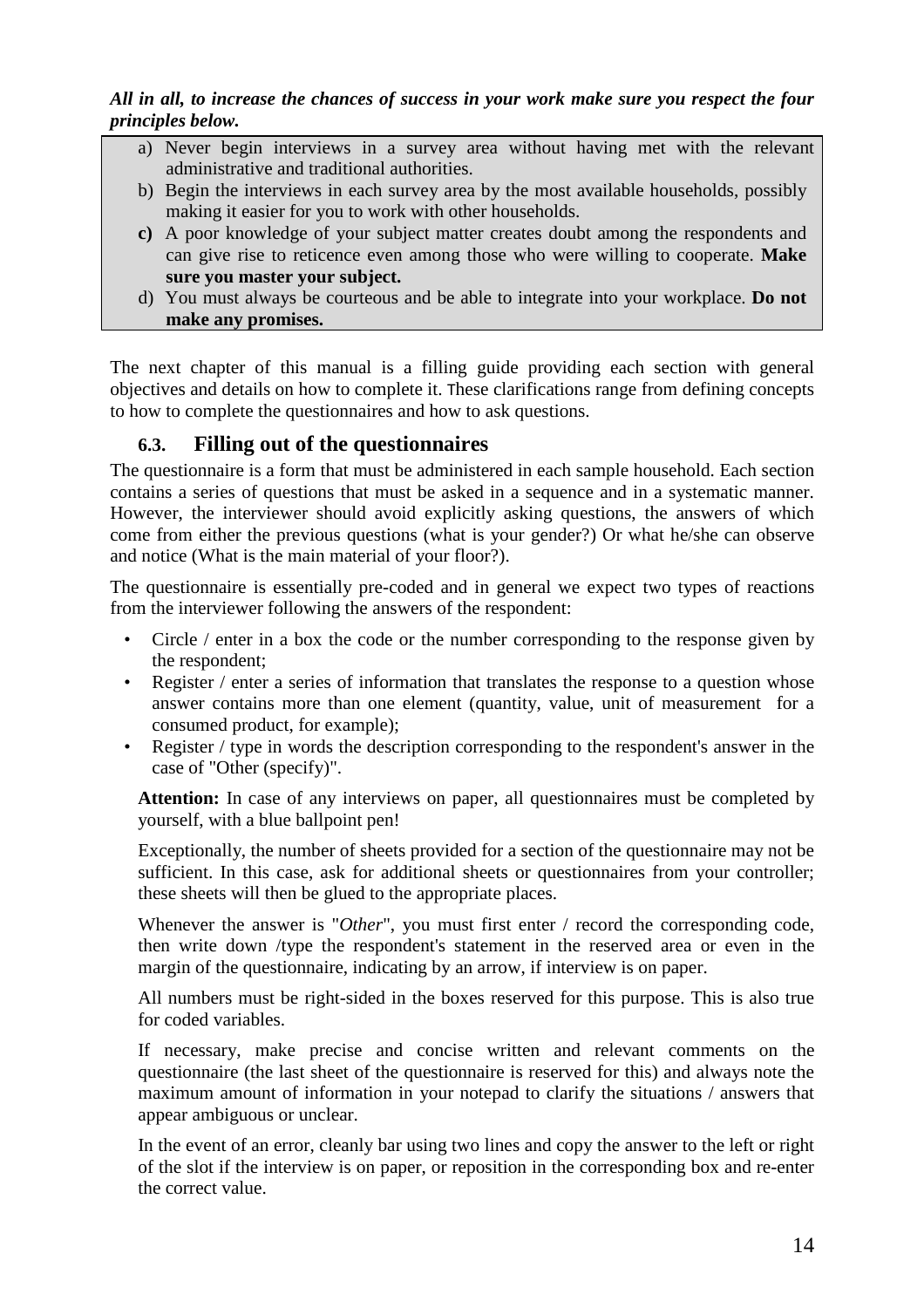**For all technical problems, always refer to your instruction manual and to your controller. These manuals are your main documents throughout the survey and you should systematically keep them with you during the data collection.**

## **DETAILS OF THE INTERVIEW**

The objective of this section is to record information on the identification of the household, the data collection team and assessment of the data collection in the household.

## **Q01: Survey Region**

Register / type in letters the name of the city or region, and then insert the corresponding code. The major cities of Douala and Yaounde, considered as Enumeration Areas (EA) and have codes 01 and 02 respectively. The codes for other survey areas range from 03 to 12, Adamawa region has the code 03 that of Southwest is 12. These codes are listed in the nomenclature document (Nomenclature administrative areas).

**NB:** Do not enter or Centre or Littoral when working in Yaoundé or Douala.

## **Q02: Division**

Register in words the name of the Division in which you are conducting the survey, as well as the corresponding code in the space reserved for this purpose. See the nomenclature of administrative areas for the code of the Divisions. In CAPI mode this information is prerecorded.

## **Q03: Sub Division**

Same instruction as in Q02.

## **Q04: Village / neighbourhood**

Register/ record in words the village name (case of rural areas) where you are. In urban/semiurban areas, register/recorder the name of the neighbourhood where you are.

#### **Q05: Serial number of the cluster**

This number will be given to you by your controller, record it in the box on the right.

#### **Q06. Reference number of household in the enumeration notebook**

This is the number assigned to the household during the counting of households in the census book. This number is also given to you by your controller.

#### **Q07. Serial number of selected household in the EA**

This is the number assigned to the household sample after balloting of Households. This number is also given to you by your controller.

#### **Q08. Questionnaire number**

This number is the identifier of the questionnaire. It is obtained by associating the serial number of the cluster and the reference number of the household in the enumeration booklet.

Example: The cluster number is 270 and the reference number in the enumeration book is 087. Then the number of the questionnaire is 270087.

#### **Q09: Stratum of residence**

The information for this question appears in the survey area nomenclature and will be provided to you by your controller for each EA.

First enter the stratum in which you are located ("Urban stratum", "Semi urban stratum" or "Rural stratum"), then enter the corresponding code.

**NB:** Do not have preconceived notions and do not make judgments on the qualification of the strata and take the codes as will be communicated to you by the controllers or as you will see in the survey frame nomenclature.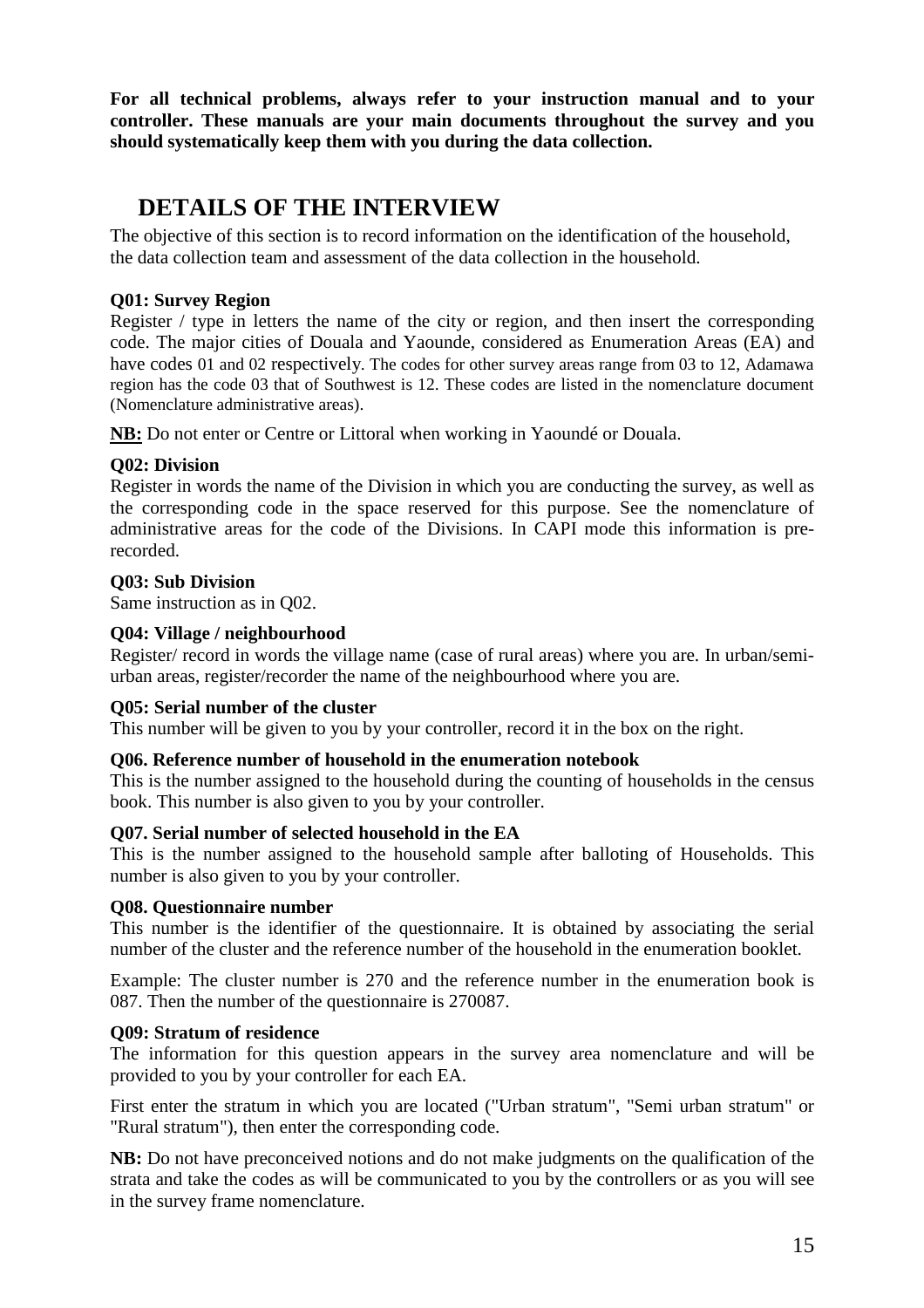## **Q10: Head of household name**

Write in letters the name of the head of household that you are interviewing. If the respondent is reluctant to give his/her real name, try to register at least one name of the head of household that is known and regularly used.

## **Q11.Name and serial number of the actual meeting**

Enter the name and the serial number of the person who responded primarily to the table of the household questionnaire. This number is obtained from the "Section of the household registration".

## **Q12. Phone number of the household head**

This question concerns the head of household. Ask the question of whether the head of household has a working phone number (CAMTEL, MTN, Orange, Nexttel). By functional phone means a phone that is currently used to receive and make phone calls or will be in use in the next 30 days. If the answer is "Yes" record the code 1 in the box provided and ask the numbers of the two most used operators (one for each operator) in the case the household head has more than one phone number with different operators. If the answer is "No" record the code 2 in the box provided and continue to Q13 question.

## **Q13: Name of the enumerator**

Register first in words your surname(s) and first name(s) and record your number as the enumerator, which was given to you by your controller.

### **Q14: Name of controller**

This variable is filled by the controller who writes full his/her surname(s) and first name(s) as well as controller's code after verification of the questionnaire.

### **Q15: Name of supervisor**

This variable is filled by the supervisor who registered his/her surname(s) and first name (s) in letters as well as supervisor's code after control of the questionnaire.

## **Q16. Start time**

This is the time when the interview began.

## **Q17. Time of the End**

This is the hour of the end of the interview.

#### **Q18. Date of Interview**

Register / enter the date, day and month of your first day of interview in the household

Example: If you start the investigation in a household  $30<sup>th</sup>$  October 2017, register

**|\_3\_|\_0\_| |\_1\_|\_0\_| |\_2\_|\_0\_||\_1\_|\_7\_|**

## **Q19. Final visit**

This variable is filled at the end of the period by the Enumerator and verified by the controller. Enter the code.

01=Completed questionnaire if all sections have been filled

02=partially completed: if at least one section was not filled

03=Extended interview (only applies to intermediate invites)

- 04=Selected person is not at home
- 05=No one at home
- 06=House/apartment/structure vacant/not a house or apartment
- 07=No qualified person according to the survey specifications

08=Selected respondent is physically / mentally unfit to be interviewed

09=Respondent cannot communicate with the interviewer to because of language barrier

- 10=Refusal of the person contacted in the household
- 11=Interview refused by selected respondent

12=interview refused by parents / spouses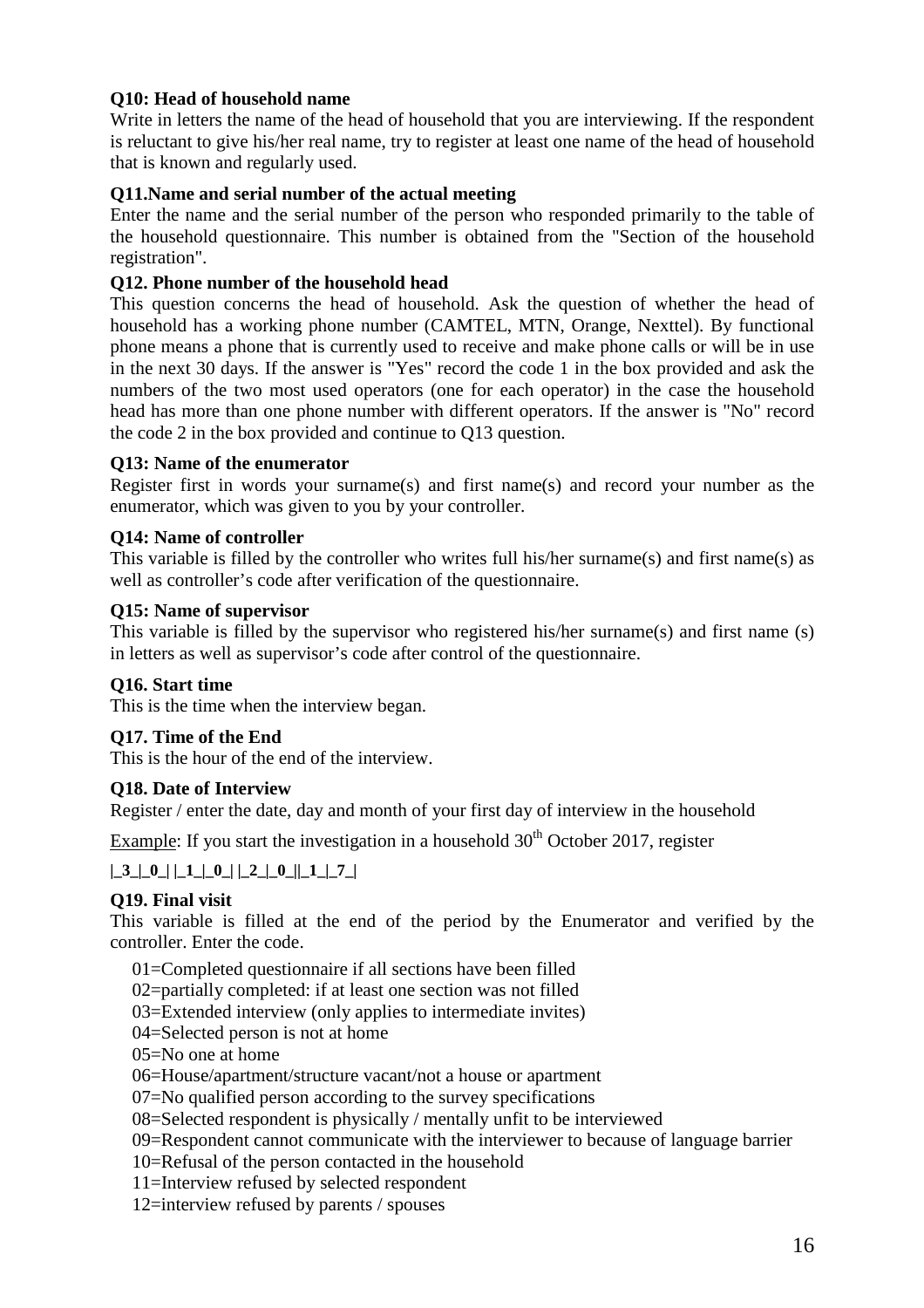#### **Q20. Using an interpreter for the interview?**

This question is for you. If you used an interpreter for the interview, enter the code 1, if not enter the code 2.

## **HOUSEHOLD REGISTRATION**

This section allows you to collect information on socio-demographic characteristics of household members, such as age, sex, residence status, family relationship. It seeks to identify all household members, including visitors.

## *The concept of household*

A household is a set composed of one or more persons, related or not, living in one or more units of the same concession, usually taking their meals together and pooling all or a portion of their resources to meet the current or vital needs. These people recognize the authority of one person called the head of household (HH).

This notion is not to be confused with that of family. Indeed, all members of a family have a relationship and may not live in the same compound, which is not the case of members of a household.

Collective households are not included in this survey. It is:

- Members of a religious community living in convents or monasteries;
- Pupils and students living in boarding schools, prisoners, etc.
- Workers housed in boarding house;
- The sick or residents of a care facility for a period exceeding six months (leper hospitals, rehabilitation centres, nursing homes, hospice etc.).

Four basic criteria for determining whether one is in the presence or not of a household:

- 1. The common residence criterion (house, apartment, or concession, 'saré' etc.).
- 2. The meal criterion usually taken together, usually at a given time of the day.
- 3. The criterion of partial or total resource pooling. .Expenditures made with some or all resources from a member benefit to some extent all individuals in the household.
- 4. The criterion for recognizing the authority of the head of household. This recognition is often tacit and if in doubt, we can take age into consideration, thus considering the oldest person as head of household.

Taking into account one or two separate criteria is not enough to define the contours of a household. The cases below illustrate some situations:

- A tenant living in the same concession as his/her landlord, but independently is not part of this household. Even if such a tenant is invited occasionally to share some meals in the household of his/her landlord or regularly take meals at the latter for more or less a fee.
- On the contrary, a son living in a separate unit, but in the same compound with his parents and share with them their meals and uses part of his income for expenditures to the benefit of all (food, education of junior/ elder brothers/sisters, maintenance of the housing, etc.) is part of the household of his parents.
- A needy neighbour (widowed, disabled, unemployed, etc.) invited more or less regularly to share meals with the household (or a neighbour to whom we send some prepared foods) is not part of the household. This neighbour is assisted by the household; s/he is not dependent.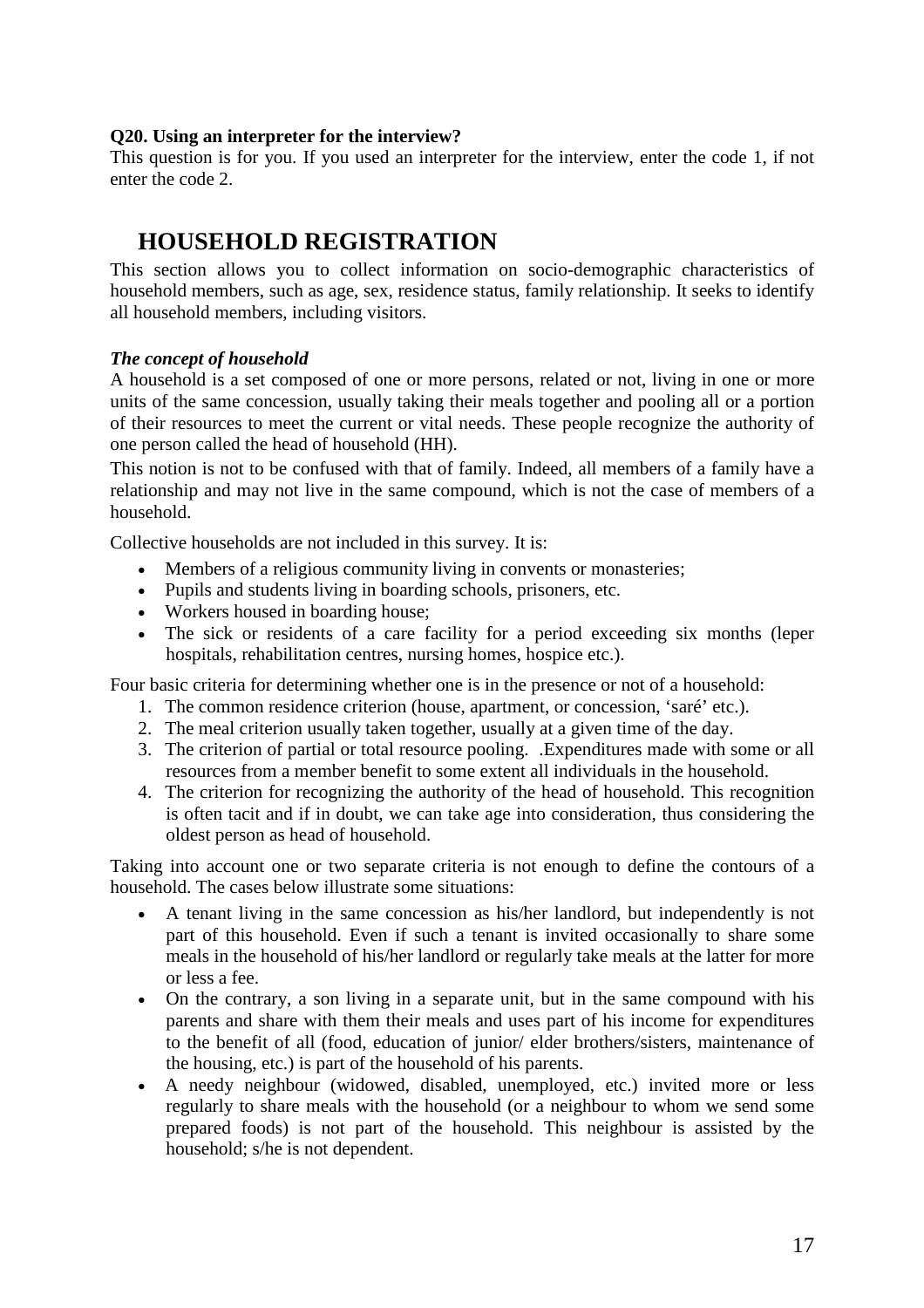A husband gone for more than 6 months to work abroad is no longer a member of the household. This is also the case of children who have left home to go to study for a duration greater than or equal to 6 months.

## *The concept of residence*

The concept of residence is linked to that of usual residence and also to that of the duration in the household or outside the household at the time of start of interview in the household.

A person is resident in the household if s/he has lived for at least 6 months, or has the intention to stay at least 6 months (transfer, marriage, etc.).

A resident is present if he/she spent the night in the household the eve of the interview and if not is considered absent. But this absence should not be up to 6 months.

**NB**: For cases of people who work at night (guards, nurses, etc.), they are considered as residents present in their household if they have spent the previous night at their workplace.

A visitor is a person present in the household at the time of the interview, but who has passed at least one night in the household. His/her presence in the household should not have attained 6 months (including time already spent in the household at the time of the survey).

## *Filling Instructions*

Enter the full name of each household member in the first box before filling for each individual, the answers to the proceeding questions in the section. The first person to be recorded is head of household (which may be a man or a woman) who receives the serial number 01. Then registered, the children of the head of household whose mother (or father) is no longer in the household, if any, the spouse(s) of the household head (each) followed by their children, other relatives of the head of household and finally non-relatives.

To ensure that no member of the household has been forgotten, first write the names on a sheet of paper (draft) and transcribe them later in the questionnaire according to the order described above.

**NB:** This section must be completed individual by individual, that is to say, line by line, after haven previously established the list of household members. Strictly follow the rules to avoid filling errors to the maximum.

## **B00: Serial number of member**

The numbers are pre-printed on the questionnaire and correspond to the recording order that you received above. The head of household has the number 01. The serial number of each household member is now a code to identify him/her. This code will be preserved throughout the rest of the questionnaire whenever reference is made to that person.

If you discover later that you have failed to register a household member in the proper order, it is not necessary to re start the recording from scratch. Insert the member at the end of the list.

In the rest of the questionnaire and this manual, (Name) will designate any member of the household, previously registered, on whom the interview will be based. This will be the name of the head of household if the interview concerns the head of household and **John** if the interview is carried out with **John**.

## **Full Name of household members**

Register / enter the surnames and first names of each member of the household line by line, starting with the head of household.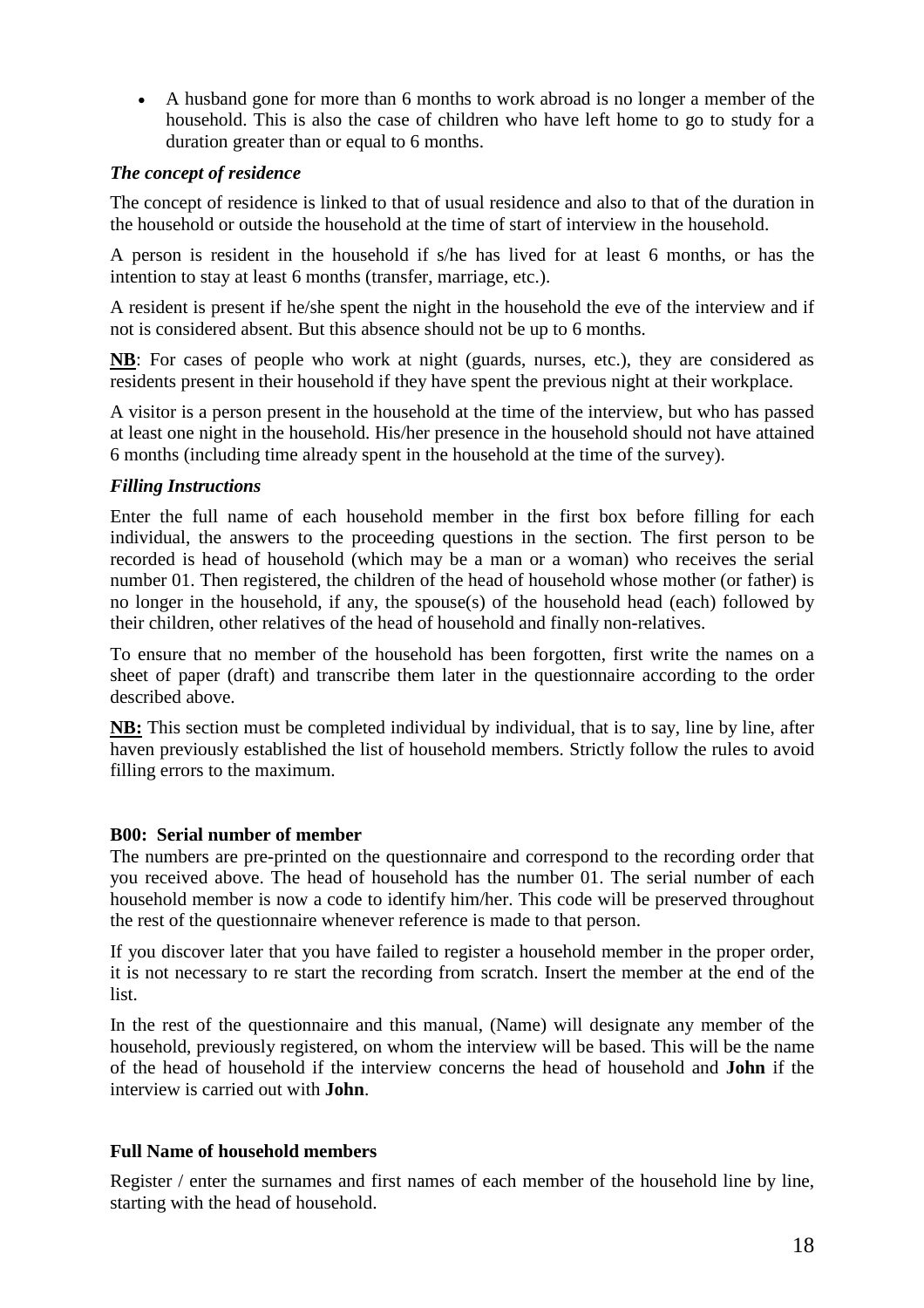### **B01: (Name) is what sex?**

Do not rely on appearance or first name (Name) to fill in the question. It is more prudent to reassure without upsetting the other person by asking a question such as *"Augustine is a girl of what age?"* Avoid questions like *"madam, what is your sex? "*

#### **B02a: What is the date of birth of (name)?**

Ask the day, month and year of birth of (Name).

#### **B02b: How old was (name) on his/her last birthday?**

This is the age in years (that is to say at his/her last birthday).If the respondent gives the year of birth of (Name), without specifying the date or the month, ask if the anniversary of (Name) has already happened in 2017; if this is the case, the age of (Name) is (2017- Year of birth). Otherwise, the age of (Name) is (2017- Year of birth - 1).

For the elderly who do not know their age, ask questions from certain events, such as their age at the birth of their first child, their age at first marriage, the Second World War, the year of independence, etc. Proceed as follows: *"How old were you during the birth of your first child?" "*Or*" how old were you at your first marriage or your marriage if the respondent has married only once".*

Table 2 on the following page helps you to calculate ages from year of birth. In the first column, you have year of birth without that the anniversary has been celebrated in 2017, while in the second column is the year of birth with anniversary already happened in 2017. The third column gives you the current age of the person.

Example: The respondent states that s/he was born in 1965; ask him/her if their birthday has already passed in 2017.

- $\triangleleft$ If yes, his/her age (2017 1965 = 52) or read 1965 column 2 (already spent anniversary in 2017) and enter the corresponding age is in column 3 (current age).The age is 52 years.
- $\triangleleft$ If not, his/her age (2017 1965 1 = 51) or read 1965 column 1 (anniversary not yet Spent 2017) register the corresponding age in column 3 (current age). The age is 51 years.

Enter 95 for seniors 95 and above and 98 DNK.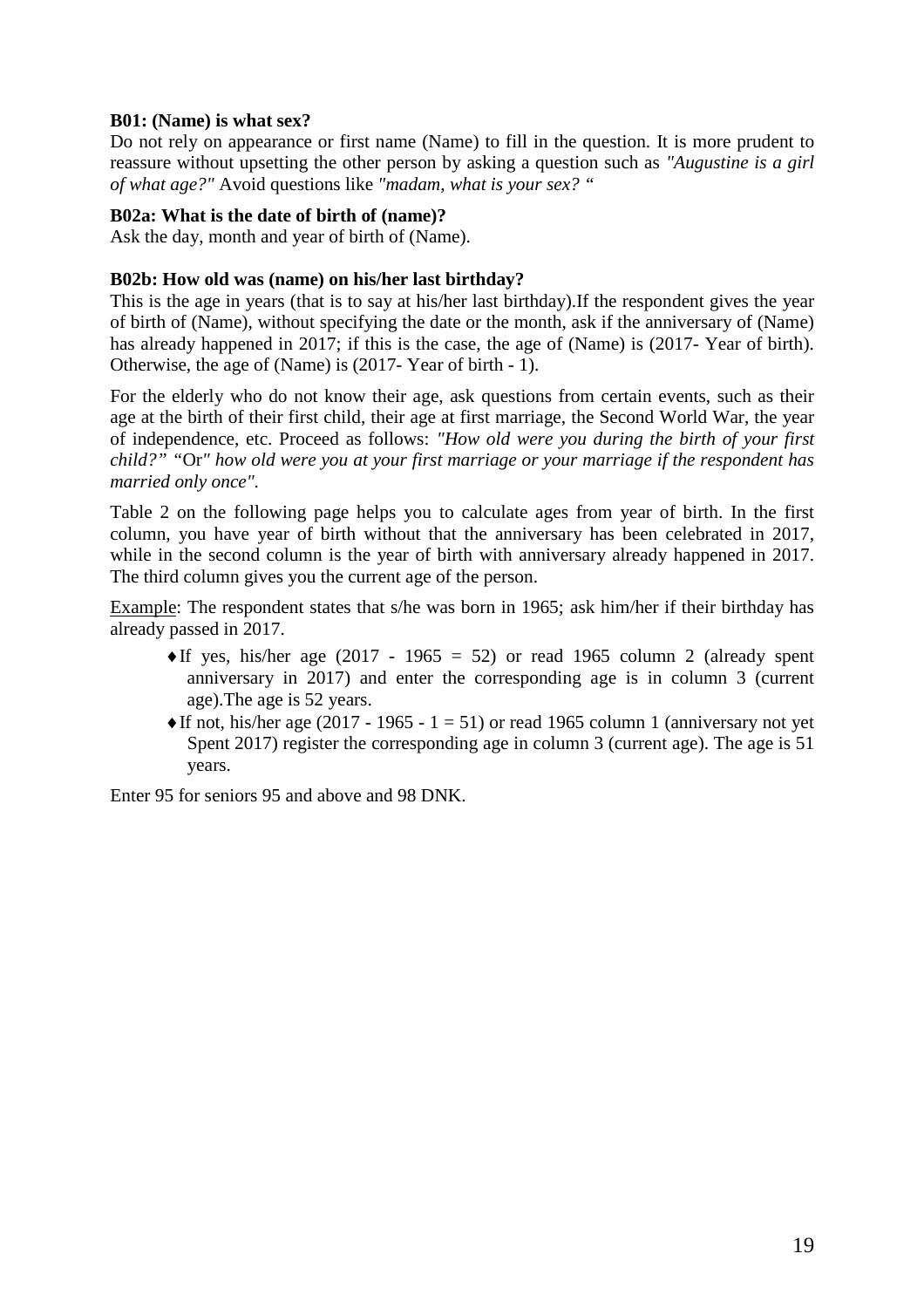| <b>Year of Birth</b>       |                     |                          | <b>Year of Birth</b>       |                     |                 |  |
|----------------------------|---------------------|--------------------------|----------------------------|---------------------|-----------------|--|
| Birthday not yet passed in | Anniversary already | <b>Current</b>           | Birthday not yet passed in | Anniversary already | <b>Current</b>  |  |
| 2017 (Column 1)            | happened in         | Age                      | 2017 (Column 1)            | happened in         | Age             |  |
|                            | 2017(Column 2)      | (Column 3)               |                            | 2017(Column 2)      | (Column 3)      |  |
| Do not know                |                     |                          | Do not know                |                     |                 |  |
| 2017                       |                     | $\overline{0}$           | 1968                       | 1969                | 48              |  |
| 2016                       | 2017                | $\overline{0}$           | 1967                       | 1968                | 49              |  |
| $\overline{2015}$          | 2016                | $\mathbf{1}$             | 1966                       | 1967                | 50              |  |
| 2014                       | 2015                | $\overline{c}$           | 1965                       | 1966                | 51              |  |
| 2013                       | 2014                | 3                        | 1964                       | 1965                | 52              |  |
| 2012                       | 2013                | $\overline{\mathcal{L}}$ | 1963                       | 1964                | 53              |  |
| 2011                       | 2012                | 5                        | 1962                       | 1963                | 54              |  |
| 2010                       | 2011                | 6                        | 1961                       | 1962                | 55              |  |
| 2009                       | $\overline{2010}$   | $\overline{7}$           | 1960                       | 1961                | 56              |  |
| 2008                       | 2009                | $\,$ 8 $\,$              | 1959                       | 1960                | $\overline{57}$ |  |
| 2007                       | 2008                | 9                        | 1958                       | 1959                | 58              |  |
| 2006                       | 2007                | 10                       | 1957                       | 1958                | 59              |  |
| 2005                       | 2006                | $\overline{11}$          | 1956                       | 1957                | 60              |  |
| 2004                       | 2005                | $\overline{12}$          | 1955                       | 1956                | 61              |  |
| 2003                       | 2004                | 13                       | 1954                       | 1955                | 62              |  |
| 2002                       | 2003                | $\overline{14}$          | 1953                       | 1954                | 63              |  |
| 2001                       | 2002                | $\overline{15}$          | 1952                       | 1953                | 64              |  |
| 2000                       | 2001                | 16                       | 1951                       | 1952                | 65              |  |
| 1999                       | 2000                | $\overline{17}$          | 1950                       | 1951                | 66              |  |
| 1998                       | 1999                | $\overline{18}$          | 1949                       | 1950                | 67              |  |
| 1997                       | 1998                | $\overline{19}$          | 1948                       | 1949                | 68              |  |
| 1996                       | 1997                | 20                       | 1947                       | 1948                | 69              |  |
| 1995                       | 1996                | 21                       | 1946                       | 1947                | 70              |  |
| 1994                       | 1995                | $\overline{22}$          | 1945<br>1946               |                     | 71              |  |
| 1993                       | 1994                | 23                       | 1944                       | 1945                | $\overline{72}$ |  |
| 1992                       | 1993                | 24                       | 1943                       | 1944                | 73              |  |
| 1991                       | 1992                | $\overline{25}$          | 1942                       | 1943                | 74              |  |
| 1990                       | 1991                | $\overline{26}$          | 1941                       | 1942                | 75              |  |
| 1989                       | 1990                | $\overline{27}$          | 1940                       | 1941                | $\overline{76}$ |  |
| 1988                       | 1989                | 28                       | 1939                       | 1940                | 77              |  |
| 1987                       | 1988                | $\overline{29}$          | 1938                       | 1939                | 78              |  |
| 1986                       | 1987                | 30                       | 1937                       | 1938                | $\overline{79}$ |  |
| 1985                       | 1986                | $\overline{31}$          | 1936                       | 1937                | 80              |  |
| 1984                       | 1985                | $\overline{32}$          | 1935                       | 1936                | 81              |  |
| 1983                       | 1984                | 33                       | 1934                       | 1935                | 82              |  |
| 1982                       | 1983                | $\overline{34}$          | 1933                       | 1934                | 83              |  |
| 1981                       | 1982                | $\overline{35}$          | 1932                       | 1933                | 84              |  |
| 1980                       | 1981                | 36                       | 1931                       | 1932                | 85              |  |
| 1979                       | 1980                | $\overline{37}$          | 1930                       | 1931                | 86              |  |
| 1978                       | 1979                | 38                       | 1929                       | 1930                | 87              |  |
| 1977                       | 1978                | 39                       | 1928                       | 1929                | 88              |  |
| 1976                       | 1977                | $\overline{40}$          | 1927                       | 1928                | 89              |  |
| 1975                       | 1976                | 41                       | 1926                       | 1927                | $\overline{90}$ |  |
| 1974                       | 1975                | 42                       | 1925                       | 1926                | 91              |  |
| 1973                       | 1974                | 43                       | 1924                       | 1925                | 92              |  |
| 1972                       | 1973                | 44                       | 1923                       | 1924                | 93              |  |
| 1971                       | 1972                | 45                       | 1922                       | 1923                | 94              |  |
| 1970                       | 1971                | $\overline{46}$          | 1921                       | 1922                | 95              |  |
| 1969                       | 1970                | 47                       | 1920                       | 1921                | 96              |  |
|                            |                     |                          |                            |                     |                 |  |

## **Table 2: Coherence of age and date of birth in 2017**

#### **B03: What is the relationship of (Name) with the Head of Household?**

The relationship reflects the relation or affiliation of each member of the household with the head of the household. Enter the codes provided in the questionnaire or those given in the drop-down list for the CAPI. For this, pay particular attention when the respondent is not the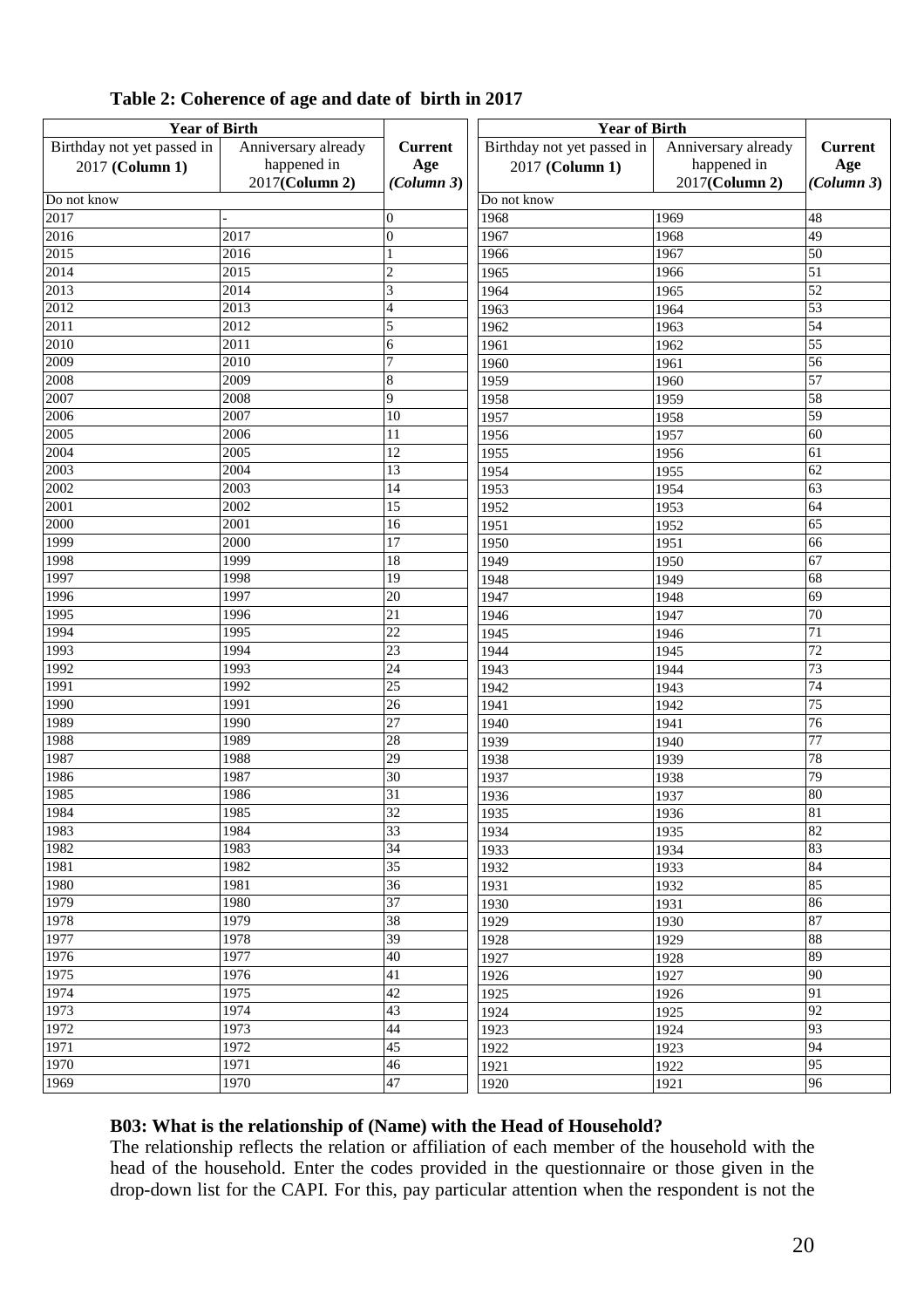head of the household; make sure that you record each person's relationship with the household head and not the relationship with the respondent. For example, if the respondent is the wife of the household head and she says that Simon is her brother, then Simon must be coded in 6 (OTHER RELATIVE). If the head of the household is married to a woman who has a child of a previous marriage, that child's relationship to the head of the household should be coded in 6 (OTHER RELATIVE).

To be more explicit, ask the respondent the following question *"Who is (Name) to you?" If* it is the head of household who is the respondent or "*Who is (Name) to the head of household?*" if a third party is the respondent.

**NB**: If in a household of several women married to the same man, and it is one of them, who is head of household, then other women will have the code *"7 =Unrelated".*

## **B04a: Does (Name) usually live in the household?**

Ask the question and record the respondent's answer in the appropriate box. Usually means that the person lives in the household for 6 months or intends to live there for at least 6 months.

**NB**: The head of household must always usually live in the household (B04a= 1).

## **B04B: Did (Name) spend last night in the household?**

The question is whether (Name) spent the night on the eve of the interviewer's visit to the household.

## **B05: Has (Name) ever attended school or kindergarten?**

It is the attendance of a school or institution of the formal education system at some point in the life of the individual. The studies concerned are of the type of "pre-school (kindergarten)", "primary", "general secondary", "technical or vocational" (HND accounting, CAP electrician, etc.), child-care centres and Koranic schools are excluded.

**NB**: A child who is enrolled in the day-care or child care centre would be considered not attending school.

If the respondent answers "Yes" Go to B06. If s/he answers "No "or "DNK", go to B07.

## **B06: What is the highest level of education that (Name) has achieved? What is the last class that (Name) has successfully completed at this level?**

The different levels here are, Nursery, primary, secondary  $1<sup>st</sup>$  Cycle, secondary  $2<sup>nd</sup>$  cycle and higher. First, record the level of education attained, even if it has not yet been completed. The highest level reached corresponds to the level of the last class successfully completed in this level. Then, record the class. For example, a child in form 1 and who has not successfully completed this class will be recorded as 2 for LEVEL (for secondary  $1<sup>st</sup>$  Cycle at B06N) and CLASS 0 (form one uncompleted at B06C).

## **B06a. In which linguistic subsystem did (Name) study at this level**?

The linguistic subsystem refers to the basic language in which the teachings are given in the (Name) establishment. The basic language here refers to the main language used in the (Name) education system. The Enumerator may, for example, ask in the case of ambiguity the examination which will (Name) sit in at the end of the cycle. If it is an examination of the English system then the linguistic subsystem is an English-speaking system.

In case this subsystem is neither French nor English, enter code 3 and specify this linguistic subsystem.

**NB:** A student enrolled in a bilingual school is not necessarily a bilingual subsystem. If he is in  $2^{nde}$ C francophone, it is "Francophone", if he is in FORM 5, it is "Anglophone"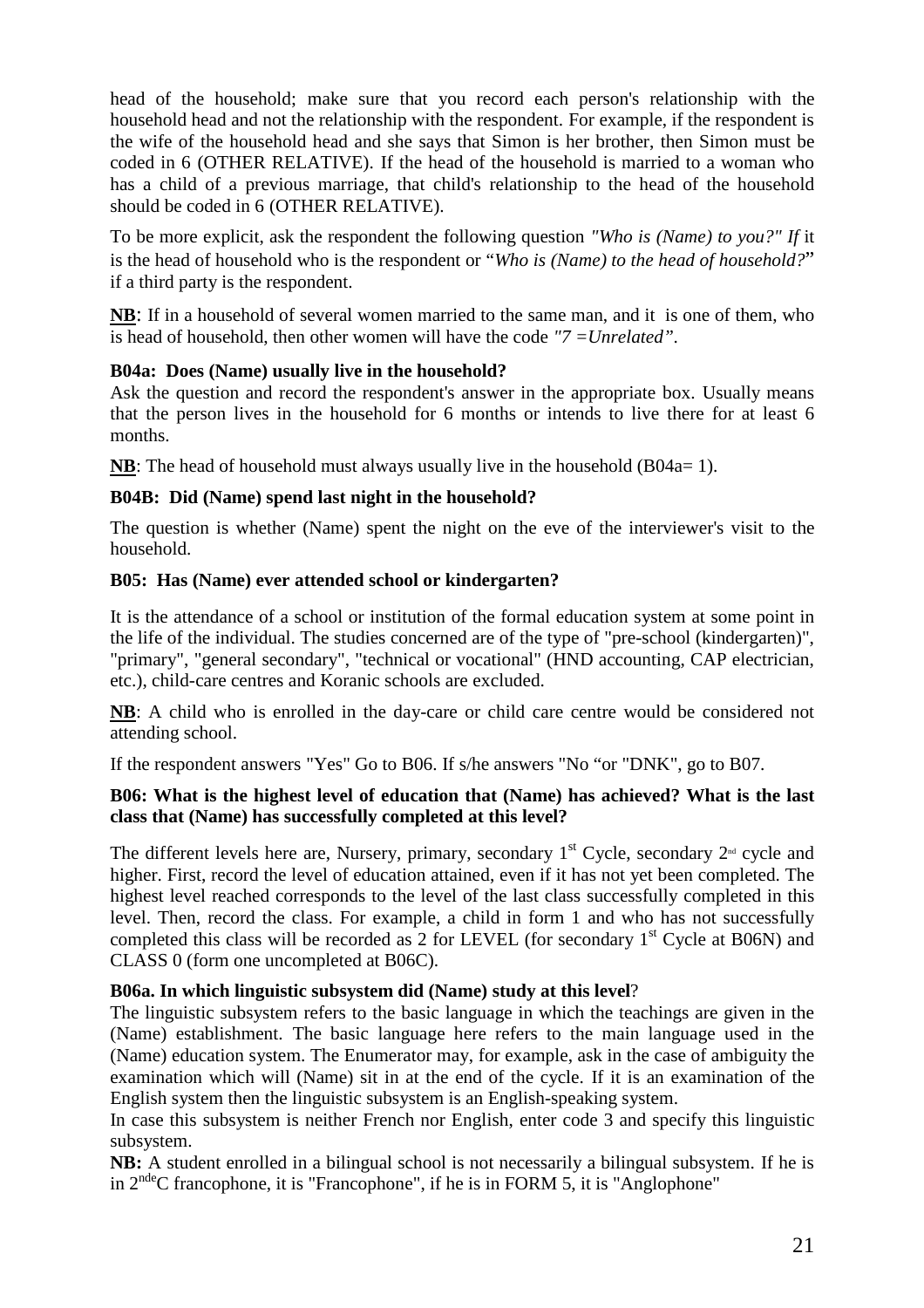## **B07: Eligibility?**

This question is addressed to you and is not for the respondent. Circle the line numbers of all persons 15 years of age or older who usually live in the household  $(B04a = 1)$ .

#### *Copy the eligible candidates in the table below, starting with the oldest.*

After filling in question B07, record in Table 1 of the questionnaire, the age, name, serial number, and sex all eligible persons starting with the oldest.

The rest of the questionnaire is administered to a household member randomly selected using the Kish table.

#### **Selection of the eligible person**

*1-There is only one person aged 15 or older in the household*

This person will be selected for the remainder of the questionnaire.

*2-There is more than one person aged 15 or older in the household*

To determine who you are going to interview, you will need the last two digits of the questionnaire number as shown in the INTERVIEW DETAILS section and the number of people in the household who are eligible for the survey.

- Find the number that corresponds *to the last two digits* of the questionnaire on the left side of the table, and the number of household members who are qualified at the top of the table.
- Circle the number where these two numbers meet in the table.
- In Table 1, this digit is the registration number of the person you are going to interview and check the details
- Ask to speak to the selected person.

#### **Example**:

The questionnaire number is 247188: select the line containing 88.

There are 9 eligible people in this household, select column 9.

The box at the intersection of the line "88" and column 9 is 3: the  $3<sup>rd</sup>$  person listed in Table 1 will be selected to administer the rest of the questionnaire.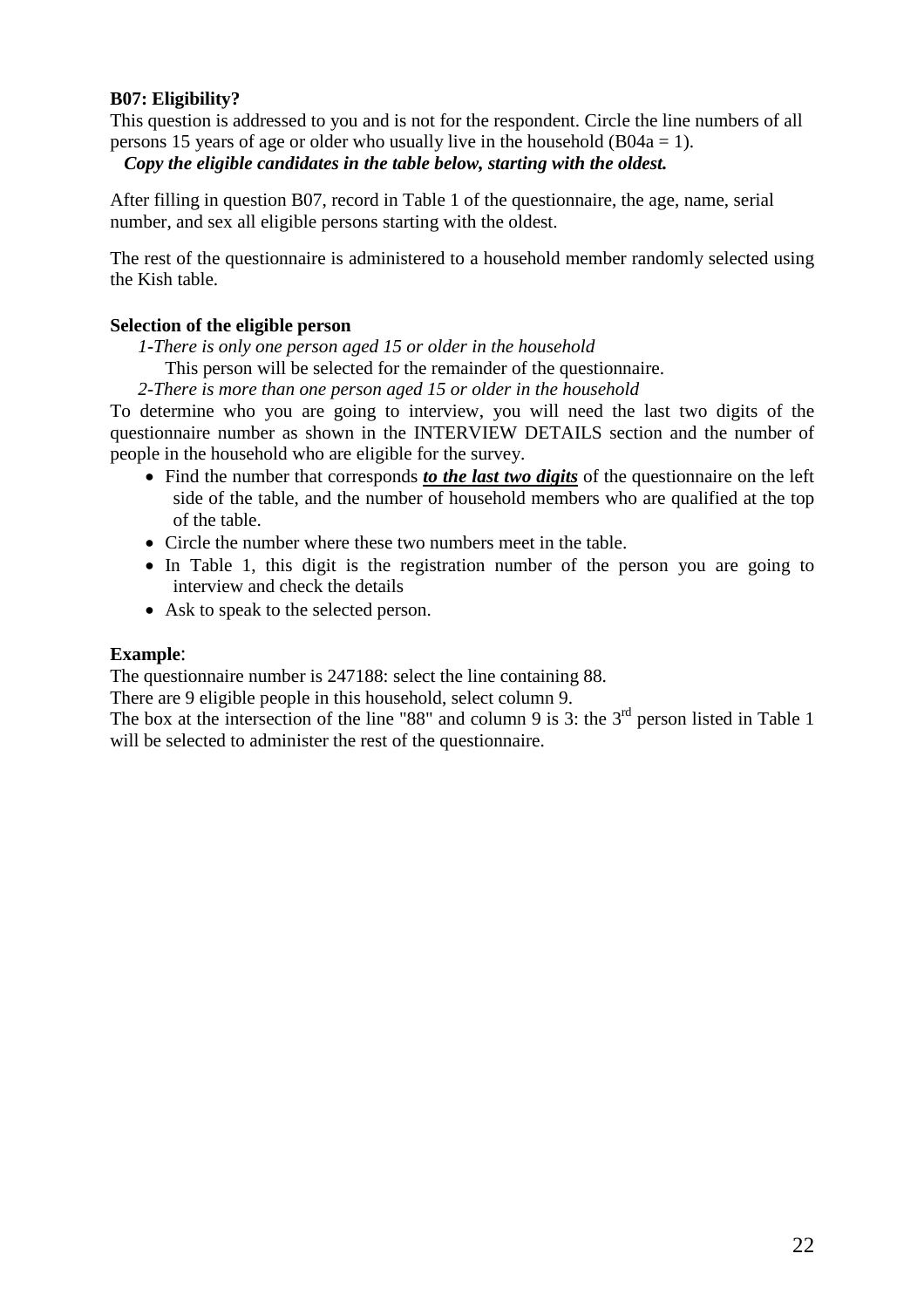|          |    | <b>NUMBER OF</b><br><b>OUESTIONNAIRE</b> |    | NUMBER OF QUALIFIED PERSONS TO REPLY IN THE HOUSEHOLD<br><b>MUST BE DRAWN FROM</b> |                |                |                |                |                |                          |                |                |                |                |                |                |                |    |                |                |                |                |    |                |                |                |                |                |
|----------|----|------------------------------------------|----|------------------------------------------------------------------------------------|----------------|----------------|----------------|----------------|----------------|--------------------------|----------------|----------------|----------------|----------------|----------------|----------------|----------------|----|----------------|----------------|----------------|----------------|----|----------------|----------------|----------------|----------------|----------------|
|          |    | <b>ENDING</b>                            |    | $\mathbf{1}$                                                                       | $\overline{2}$ | 3              | $\overline{4}$ | 5              | 6              | 7                        | 8              | $\mathbf Q$    | 10             | 11             | 12             | 13             | 14             | 15 | 16             | 17             | 18             | 19             | 20 | 21             | 22             | 23             | 24             | 25             |
| $\Omega$ | 26 | 51                                       | 76 | $\mathbf{1}$                                                                       | 1              | $\mathbf{1}$   | 3              | $\overline{2}$ | $\overline{4}$ | 1                        | 3              | 5              | 8              | 6              | 5              | 12             | 10             | 1  | 6              | 8              | 7              | 19             | 19 | 13             | 21             | 13             | 24             | 25             |
| 02       | 27 | 52                                       | 77 | 1                                                                                  | $\overline{2}$ | 3              | $\overline{4}$ | 3              | 1              | $\overline{2}$           | $\overline{c}$ | 3              | 4              | 8              | 3              | 7              | $\overline{2}$ | 5  | 14             | $\overline{4}$ | 15             | $\overline{4}$ | 8  | 6              | 16             | 14             | 22             | 19             |
| 03       | 28 | 53                                       | 78 | $\mathbf{1}$                                                                       | 1              | $\overline{c}$ | 1              | $\overline{4}$ | $\overline{c}$ | $\overline{7}$           | 6              | 9              | 3              | 5              | 11             | $\overline{2}$ | 1              | 3  | 11             | 7              | 10             | 16             | 16 | 10             | 5              | $\overline{2}$ | $\overline{2}$ | 3              |
| 04       | 29 | 54                                       | 79 | $\mathbf{1}$                                                                       | $\overline{2}$ | 3              | $\overline{2}$ | $\mathbf{1}$   | 3              | 5                        | 8              | 6              | $\overline{2}$ | $\overline{4}$ | $\overline{2}$ | $\overline{4}$ | 8              | 11 | 10             | 16             | 6              | 9              | 10 | 15             | 11             | 12             | 11             | 18             |
| 05       | 30 | 55                                       | 80 | $\mathbf{1}$                                                                       | $\mathbf{1}$   | $\mathbf{1}$   | $\overline{4}$ | 5              | 6              | 3                        | 5              | 7              | 5              | 9              | 8              | 13             | 3              | 2  | 13             | 5              | 18             | $\mathbf{1}$   | 4  | 1              | 20             | 11             | 5              | 24             |
| 06       | 31 | 56                                       | 81 | $\mathbf{1}$                                                                       | $\overline{2}$ | $\overline{2}$ | $\overline{2}$ | 3              | 5              | 6                        | 7              | 8              | 7              | 1              | $\overline{4}$ | 9              | 14             | 8  | $\overline{c}$ | 17             | 17             | 14             | 12 | 14             | 22             | 10             | 3              | 14             |
| 07       | 32 | 57                                       | 82 | $\mathbf{1}$                                                                       | $\overline{2}$ | 1              | $\mathbf{1}$   | $\overline{4}$ | 1              | $\overline{\mathcal{A}}$ | 1              | $\overline{4}$ | 6              | 3              | 6              | 5              | 7              | 13 | 9              | $\overline{c}$ | 3              | 13             | 14 | 8              | $\overline{c}$ | 7              | 20             | $\overline{4}$ |
| 08       | 33 | 58                                       | 83 | 1                                                                                  | 1              | $\overline{c}$ | 3              | $\overline{2}$ | 5              | 1                        | 4              | $\overline{2}$ | 1              | $\overline{7}$ | 10             | 6              | 5              | 4  | 15             | 10             | 5              | $\overline{c}$ | 13 | 4              | 17             | 5              | 17             | 8              |
| 09       | 34 | 59                                       | 84 | $\mathbf{1}$                                                                       | $\mathbf{1}$   | 3              | $\overline{2}$ | 5              | 6              | $\overline{2}$           | $\overline{c}$ | 1              | 9              | 10             | 1              | 10             | $\overline{4}$ | 6  | 6              | 1              | 9              | 10             | 1  | 5              | 6              | 9              | 1              | 12             |
| 10       | 35 | 60                                       | 85 | $\mathbf{1}$                                                                       | $\overline{2}$ | $\overline{2}$ | $\overline{4}$ | $\mathbf{1}$   | 3              | 3                        | 6              | 9              | 10             | 11             | 12             | 3              | $\mathbf Q$    | 15 | $\tau$         | 8              | 11             | 6              | 3  | 9              | $\overline{4}$ | 3              | 10             | $\mathbf{1}$   |
| 11       | 36 | 61                                       | 86 | $\mathbf{1}$                                                                       | $\mathbf{1}$   | $\mathbf{1}$   | 3              | $\mathbf{1}$   | 4              | 5                        | 3              | $\mathbf{1}$   | 6              | $\overline{2}$ | $\mathbf{Q}$   | 13             | 11             | 14 | 4              | 11             | $\overline{4}$ | 15             | 15 | 17             | $\mathbf{1}$   | 1              | 23             | $\overline{c}$ |
| 12       | 37 | 62                                       | 87 | $\mathbf{1}$                                                                       | $\overline{2}$ | 3              | $\mathbf{1}$   | 3              | 2              | 7                        | 5              | 6              | 5              | $\tau$         | $\overline{7}$ | 8              | 6              | 10 | 3              | 3              | $\mathbf{1}$   | 12             | 20 | 7              | 13             | 22             | 12             | 16             |
| 13       | 38 | 63                                       | 88 | $\mathbf{1}$                                                                       | $\mathbf{1}$   | $\overline{2}$ | $\mathbf{1}$   | 5              | 3              | 6                        | $\overline{4}$ | 3              | $\overline{4}$ | 6              | $\overline{2}$ | 11             | 13             | 12 | 1              | 15             | 8              | $\overline{7}$ | 2  | 12             | 15             | 21             | 13             | 7              |
| 14       | 39 | 64                                       | 89 | $\mathbf{1}$                                                                       | $\mathbf{2}$   | 3              | $\overline{2}$ | $\overline{4}$ | 1              | $\overline{4}$           | 7              | 8              | $\overline{c}$ | 5              | 6              | 11             | 12             | 9  | 16             | 13             | 16             | 11             | 18 | 18             | 14             | 16             | 18             | 23             |
| 15       | 40 | 65                                       | 90 | $\mathbf{1}$                                                                       | $\overline{2}$ | $\mathbf{1}$   | $\overline{4}$ | $\overline{2}$ | 4              | 3                        | 8              | 7              | 7              | 11             | 1              | 3              | 5              | 7  | 12             | 14             | 13             | 8              | 17 | 20             | 19             | 20             | 19             | 11             |
| 16       | 41 | 66                                       | 91 | $\mathbf{1}$                                                                       | $\mathbf{1}$   | 3              | 3              | $\mathbf{1}$   | 6              | 5                        | 1              | 5              | 9              | 10             | 3              | 2              | 11             | 13 | 8              | 12             | 12             | 5              | 6  | 21             | 8              | 8              | $\overline{4}$ | 15             |
| 17       | 42 | 67                                       | 92 | $\mathbf{1}$                                                                       | $\mathbf{1}$   | $\overline{c}$ | 3              | $\overline{4}$ | $\overline{c}$ | 6                        | 4              | $\overline{c}$ | 3              | $\overline{2}$ | 12             | 5              | $\overline{2}$ | 10 | 13             | 5              | 8              | 18             | 9  | 16             | 10             | 17             | 16             | 20             |
| 18       | 43 | 68                                       | 93 | $\mathbf{1}$                                                                       | $\overline{2}$ | 1              | $\overline{4}$ | $\overline{2}$ | 6              | $\overline{4}$           | 1              | $\overline{4}$ | 8              | 9              | 10             | $\overline{7}$ | $\mathbf Q$    | 3  | 12             | 12             | 9              | $\overline{7}$ | 20 | 19             | 9              | 19             | 21             | 13             |
| 19       | 44 | 69                                       | 94 | $\mathbf{1}$                                                                       | $\overline{2}$ | $\overline{2}$ | $\mathbf{1}$   | 3              | 5              | $\overline{2}$           | 8              | 9              | 10             | $\overline{4}$ | $\mathbf{Q}$   | 8              | 13             | 1  | 1              | 14             | 10             | 19             | 10 | 11             | 18             | 15             | 7              | 6              |
| 20       | 45 | 70                                       | 95 | $\mathbf{1}$                                                                       | $\mathbf{1}$   | 3              | $\overline{c}$ | 5              | 4              | 1                        | 3              | 8              | $\mathbf{1}$   | 3              | 8              | 6              | 6              | 9  | 5              | 7              | 13             | 4              | 15 | 1              | 7              | 22             | 15             | 21             |
| 21       | 46 | 71                                       | 96 | $\mathbf{1}$                                                                       | $\mathbf{1}$   | $\mathbf{1}$   | $\overline{c}$ | 5              | 1              | $\overline{7}$           | $\overline{c}$ | 3              | $\overline{2}$ | 1              | 11             | $\overline{4}$ | $\overline{7}$ | 5  | 3              | 2              | $\mathbf{1}$   | 3              | 12 | 18             | 5              | 19             | 14             | 9              |
| 22       | 47 | 72                                       | 97 | $\mathbf{1}$                                                                       | $\overline{2}$ | $\mathbf{1}$   | 3              | $\mathbf{1}$   | 3              | $\overline{2}$           | 6              | $\overline{2}$ | 1              | 8              | 7              | $\mathbf{1}$   | $\overline{4}$ | 2  | 11             | 8              | $\overline{2}$ | 17             | 4  | 17             | 21             | 16             | 3              | 5              |
| 23       | 48 | 73                                       | 98 | $\mathbf{1}$                                                                       | $\overline{2}$ | 3              | $\overline{4}$ | $\overline{2}$ | $\overline{c}$ | 6                        | 7              | 7              | 8              | 3              | $\overline{4}$ | 9              | 3              | 6  | 2              | 11             | 11             | 16             | 2  | 8              | 11             | 23             | 6              | 22             |
| 24       | 49 | 74                                       | 99 | 1                                                                                  | 1              | $\overline{2}$ | 1              | $\overline{4}$ | 6              | 3                        | 5              | 5              | 3              | 1              | 5              | 13             | 1              | 14 | 8              | 14             | 6              | 15             | 9  | 14             | 3              | 6              | 9              | 17             |
| 25       | 50 | 75                                       | 00 | 1                                                                                  | $\mathbf{1}$   | $\overline{c}$ | 3              | 3              | 2              | 4                        | 6              | 4              | 7              | 5              | 3              | 12             | 12             | 12 | $\overline{4}$ | 6              | $\overline{c}$ | 17             | 11 | $\overline{c}$ | 12             | 4              | 8              | 10             |

**B08a and B08b: Name of the person selected; serial number of the selected person** Record the name and the serial number of the person selected from Table 1.

#### *All of the following sections are only administered to the eligible person*

Read the consent statement before proceeding to the next section.

## **SECTION A1: DEMOGRAPHIC CHARACTERISTICS OF THE RESPONDENT**

This section provides information on the selected person's age, education level, marital status and socio-occupational category.

**A1.1. How old are you?** Same instruction as B02B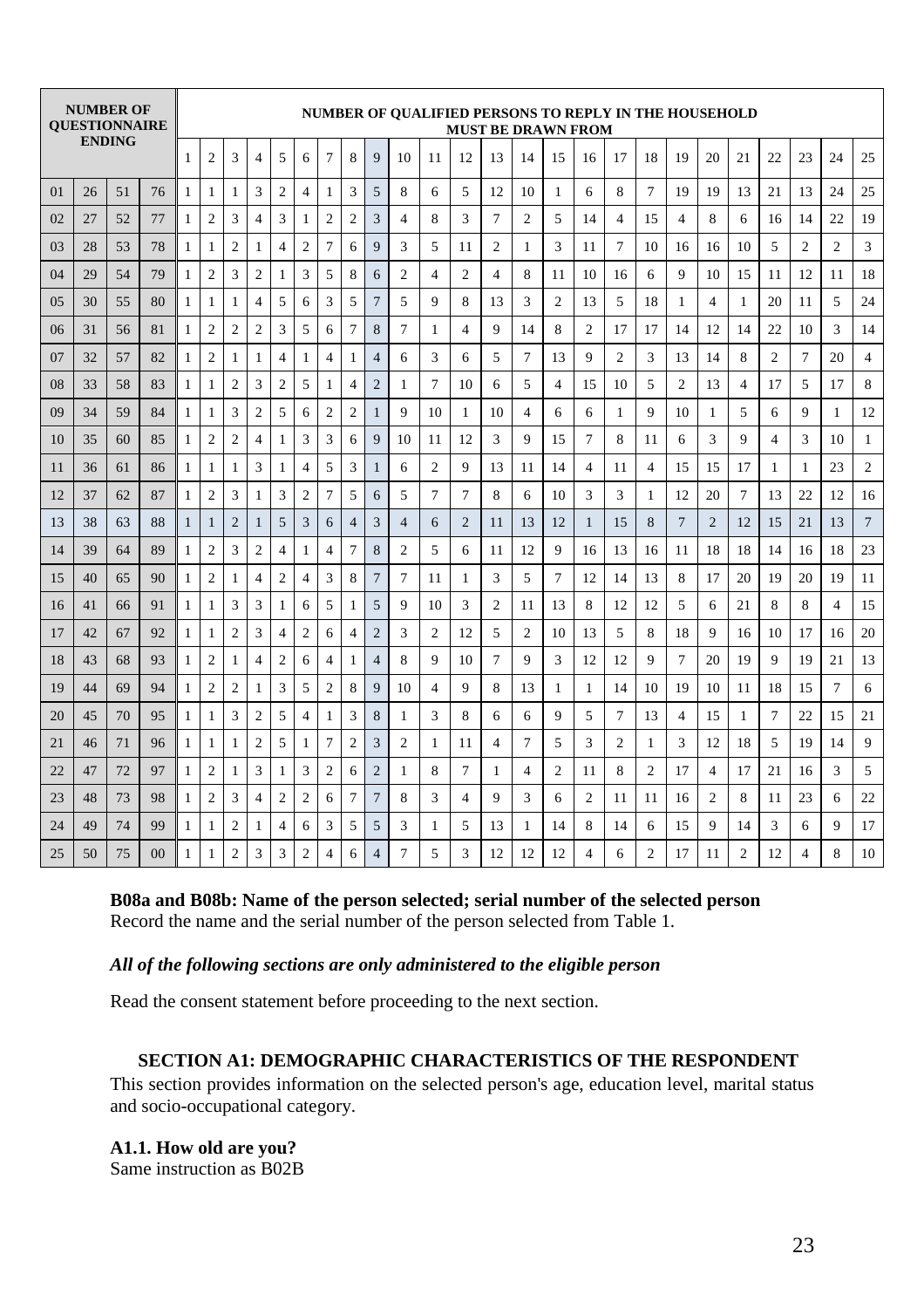## **A1.2:** *Interviewer: Record* the *sex; ask only in case of uncertainty*

## **A1.3: What is your current marital status?**

This is the de facto situation.

*- "Single"* Any person who has never contracted a marriage and who does not live in a free union relationship.

*- "In Free Union"*: Any person who is living with his/her partner, with no civil, customary or religious marriage haven been celebrated.

*- "Married- monogamist "*: any person who is married to a single spouse. Note that a man married under the monogamy regime but who lives married with several wives is considered polygamous.

*- "Married- polygamist"*: All men married to several women, and women who have at least a co-wife. In other words, the different spouses of polygamous marriages. Attention, a married man and who on the deed of civil status has the status "polygamy" But who in fact has only one wife is married "monogamist".

The notion of marriage is that declared by the respondent (civil, religious, customary, etc.). The question posed here may be: "is *(Name) married?* Knowing that the answer will guide the rest of the conversation for this question. Do not forget that if (Name) is married, it must be specified whether s/he is polygamous or monogamous, and that in case of celibacy, verify that (Name) is not in a free union relationship. You can check if the respondent is in a free union relationship by asking the following question: "*You said you are not married, but do you live (maritally) with a woman (man)?"*

*"Divorced/Separated"*: Anyone whose marriage is broken for any reason other than the death of a spouse, or is in the process of breaking (decision pronounced by a judge), who is not engaged in another union

*- "Widower/Widow"*: Any person previously married but whose spouse had died and who is not engaged in another union.

## **A1.4aa. Have you attended school or kindergarten?**

Same instruction as B05. If not, go to A1.4ba.

**A1.4ab. N. What is the highest level of education you have achieved? C. What is the last class you successfully completed at this level? D. In which linguistic subsystem have you attended/ do you attend at this level?**

Same instructions as B06 and B06a.

#### **A1.4ac. what type of education did you follow?**

The type of education is secondary or technical / vocational. Ask the question and record the code for the answer given.

**A1.4ba. Do you have a job or do you work in exchange for remuneration or profit?** Ask the respondent if s/he has a job. That is-to-say if he exerts an activity to produce goods or provide services in exchange for remuneration or profit. It does not matter how long it takes. Record the appropriate code.

#### **A1.4bb. what is your occupational status?**

It refers to the socio-professional status of the respondent (employee or not). For those who work in a company (or in a production unit), this question allows to capture their socioprofessional category. For the latter, ask the question as follows: "*Are you a senior manager,*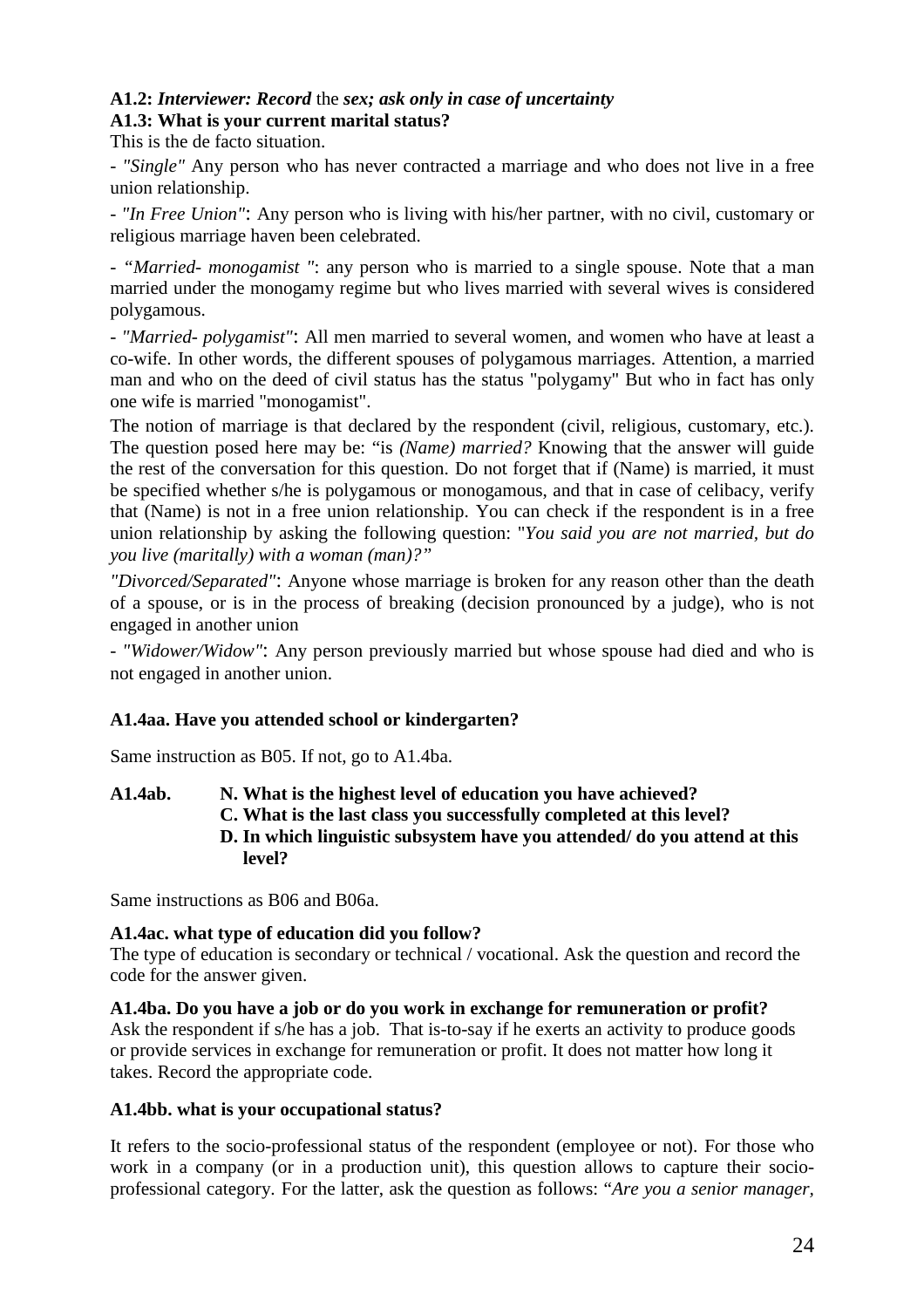*a middle manager, a labourer and so on?".* You will go through all the conditions listed in the questionnaire until the respondent gives you the answer. In case of several jobs, retain the main job i.e. the one who occupies him/her the most.

#### **Socio-professional categories**

**01- Senior Manager / Engineer:** These are the people who actually participate in the management of the company (production plant) that have responsibilities within which they can demonstrate broader initiatives in a business that is not theirs. These persons are often referred to as design staff. In general, people with at least three years of higher education will be considered as such.

#### **Example: Paid Directors and Administrators, Heads of Department, Project Managers, Manufacturing Engineers, Maintenance Managers, etc.**

**02- Middle level managers/supervisor:** Executive personnel who may also be involved in the design of a company (production unit) that is not their own. It is an intermediary category between senior managers and employees / workers. This category includes assistants or deputies to senior managers. They supervise and control work designed at a higher level. They perform tasks that require a high level of competence in a specialized technique. They organize, control and direct the day-to-day activities of a group of workers who are subordinate to them. In general, those with a level of more than six years of successful secondary education and less than the third year of higher education will be considered as such. The criterion of diploma is not the only one that allows this classification.

Examples include foremen, technicians, general mechanics, construction supervisors, team leaders, etc.

**03 - Employee / skilled worker**: Executive staff who have generally received professional training in the tasks assigned to them. By assimilation, persons who work with a diploma generally do not exceed the level of five years of secondary education but whom have received appropriate vocational training for their job.

**04 -Employee / semi-skilled worker:** Operational staff in general having below 4 years of secondary education, haven received on the job training on the tasks entrusted to them.

**05 – Labourer**: Staff working in jobs that do not require special qualifications.

**06 - Employer (Boss): A** person who operates his/her own business (production unit) and **employs at least one worker** paid in cash or in kind. The co-owners of a company are part of this category.

**07- Workers on own account:** Sometimes referred to as freelancers, they are people who operate their own business (production unit) and have no employees; at most, they can use apprentices and live-in caregivers.

**08 – Family Help: A** person employed in a company operated by a relative generally living in the same household, but who cannot be regarded as an associate because they have a degree of commitment that is not comparable to that of the head of unit .This person works in a micro-business of the household (shop, small business, craft, agriculture, etc.) in which s/he usually lives, without receiving a fixed remuneration in cash or in kind. The non-contractual consideration of his/her work is often paid in kind (lodging, food, etc.). Do not be confused between a family help and a house help. The latter is an employee.

**09 - Apprentice paid or unpaid, trainee: A** person who learns a trade. This is often the case for those who intend to set up their own business in the same activity. S/he may be subject to payment of apprenticeship fees. s/he may or may not receive compensation (transportation, food, etc.) which cannot be considered as a salary.

**NB:** 1. for trainee workers in pre-employment or probation, you should assign the professional category to which they aspire.

2. The socio-professional category is not related to the form of remuneration. Some workers, such as taxi-men, sales assistants, housekeepers, etc., have contracts (written or not) which mean that they do not immediately receive their remuneration. Depending on the case, they should be classified as:

- (qualified employee/worker" or "semi-skilled employees/workers" According to the qualification (the case of taxi drivers or some help vendors who have completed apprenticeship) ;
- Labourers (cases of the wage-earners having an agreed wage even if they live in the household of the employer);
- Apprentices (case of sales assistants during apprenticeship);
- Family helpers (cases of sales assistants and house helps not having an arrangement on their remuneration, generally residing in the household of the employer and generally having a relationship with the latter).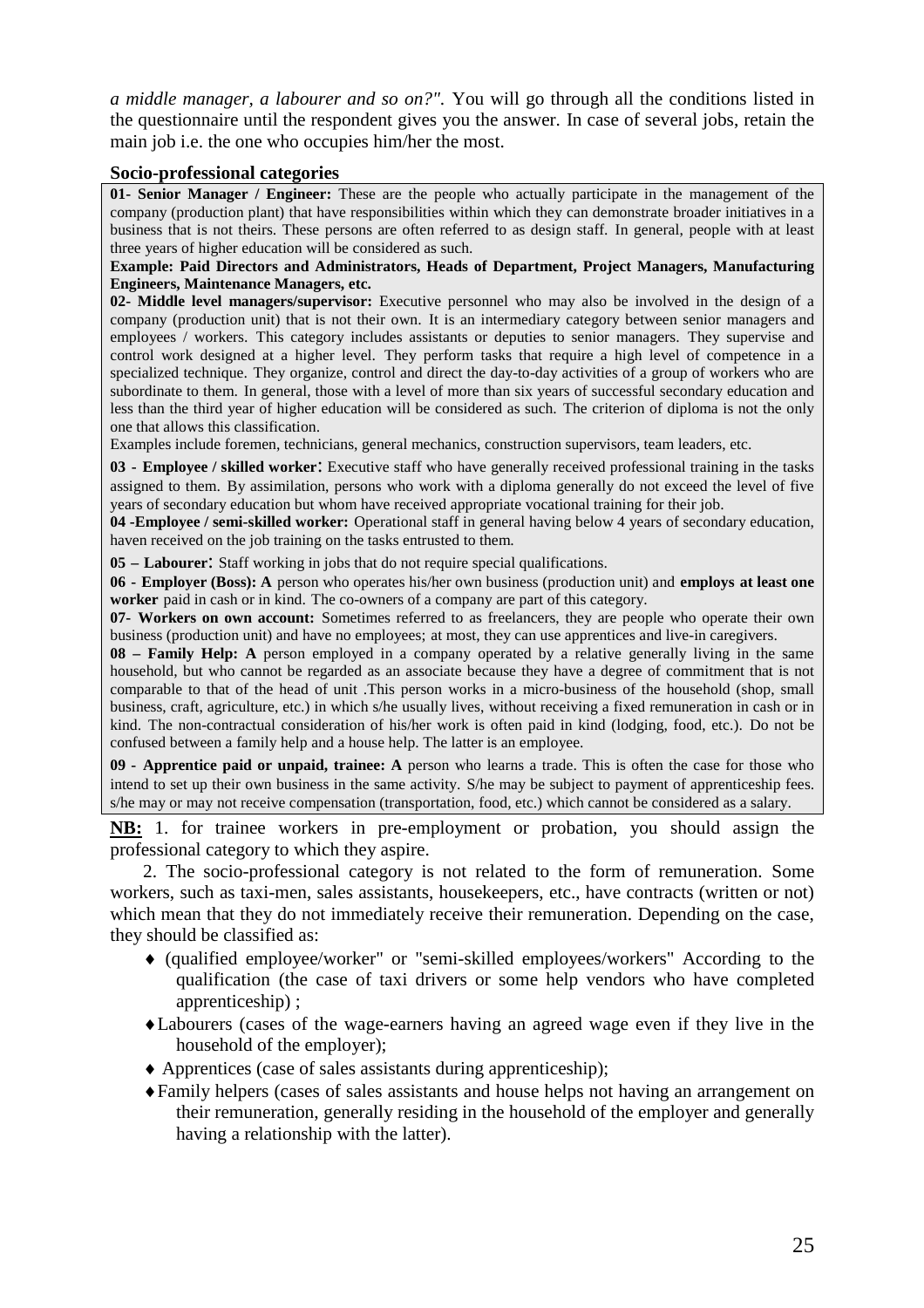## **A1.4k.Which country are you from? [Country of origin]**

This is the nationality of the respondent at birth. Ask the question and record the code for the answer given.

## **A1.5a when you are sick, where do you general go for treatment?**

Through this question, we want to register all the places where the respondent seeks health care in case of illness.

Record all places given by the respondent. Rest assured that the respondent quoted all the places by asking the question "any other places?"

NB: the modality "self-medication "Concerns the case where the respondent defines his / her treatment.

### **A1.5b. When you are sick, where do you go for treatment in the first place?**

Ask the respondent where he or she goes first to seek treatment from the places listed in A1.5a.

### **A1.6.Which of these documents do you have in your name?**

Several documents are generally required when subscribing to a banking or financial product. This questions seeks to know which of these documents the respondent possesses. Ask the question by quoting in turn the documents listed and record the code corresponding to the answer(s) given.

### **A1.7. Are you with disabilities?**

It is mainly a physical or mental handicap, visible or not. You have to be careful and very subtle. Ask if the respondent is suffering from any disorder or harm that might put him at a disadvantage relative to others and go further to find out which one, in order to make sure that it is a handicap. If the answer is "no", go to section A2.

### **A1.8.What is the main handicap you have?**

In the case of more than one type of disability (except for deaf-dumb who constitute a separate modality), record the most disabling disability according to the respondent's statements. Failing this, it will be necessary to retain in decreasing order: mental handicap, motor handicap, hearing handicap, visual impairment, and speech disability.

Let us recall here that we speak of:

- visual impairment for the blind and partially sighted;
- speech impediment for the dumb, the stutterers, etc.;
- hearing impairment for the deaf and hard of hearing ;
- Mental handicap for morons, fools, insane, etc.;
- Motor handicapped for a person who cannot totally make use of one of its upper or lower limbs (lame, penguins, atrophied limbs, paralyzed or amputees, etc.);
- deaf-dumb disability for a person who has both a hearing handicap and a speech disability.

## **SECTION A2: INFORMATION ON HOUSEHOLD HEAD**

The purpose of this section is to record the socio-demographic characteristics of the head of household.

## **A2.Who is the head of the household?**

Ask the question and record the code for the answer given. If the respondent is the head of household, go to section B1.

#### **2a.How old is the head of the household?**

Same instruction as B02.

#### **A 2b.Is the head of household a man or a woman?**

Same instruction as B01.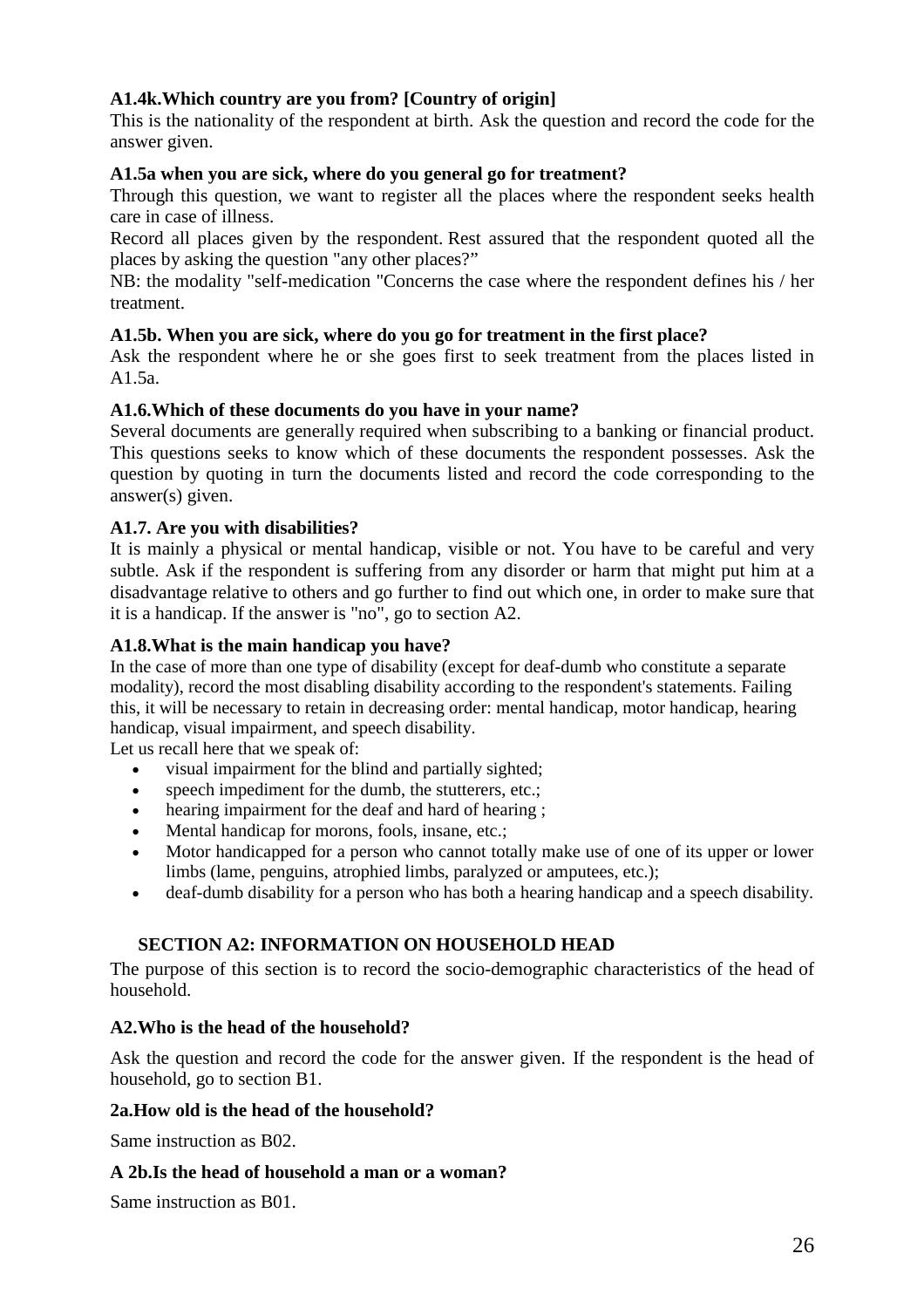## **A2c. What is the CURRENT marital status of the head of household?**

Even instruction as in A1.3.

## *AFTER THE QUESTION A2C, A2D THE QUESTIONS A3 A2E AND SHOULD BE ANSWERED BY THE HEAD OF HOUSEHOLD*

## **A2d. Does the Head of household have an income?**

An income is the aggregate of the resources or rights that an individual, an enterprise or a public authority collects over a given period, in kind or cash, without collecting on its assets.

Ask the question and record the code for the answer given.

#### **A2e. Is** it **the household head who earns the highest household income?**

The highest income is defined in relation to that of the other members of the household. Ask if the head of household is earning the highest household income.

### **A3a. Does the Head of household attended school or preschool?**

Same instruction as B05. If not, go to A4.

- **A3b. N. What is the highest level of education that the head of householder has attained?**
	- **C. What is the last class that the household head has completed successfully at this level?**

### **D. In which linguistic subsystem has (Name) attended/is attending at this level?**

Evens instructions that B06 and B06a.

**A3c. What type of education followed the household head?** Even as A1.4ab instruction.

#### **A4. What is your relationship to the household head?**

Ask the relationship of respondent with the Head of Household.

## **SECTION B1: HOUSEHOLD INFORMATION AND WELL-BEING**

This section captures housing characteristics, lifestyle and household structure

### *Questions B1a, B1b and B1c are captured by the observation of the housing. Ask these questions only in case of uncertainty.*

#### **B1a. What is the main material of the roof of this dwelling?**

Observe the main type of roofing material and enter the code for that material. In the case of several materials, ask the respondent the principal, ie the dominant in terms of quantity

#### **B1b. What is the main material of the walls of this dwelling?**

Proceed as in B1a. Observe the main type of wall material and enter the corresponding code.

#### **B1c. What is the main material of the floor of this dwelling?**

Proceed as in B1a. Observe the main type of soil material and enter the corresponding code.

#### **B1d. How many rooms are used to sleep?**

It is not only bedrooms, but also any other room (kitchen, living room, store,) usually used to sleep.

Example: You are investigating a household of 4 people (the head of household, his spouse and two children) living in a studio (a bedroom and a living room). If children **usually** spend the night on a mattress/ mat / carpet/ couch in the living room, the number of units used to sleep in this household is 2. You must not adhere only to the declaration of the respondent.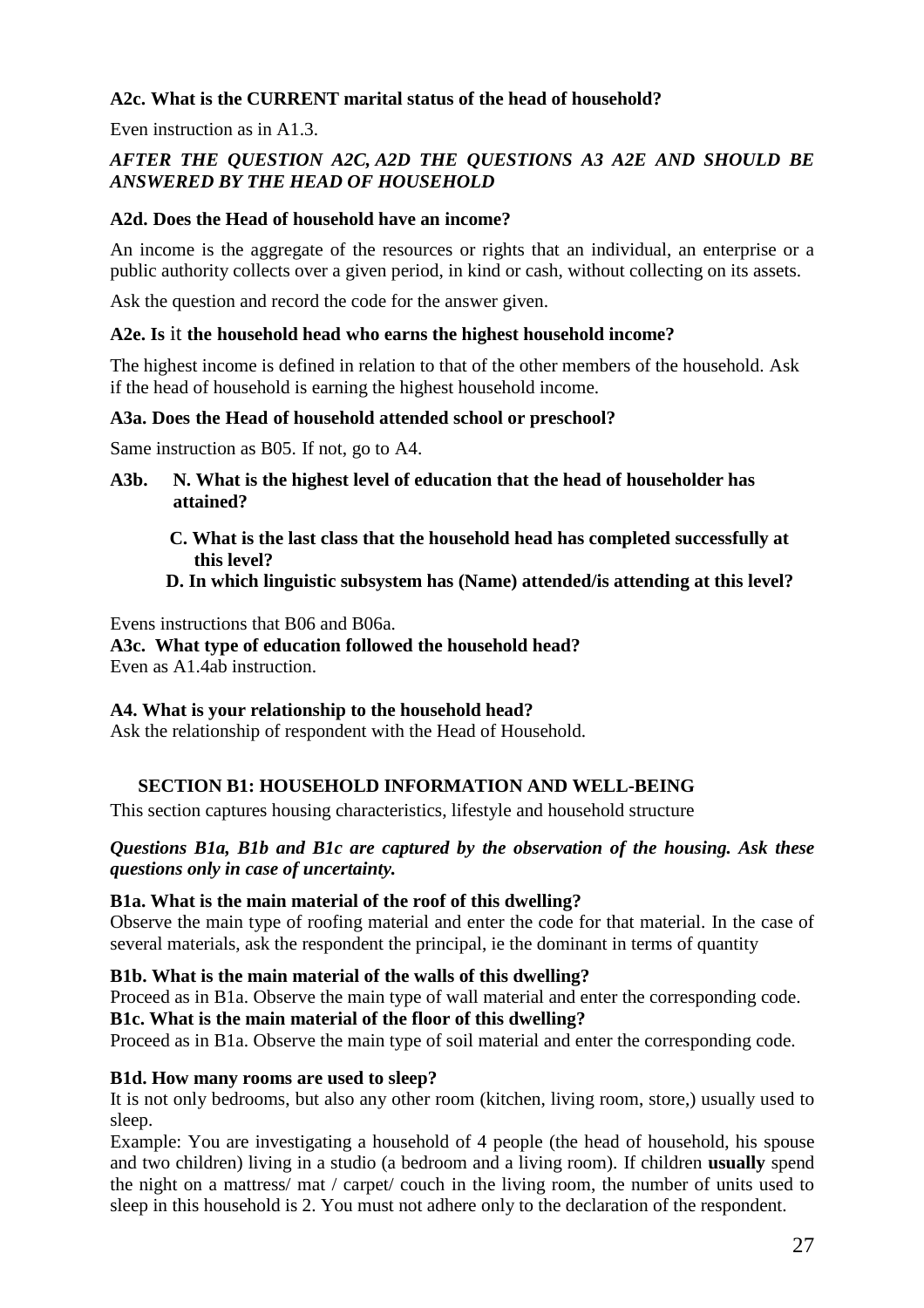## **B2a. Including yourself, how many people in total live in this household?**

Ask the question and record the code for the answer given. This number should be equal to the total number of persons usually living in the household and recorded in the "House hold register".

## **B2b.Please tell me which of these statements best describes the ownership of your home or the place of residence in which you live.**

- House owner
- Co-owner of the house
- Another member of my household is the owner of the house
- Tenant
- Another member of my household is renting the house
- Free
- $\bullet$  Other (specify
- DNK

This question makes it possible to have the status of occupation of the household in relation to the housing. Read all items carefully so that respondents can identify which items best describe their situation.

## *Questions B2c, B2d, B2e are for those who said they are either owned or co housing in B2b.*

## **B2c. Do you have an official document for the place where you live?**

The official document may be the building permit, the permit of occupancy, land title, direct registration, the provisional concession, the final concession the communal decree. Ask the question as it is and record the code for the answer given.

#### **B2d. How did you buy your home or place of residence?**

This question allows us to know the means by which the household has acquired the dwelling in which it lives.

#### **B2e. How did you or your household finance the purchase or construction of the house or your place of residence?**

This question only concerns households that have either purchased (B2d = 1) or built (B2d = 2) their dwelling. It aims to identify the source of funding used for this acquisition/construction.

### **B3a. Are you or a member of the household building one or more houses to live in or just to own?**

These are the houses built by the respondent or any member of the household and belonging to either the respondent or the household. Ask the question and record the code for the answer given.

### **B3b. Including this house in which you live (for owners and co-owners) how many houses in total you or another member of the household owns, if any**?

This question relates to the homes owned by the respondent or to any other member of the household. Ask the question and record the code for the answer given.

## **B4a.What is the main source of supply of drinking water for your household?**

The main source of drinking water supply in the household (the mode that provides the largest share of drinking water consumed in the household) is to be captured through this question.

The term tap refers to a service for the supply of running water or distribution.This is the water that arrives in every home and has been treated, or at least controlled, to be potable.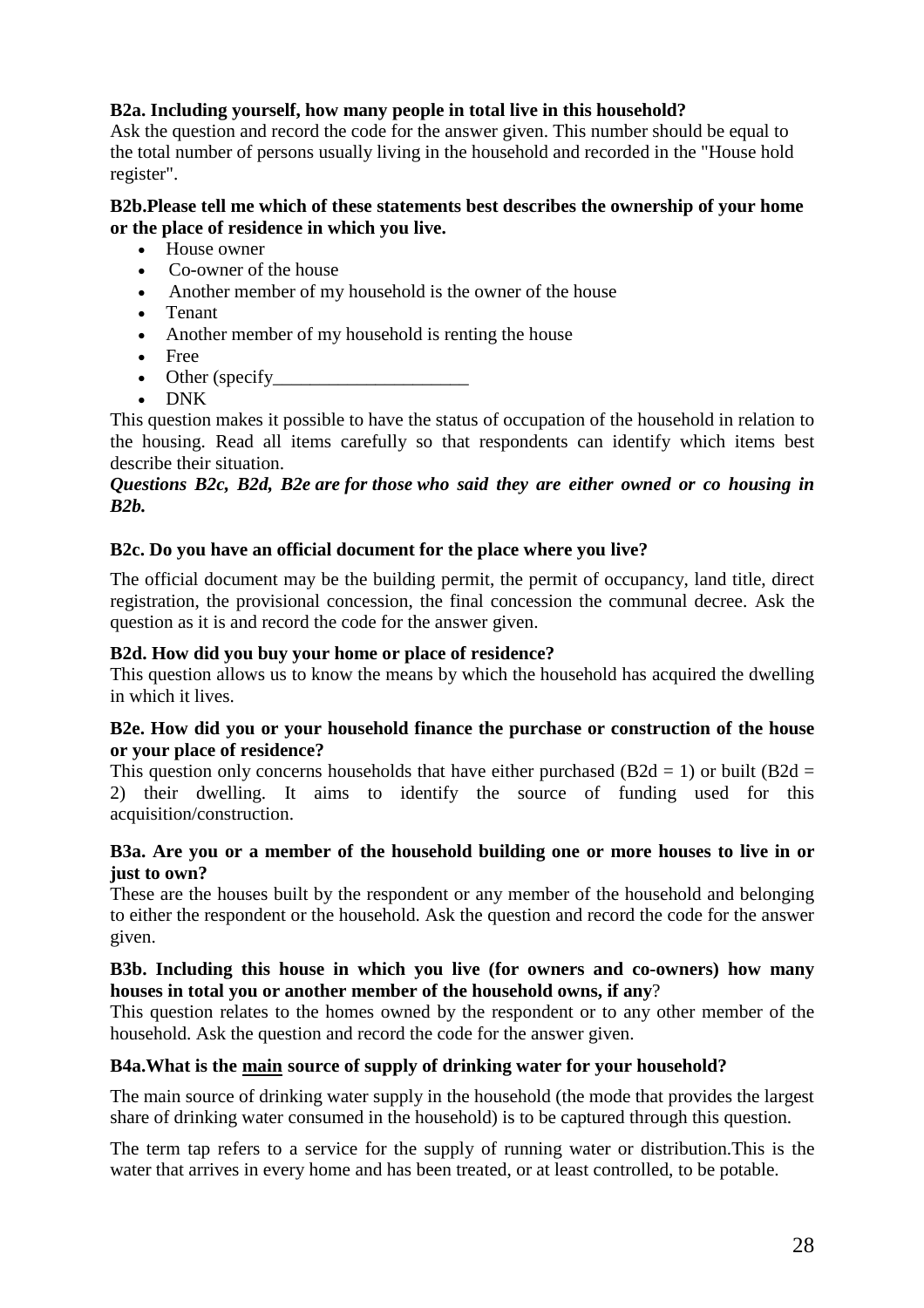- **"Individual Tap SNEC/CAMWATER/CDE"** the case of a household with a SNEC /CAMWATER/CDE meter which it uses alone. S/He pays his bills directly to the agency.
- **"Collective Tap SNEC/CAMWATER/CDE"** If a household connected to a SNEC / CAMWATER / CDE tap and shares with other households (whether or not a submeter is connected).
- **"Tap water Retailer SNEC/ CAMWATER / CDE"** the case of a household with no connection to the water distribution network and sourcing among water vendors SNEC / CAMWATER / CDE (including retailers in tucks and hand carts).
- **"Public Tap"** water point from which people can source tap water. Public faucets may be fitted with one or more valves and are generally made of bricks, cement or concrete.
- "Drilling" deep hole dug or drilled to reach groundwater. Tube wells / boreholes are made of ducts or pipes, whereby holes of a modest diameter are protected from collapse and runoff infiltration. Water is fed from a tube well or from a borehole through a pump that can operate with energy from humans, animals, wind, electricity, diesel or solar energy.
- -**"Well with pump":** This is a protected well with a pump for conveying water.
- **"Protected well"** Well protected from runoffs by coating the well or a casing which rises above ground level and a platform which removes the water poured from the well. In addition, a protected well is covered to protect it from falling bird droppings and animal waste.
- **"Unprotected well":** An unprotected well is a well in which one or both of the following statements are true: (1) the well is not protected from the runoffs; (2) the well is not protected from bird droppings and animal excrement. When at least one of these assertions is true, the well is unprotected
- **"Protected source":** A protected source is a source free from runoffs, bird droppings and dung. The source is generally protected by a 'source lid' made of bricks, cement or concrete and built around the source so that water flows directly from the lid into a pipe without being exposed to external pollution .
- **"Unprotected Source":** An unprotected source is a source that receives runoffs, bird droppings and animal dung. Unprotected sources generally do not have a 'source cover' (described above).
- **"Rainwater"** Rainwater refers to rain water collected from roofs and stored in a container, a tank or a reservoir until needed. Underground rainwater or watershed should not be considered here.
- **"Tanker"** Tanker used as a water source for transportation and sale of water.
- -**"Cart with small tank/barrel":** The cart with a small tank / barrel is used by a water supplier who transports water to a community to sell. Transportation can also be done with a cart pulled by a donkey, a motor vehicle or other means.
- **"Surface water"** Surface water is water from sources such as streams, rivers, dams, lakes, ponds, canals and irrigation channels from which water is directly drawn.
- **"Bottled water (mineral)"** Bottled water is purchased water bottle. Note that the code refers exclusively to bottled water sold commercially. Sometimes household members keep bottled water from other sources; this water cannot be registered under the same code as bottled water.
- **"Sachet Water":** The sachet water is water purchased in a sachet. This water is potable in principle, but it can also be of dubious quality.
- "Other (specify)" This is another method of portable water not listed above.

**Note:** Households who source from public building / companies will be classified under "Other (specify)".

## **B4b. What type of toilet is mostly used in your household?**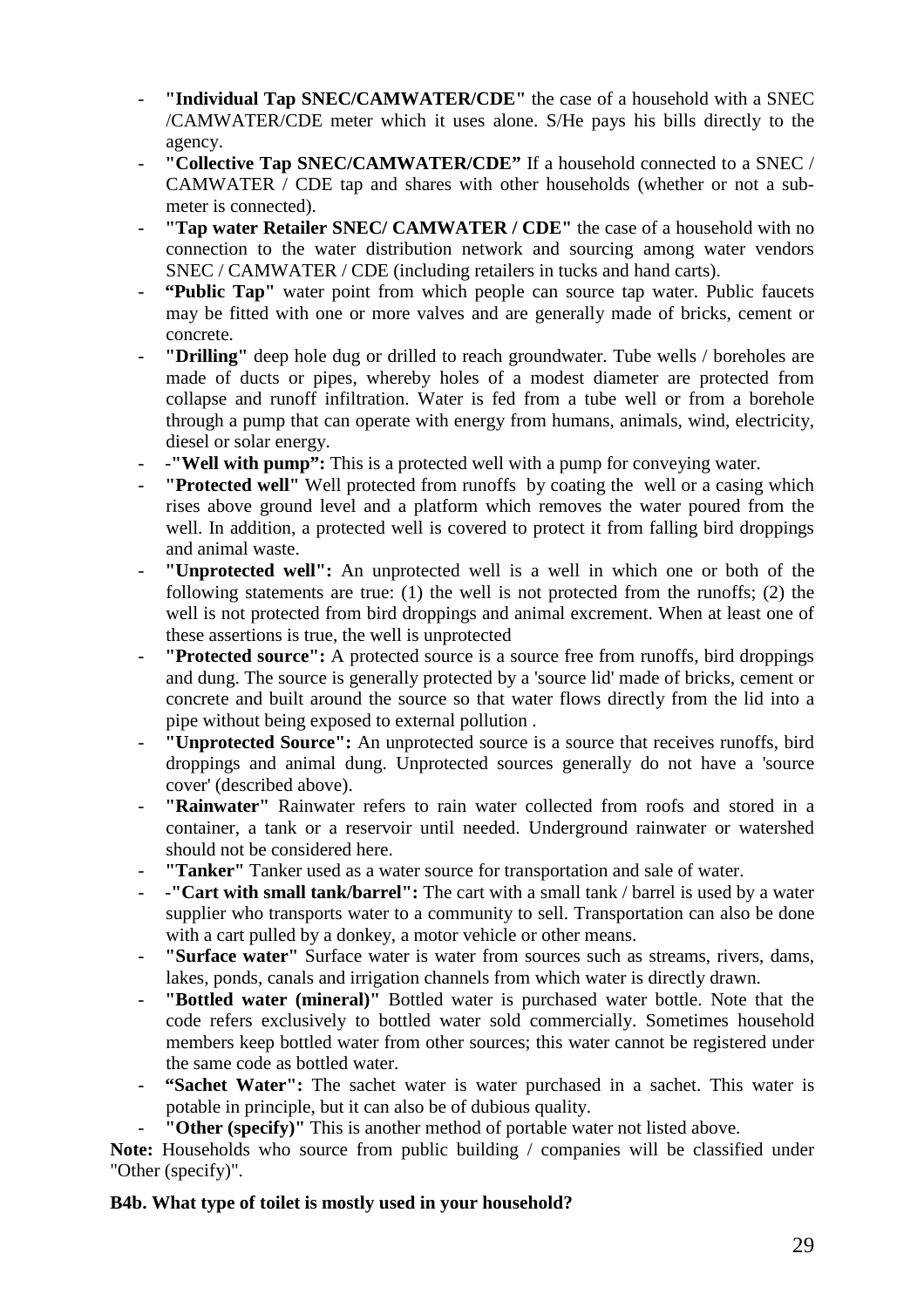Note that the question is about the **toilet used** by the household members and **not those that the household has.**

A WATER CLOSET corresponds to the kind of modern toilets where the water leads the waste into pipes, whether the water comes from a tap or is poured with buckets. PITS/LATRINE can be of two types: either WITHOUT SLAB/HOLE OPEN/SUSPENDED, it is pits or latrines which is no improvement (this is usually a simple hole, sometimes covered with a simple board), IMPROVED, that is to say that they are latrines which have been improved by the addition of any building (usually a hose, and / or cement coated that can be cleaned) which supplies a discharge outlet other than the hole itself.

If the respondent replied that household members are ease themselves in open air, circle '12' (NO TOILET / NATURE). Finally, since the question is about the toilets used by household members, it will circle '12' (NO TOILET / NATURE) if the household has a latrine, but most of the household members use the fields.

## **B5a. Do you have electricity in your household?**

This question does not concern only electricity from ENEO, but any type of power source. Ask the question and record the code for the response. If not, go to B5E.

## **B5b. During the past seven days, how many hours in the day do you have electricity in general?**

Like B5a question, this is the average time combining all possible sources of household electricity. Ask the question and record the corresponding code for the answer

## **B5c. What is the main source of electricity used by your household?**

Through this, we want to capture the main source of electricity (if more than one) in terms of time used by the household. Ask the question and record the code for the answer

## **B5D. Is the electricity supplied sufficient for your needs?**

This question of whether the electricity supplied to households (from all possible sources) is sufficient for household needs. Any other needs different from the household should not be considered by the respondent.

## **B5E. What types of energy or fuel your household uses for lighting?**

Circle the code corresponding to all types of energy or fuel used by the household for lighting.

## **B5f. What is the main source of lighting in your home?**

Through this, we would like to know the main source of lighting used by the household. This is the source that the household uses the most. This source must be cited B5E.

## **B6a. What types of energy or fuel is used by your household for cooking?**

Circle the code corresponding to all types of energy or fuel used by the household for cooking.

While the Liquefied Petroleum Gas (LPG) and natural gas \ have the same functionality in households, these two power sources are distinguished beyond their composition that LPG is sold in bottles while gas natural is dispensed through an inter-connected network.

Biogas meanwhile is a gas produced from vegetable or animal organic matter.

Coal / lignite is an ore used as fuel and very different from the charcoal.

## **B6b. What the main source of energy used by your household for cooking?**

This is the source most used by the household. When using multiple sources, if you do not get to decide, choose the most comfortable. The modality 2 "*firewood "* is most often found in rural areas.

**NB**: For a household currently using gas and due to shortage, temporarily uses wood or oil, for example, the main energy source used for cooking is gas.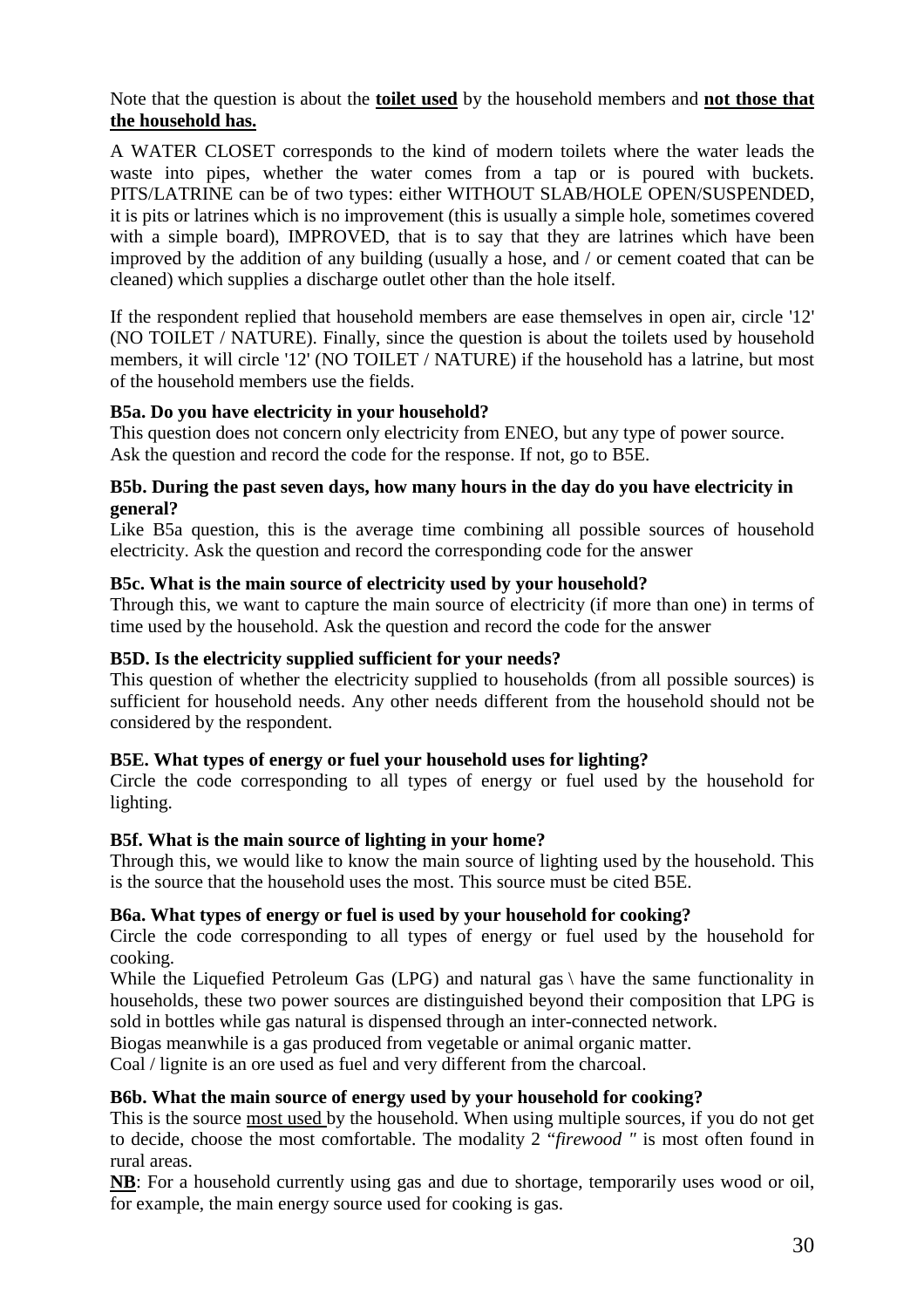## **B6c. What type of cooker/device do you use for cooking?**

This is the device working with energy or fuel used for cooking. In some situations, you will need to see the device in cases where the respondent has difficulty describing it.

## **B7a. Have you heard of solar energy or solar home systems?**

Solar power is an energy produced from the conversion of solar radiation. This energy can be converted into heat or electricity.

A solar home system is a domestic electric system powered by solar energy.

### **B7b. Are you interested in owning solar power or solar home system?**

Ask the question and record the corresponding code for the response. If the respondent says no, go to B7C. On the contrary, if the respondent says yes, ask if he or she possesses one. If so, record 1 and go to B8.If s/he does not possess one continue to B7c.

### **B7C. Why you are NOT interested in owning solar power or solar home system?**

This question refers to people who are not interested in owning solar power or a solar home system. It allows us capture the reasons for this lack of interest. After haven registered all the answers, go to B8

#### **B7d. Why are you interested in owning a solar energy source (solar lantern and solar home systems)?**

This question refers to people who are interested in owning solar power or home solar system and who do not yet possess it. It allows for the reasons for this interest to be captured.

## *AFTER QUESTION B7D, QUESTIONS B8 A B10B MUST BE ASKED TO THE HOUSEHOLD HEAD*

#### **B8. Do you or a member of your household own the following items?**

This question seeks to record assets owned by the household. These goods must be in working condition or down with the intention of repairing them within **the next 6 months following the breakdown**. The primary function of the property must be favoured. Thus, for a mobile phone with option giving access to radio, the household has a mobile phone, not a radio.

### **B9a. During the last 12 months that is to say since (month) 2016, tell me if your household often, sometimes, rarely or never**

- skipped a meal because you had no food
- lacked medical treatment or medications because you had no money
- were unable to send the children to school for lack of money or transportation, uniform or other school fees

This question must be asked in two phases. First, ask the respondent if during the twelve last months, he experienced the item listed. If answered no, circle code 4 (never). If the answer is yes, ask if it's often, sometimes or rarely that he experienced.

### **B9b. During the past 7 days that is to say since\** *(current day)* **last week, has your household had difficulties in meeting the food needs of its members?**

Ask the question specifying the period. If the interview takes place Friday, July 14, 2017, the reference period is here since Friday, July 7, 2017. If the answer is no, go to question B10.

#### **B9c. Over the last 7 days that is to say since** *(current day)* **last week, how many days your does your household have to:**

- $\bullet$  rely on less preferred foods and / or less expensive
- Reduce the quantities consumed each time
- Reduce the number of meals per day
- Reduce the amount consumed by adults on behalf of children
- Borrow food, or rely on the help of relatives or friends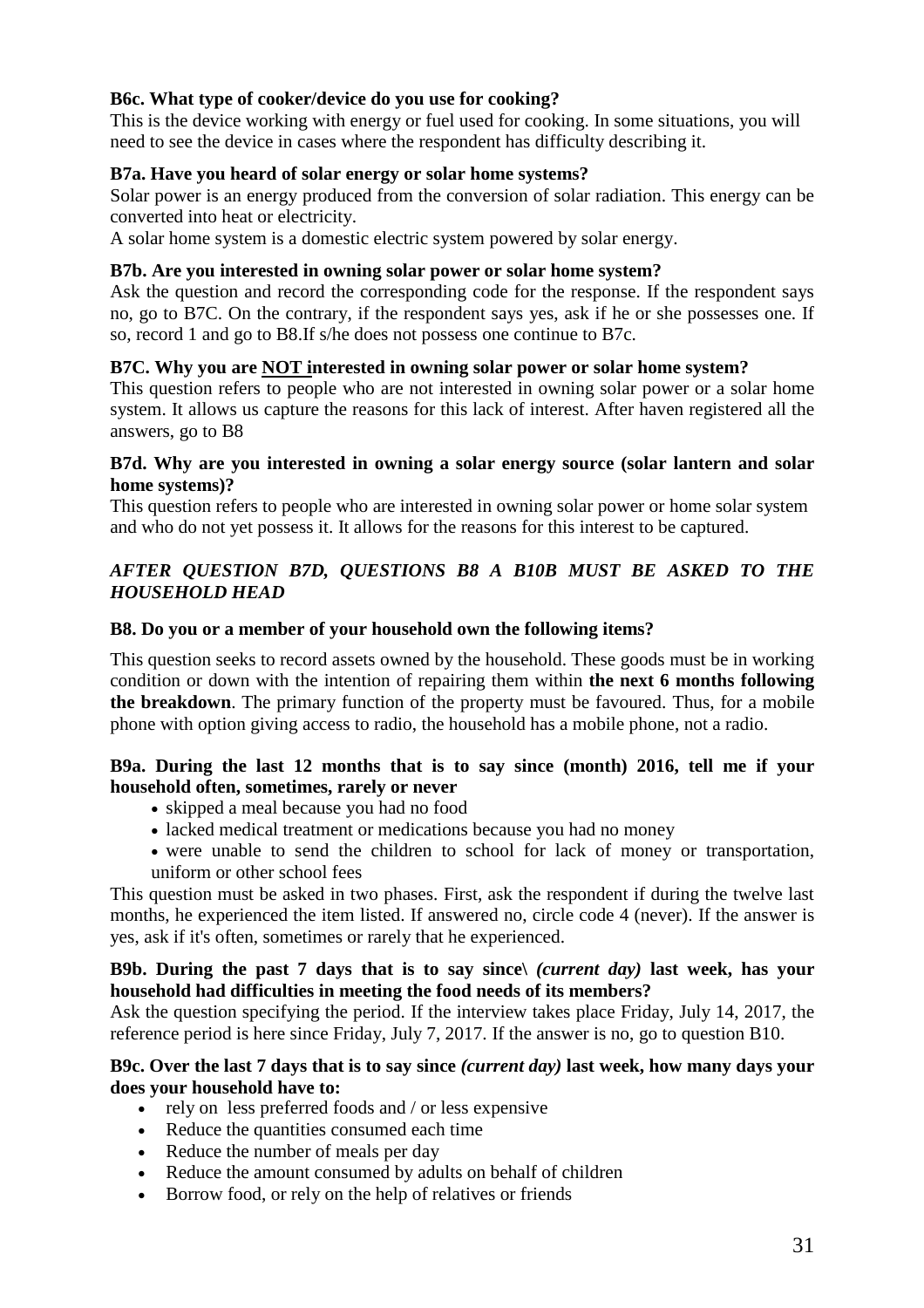Each item reflects the difficulty for the household to meet the food needs of its members. Record the number of days for each item.

## **Note: This number must not exceed 7.**

#### **B9da. What were the causes of this situation (difficulties in meeting the food needs of household members)?**

Through this, we want to capture all the causes that led to the household having difficulty in meeting the food needs of its members. Record all the cases cited by the respondent.

### **B9db.What was the main cause of this situation**

This question can record the main cause that led the household having difficulty in meeting the food needs of its members. The main cause must be cited B9da.

## **B10a. Tell me, is it Easy, Easy, Hard, or Very difficult for you to honour your financial commitments?**

Ask the question and record the code for the response.

#### **B10b.I will read some statements to know your opinion about your everyday life for each of these things, please answer YES or NO:**

- Has the working situation of your household improved during the past 12 months?
- The money available to your household improved during the past year
- Are you happy with your level of education
- Are you expecting that your life will be better in 2 years' time
- You are in good health and don't need special medical treatment
- It is up to the government responsibility to provide for you and your family

This question is to have information on the daily life of the household. Read each item deliberately ensuring that the respondent has understood and record the response.

## **SECTION B2: AGRICULTURE**

Within the framework of this survey, agriculture is the sector of the economy that includes crops, livestock, hunting, fishing and forestry.

## **B11a. Please tell me which of the following assertions, best describes the situation of your household?**

| Your household is only involved in farming or livestock and no-one in $  \cdot  $<br>the household does any other work |  | $\Rightarrow$ Continue to B11b |  |  |  |  |  |  |
|------------------------------------------------------------------------------------------------------------------------|--|--------------------------------|--|--|--|--|--|--|
| Your household is involved in farming or livestock and in other $\vert 2 \vert$<br>domains                             |  |                                |  |  |  |  |  |  |
| You or any other member of your household is NOT involved in $\vert 3 \rangle$                                         |  | $\Rightarrow$ Go to Revenue    |  |  |  |  |  |  |
| farming or livestock                                                                                                   |  | Section C <sub>1</sub> a       |  |  |  |  |  |  |

The interviewer should read the three proposals above and wait a few moments to allow the respondent to say the statement that best fits their situation. If the chosen assertion is 1 or 2, continue the interview with question B11b. If no, continue the interview at section C1a.

### **B11b. What is the surface area of the land that you use for agriculture (crop or livestock)? (This can be a land you own or land you rent).**

| Record the surface area in square meter if lower<br>than a hectare and in hectares if greater than or | unit area                         | unit area |  |
|-------------------------------------------------------------------------------------------------------|-----------------------------------|-----------|--|
| equal to 2 hectares<br><i>NB</i> : 1 hectare = $10,000$ sq.m.                                         | $1 = m2$<br>$2 = ha$<br>$3 = DNK$ | Area      |  |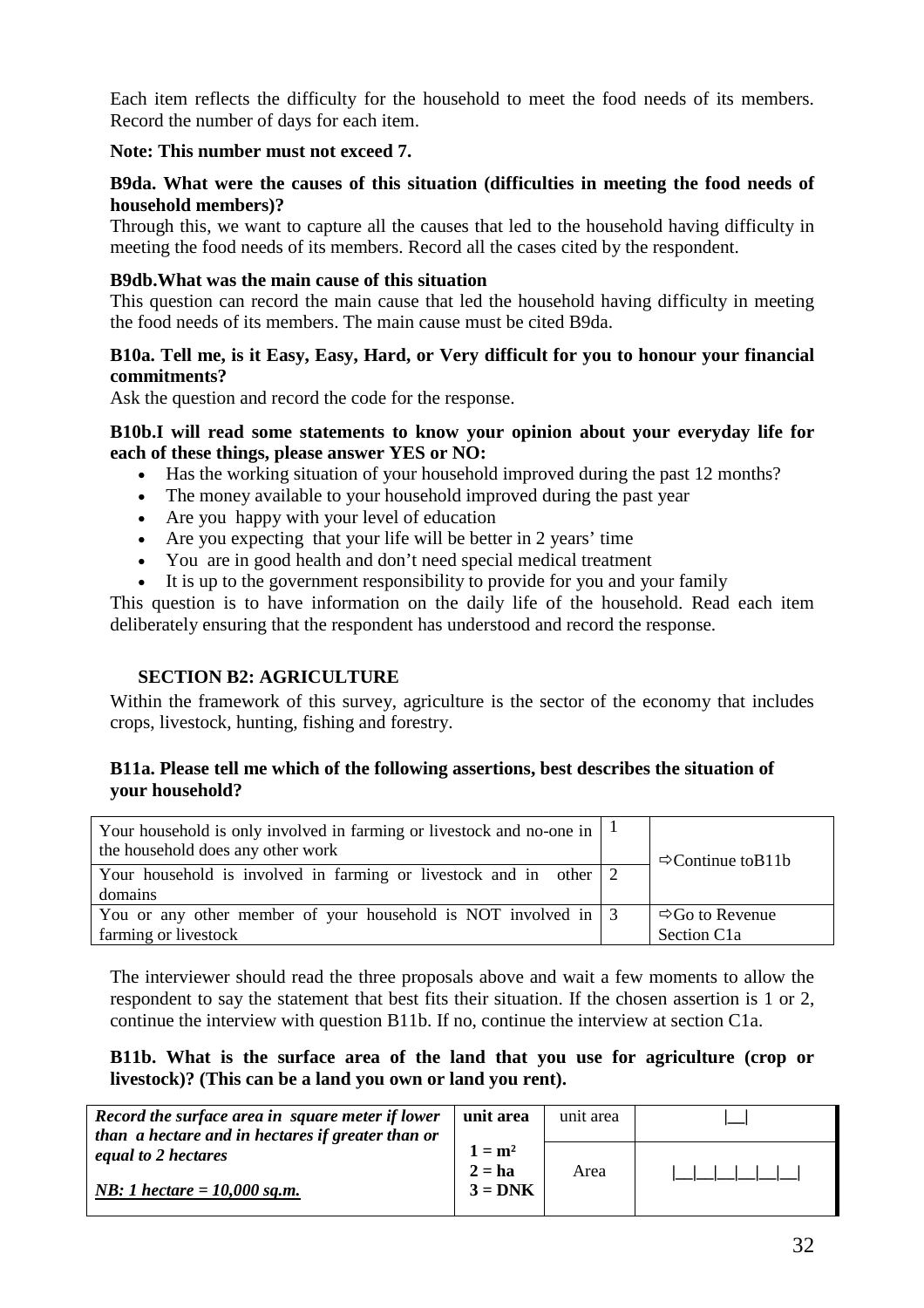Through this, the respondent should assess the amount of land used for crops and livestock. This exercise is often not obvious and it can happen that the Enumerator accompanies the respondent in this assessment. In case of hesitation on the part of the latter an additional question can be asked in order to know the shape of the land used for crops or livestock. Once the form is identified use the following formulas to estimate the amount of land.

| <b>Formula for calculation</b>                                     | <b>Geometric shape</b> |
|--------------------------------------------------------------------|------------------------|
| Surface area for rectangular shape Plots (in m <sup>2</sup> ):     | <b>RECTANGLE</b>       |
| $S = L x W$                                                        |                        |
| $L = Length(m)$                                                    | ı                      |
| $w = width (m)$                                                    |                        |
|                                                                    |                        |
|                                                                    |                        |
| Surface area for circular plots (in $m^2$ ):                       | <b>CIRCLE</b>          |
| $S = RxRx3,14$                                                     |                        |
| $R =$ Radius (m)                                                   |                        |
| Surface area for square shape plots $(in m^2)$ :                   | <b>SQUARE</b>          |
| $S = CXC$                                                          |                        |
| $C = Side(m)$                                                      | C                      |
| Surface area of a plot in the form of a trapezium (in $m^2$ ):     | <b>TRAPEZE</b>         |
| $S = (B + b) \times h \times 0.5$                                  |                        |
|                                                                    | b                      |
| $B = High baseline (m)$                                            |                        |
| $b = Low baseline (m)$                                             | h                      |
| $h = Height (m)$                                                   |                        |
|                                                                    | B                      |
|                                                                    |                        |
| Surface area of a plot of parallelogram form (in m <sup>2</sup> ): | PARALLELOGRAM          |
| $S = B x h$                                                        |                        |
|                                                                    | в                      |
| $B = base (in m2)$                                                 |                        |
| $h = height (in m)$                                                | h                      |
|                                                                    |                        |
|                                                                    |                        |

#### **Some example of measurement of surface area of land**

| <b>SN</b> | <b>UML</b> | areas              | Correspondence                                                      |
|-----------|------------|--------------------|---------------------------------------------------------------------|
|           | Quarter    | <b>Great North</b> | $0,25$ ha                                                           |
|           | Pole       | South West         | 100 m.2 poles X 6 poles = $(2 * 100)$ X $(6 * 100)$ = 120 000 sq.m. |
|           | Room       | North West         | 200m <sup>2</sup>                                                   |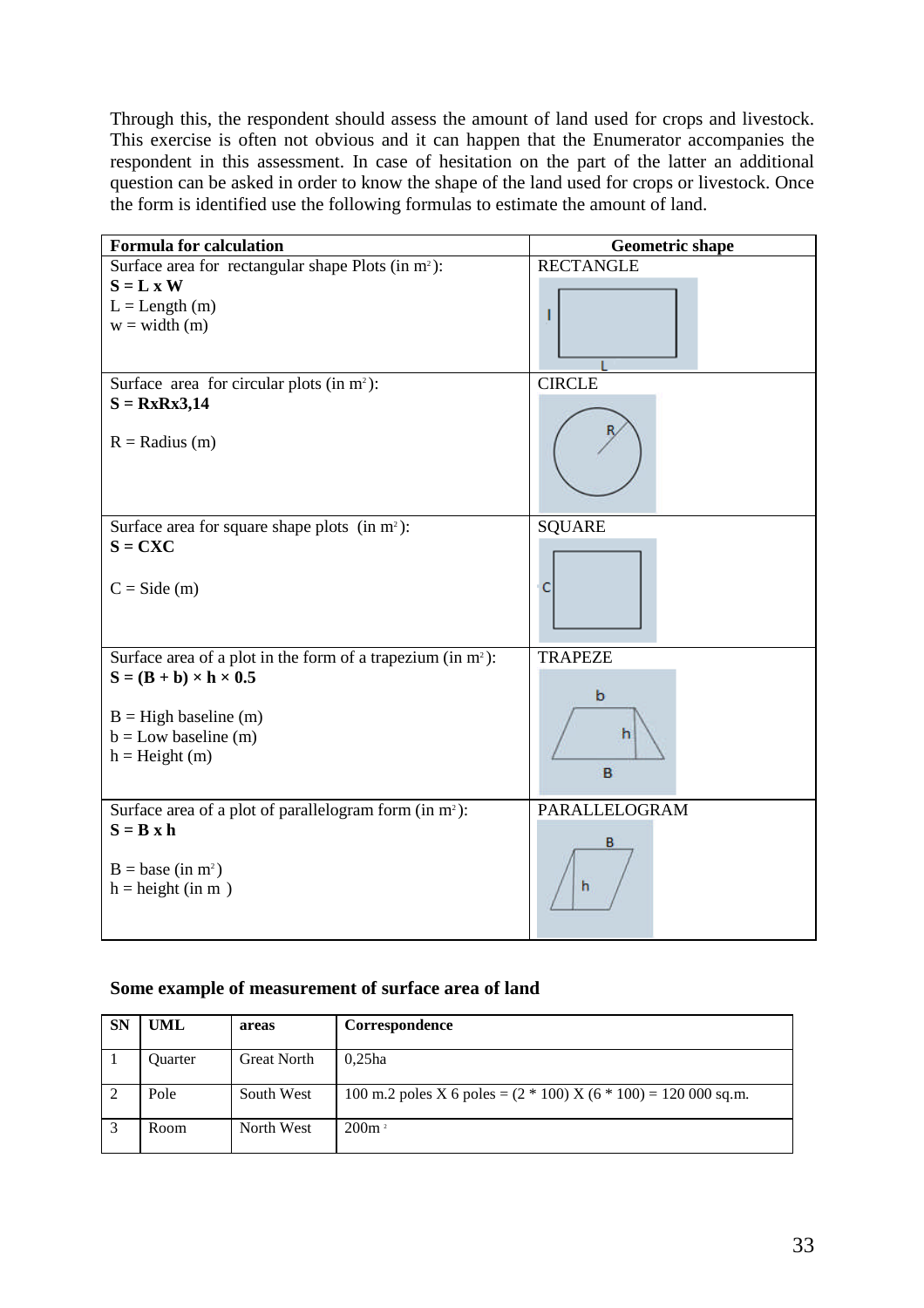To help the interviewee, led him/her to estimate the area of the house where the interview is conducted and then asked him/her to estimate how many times each of the plots / fields identified can be measured relative to the size of the House?

## **Practical case of calculating the surface area occupied by a crop:**

## - **-Using the amount of seed used (Appendix 2)**

Cassava planting density is 10 000 plants / ha

If an operation used 4000 cassava cuttings, the surface area (z) occupied by cassava in the plot is calculated as follows:

10,000 cuttings ----------------------- 1 ha

4000 cuttings ------------------------- z

 $Z = (4000 \text{ X } 1) / 10000$ 

 $Z = 0.4$  ha is 4000 m<sup>2</sup>

## - **-Using the density of seeds or plants (Appendix 2)**

The cocoa planting density is 1333 feet / ha according to the following distance: 3m x 2.5m.

If operator states have they have 500 feet of cocoa, so the following calculation will be done to determine the size (y) of the plot occupied by cocoa:

1333 feet----------------------1ha

500 feet ------------------------y

 $Y = (500 \text{ X } 1) / 1333$ 

 $Y = 0.375$  ha representing 3750 m<sup>2</sup>

## **Another example**

If the respondent says that his house or the place where the interview takes place has an area of  $10m^2$  and the plot or the No.1 field is 3 times this area, to find the area of the plot or field, the following calculation is performed:  $10m<sup>2</sup>x 3 = 30m<sup>2</sup>$  It will then make the sum of all the areas declared plots or fields for the total area.

**Note**: Conversions can be made if necessary, given that: 1 hectare = 10 000m<sup>2</sup>

## **B11c1. Do you own at least one piece of land you use for agriculture (crop or livestock)?**

Ask the question and record corresponding the code for the answer of the respondent. If the answer is No (code 2), go to question B11d.

### **B11c2. Do you have at least one title deed or an official document (eg ownership document) concerning the land you own or exploit?**

Just ask the respondent and record the code corresponding to the respondent's answer. Property title may be a land title, direct registration, communal decree and concession.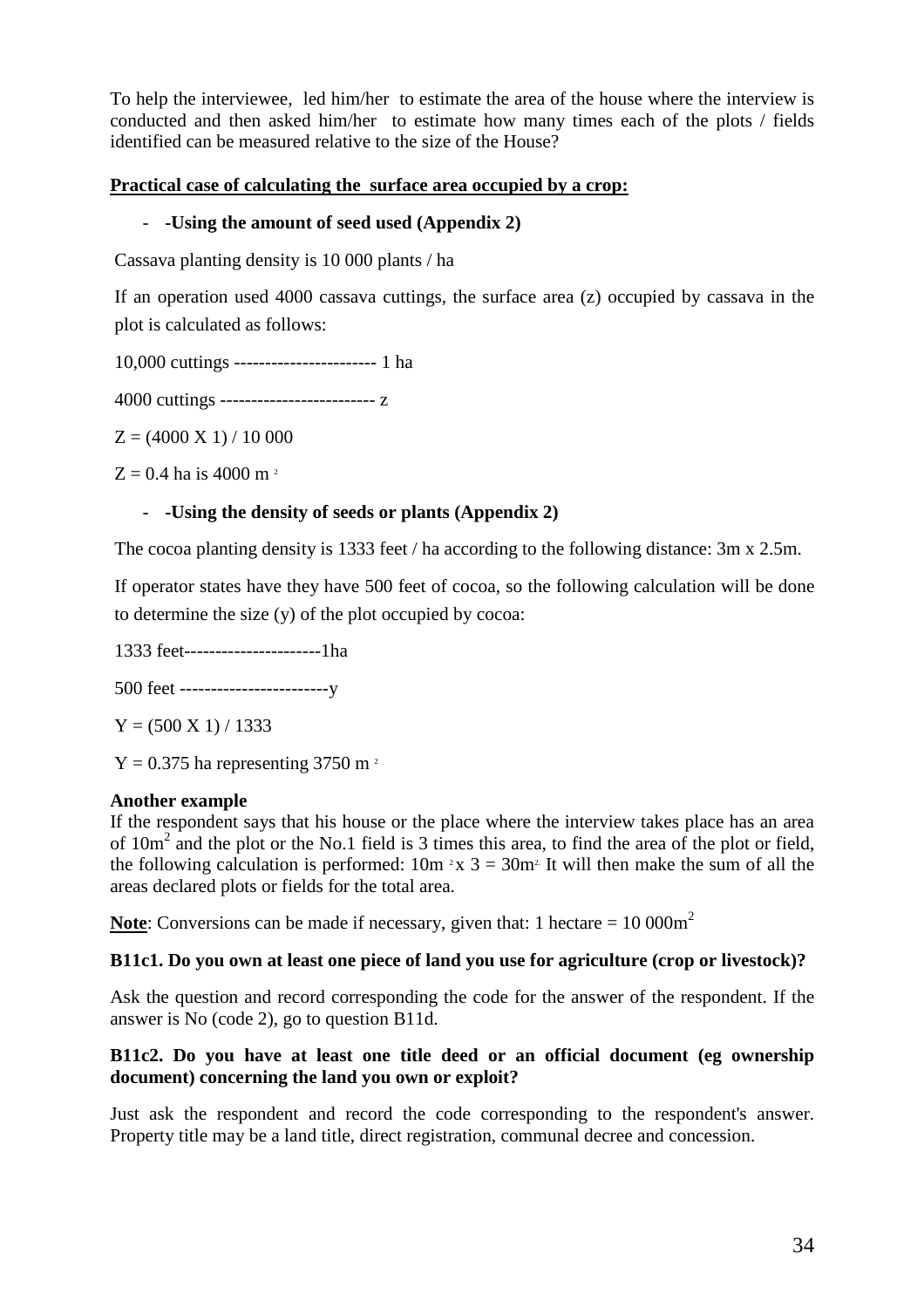## **B11d. Is the production by you or your household destined for consumption or for sale?**

The purpose of this question is to identify the main destination for food items from the cultivation or farming practiced by the household members.

The respondent can answer by *1 "only for consumption", 2"Only for sale" 3"For both the consumption and sale"* If the answer is 1, go to question B11g.If the answer is 2, go to question B11f and if the answer is 3, continue the interview at question B11E.

## **B11E. How much of your production is generally sold?**

This question is asked only in households where the crops and livestock by its members are intended both for consumption and for sale.

| Less than half                                         | $\Rightarrow$ Go to B11g          |
|--------------------------------------------------------|-----------------------------------|
| More than half                                         |                                   |
| equivalent amount for the sale and consumption (50:50) | $\Rightarrow$ Continue z to B11f1 |
| DNK                                                    | $\Rightarrow$ Go to B11g          |

## **B11f1 where do you sell your agricultural / livestock produce? B11f2 How long do you take to go to (***place of sale quoted in B11f1)?*

| <b>PLACE OF SALE</b>                                         | <b>B11f1.</b> Where do you sell your<br>agriculturale/livestock produce?<br>Do not read out<br><b>Multiple mentions</b><br>Other place?<br>(CYCLE THE<br><b>CORRESPONDING CODE)</b> | B11f2.<br>How much time do you<br>take to get to ( <i>place of</i><br>sales stated in $B11f1$ )?<br>Do not read out<br>Single answer<br>(REFER TO CODE)<br>Go to Q B12a |                                                          |
|--------------------------------------------------------------|-------------------------------------------------------------------------------------------------------------------------------------------------------------------------------------|-------------------------------------------------------------------------------------------------------------------------------------------------------------------------|----------------------------------------------------------|
| Direct to the consumer                                       | А                                                                                                                                                                                   |                                                                                                                                                                         | Codes for B11f2                                          |
| At market place                                              | B                                                                                                                                                                                   |                                                                                                                                                                         | $1 =$ Less than 5 mins<br>$2 = 5$ to 14 mins             |
| Middlemen / agent                                            | $\mathsf{C}$                                                                                                                                                                        |                                                                                                                                                                         | $3 = 15$ to 29 mins                                      |
| Agricultural organisations/cooperatives<br>government agency | D                                                                                                                                                                                   |                                                                                                                                                                         | $4 = 30$ to 60 minutes<br>$5 = 61$ mins to 1 hr 30 mins  |
| Trading company                                              | E                                                                                                                                                                                   |                                                                                                                                                                         | $6 = 1$ hr 31 mins to 1 hr 59 mins                       |
| Processing industry (e.g. flour factory)                     | F                                                                                                                                                                                   |                                                                                                                                                                         | $7 = 2$ to 5 hrs                                         |
| Auction                                                      | G                                                                                                                                                                                   |                                                                                                                                                                         | $8 =$ More than 5 hrs<br>$9 = Do$ Not Know (do not show) |
| Retailers                                                    | H                                                                                                                                                                                   |                                                                                                                                                                         |                                                          |
|                                                              | X                                                                                                                                                                                   |                                                                                                                                                                         |                                                          |

In question **B11f1**, it is matter for the enumerator to circle codes the corresponding to the place of sale of household products. Asked **B11f2,** he comes to ask the respondent for each point of sale encircled, estimate the time required to go instead of selling products. Ask the question and enter the code corresponding to the time reported by the respondent. After this, go directly to B12a.

**B11g. You said that you produce only (or primarily) for your own consumption, have you planned ( hat is to say in the future) to sell part of your production or create an agribusiness?**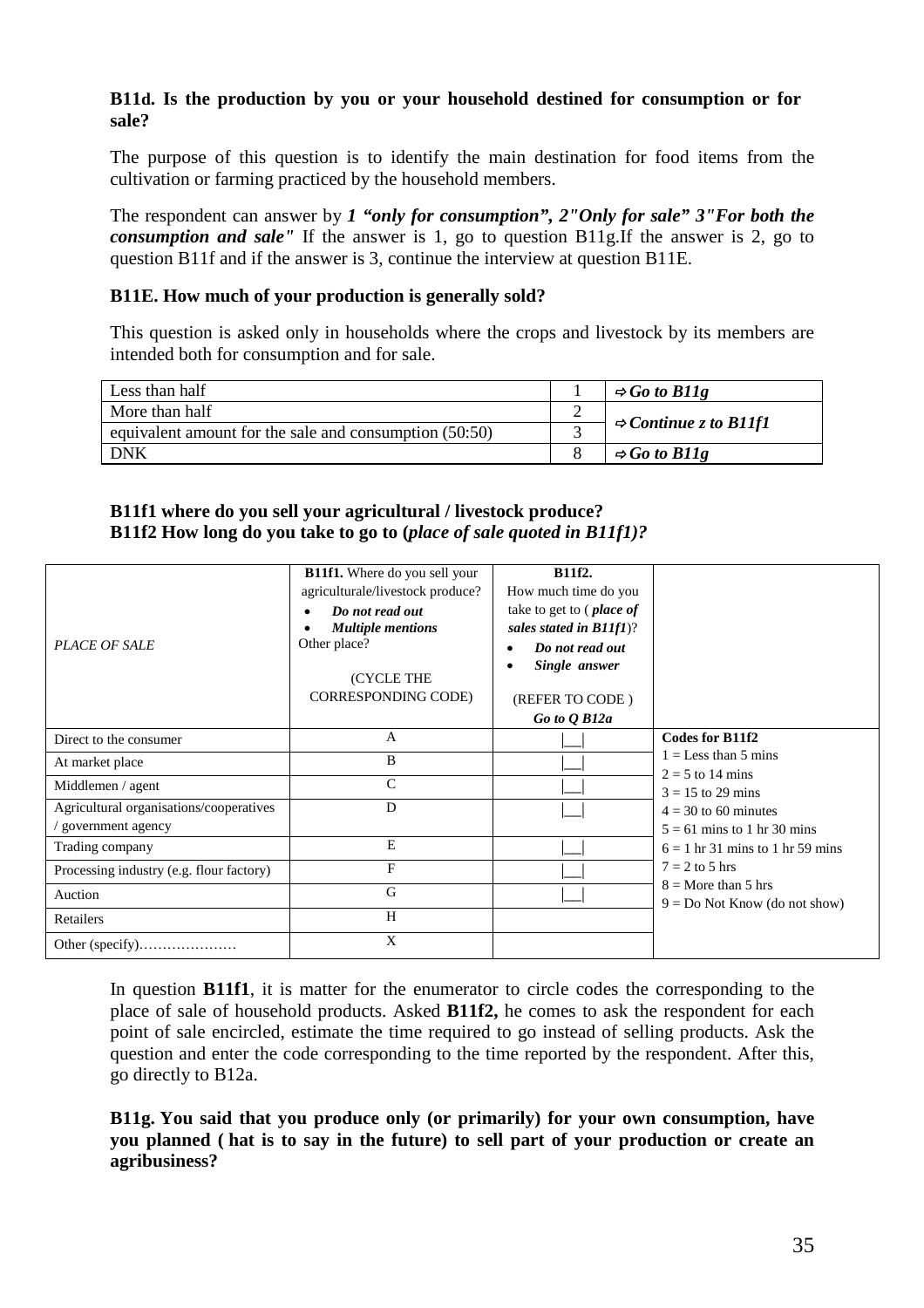This question is only to households that produce only or mainly for their own consumption and provides information on the prospects of the household particularly regarding the sale of part of the production or creation of an agribusiness. Ask the question and record the answer of the respondent. If the answer is no, go to B11i question.

## **B11h. Why have you not already done so?**

| Do not have enough water                                            | A |
|---------------------------------------------------------------------|---|
| Do not have enough land                                             | B |
| Do not have money for inputs (eg fertilizer, seeds )                |   |
| Difficulty of access to inputs (eg fertilizer, seeds )              |   |
| The market is very far                                              | E |
| There is no means of transport to get to the market                 | F |
| Transportation is very expensive                                    | G |
| There is no surplus for sale                                        | H |
| Agriculture is to demanded and it affects all day to day activities |   |
|                                                                     |   |

This question is to know for households that plan to sell part of their production or create an agribusiness, why this is not yet done. Circle the modalities corresponding to respondent's answers.

#### **B11i. Why you do not plan to sell part of your production or create an agribusiness?**

| Reasons for not selling a portion of your production or not transform your | Code |
|----------------------------------------------------------------------------|------|
| farming activities in agricultural business                                |      |
| Have another source (s) of income                                          | A    |
| Agriculture is a pastime or a hobby/ just love to farm                     | В    |
| Agriculture is a family activity                                           |      |
| Do not have enough money for agribusiness                                  |      |
| Do not believe that agriculture is profitable                              | E    |
| The land holding is not sufficient                                         | F    |
|                                                                            |      |

This question is to know why households do not plan to sell part of their production or create an agribusiness farm. Circle the modalities corresponding to respondent's answers.

#### **B12a. Among the types of crops, livestock and hunting, forestry, fishing and fish farming mentioned below, can you tell me which of these your household has practiced during the last 12 months?**

**B12b** The types of crops, livestock and hunting, forestry, fishing and fish farming practiced by your household during the last 12 months, can you tell me which generated the most money for the household?

Questions B12a and B12b allows on the one hand to know for each product mentioned, those that were produced by household members in the last 12 months and to know the other hand, for each type of products which ones provided most money to the household. Practically ask the questions in the order indicated on the questionnaire for each product.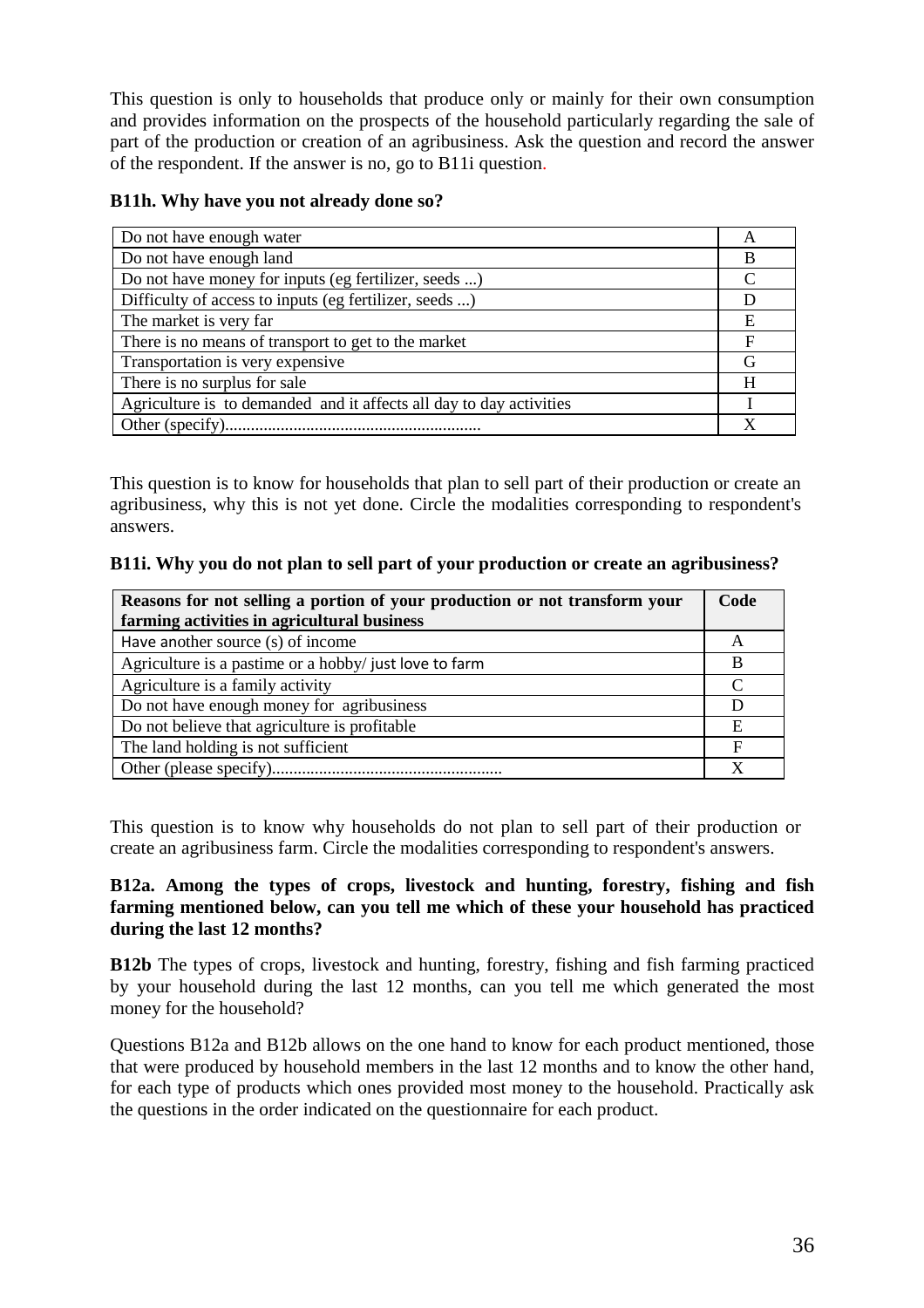**B12c. What problems related to agriculture (farming, livestock and hunting, sylviculture, fishing and fish farming) has your household already encountered?**

| Lack seed                              | A |
|----------------------------------------|---|
| Lack of pesticides                     | B |
| Rotten products                        | C |
| Low selling price                      | D |
| Lack of tools / materials production   | E |
| Not enough land                        | F |
| Climatic risks (drought, floods, etc.) | G |
| Locusts                                | H |
| Lack of funding                        | I |
| Diseases of plants                     | J |
| difficult access to markets            | K |
| Lack of fertilizer                     | L |
| livestock disease                      | M |
| Power Problem                          | N |
| Water problem                          | O |
| Health problem                         | P |
| No problem                             | Q |
| Not concerned                          | R |
| Other specify)                         | X |

This question makes it possible to identify all the problems related to agriculture and which the household has already faced. Ask the question and circle the codes corresponding to the respondent's answers.

**NB: Pesticides** (insecticides, rodenticides, fungicides, and herbicides) are chemical compounds which have toxicological properties, used by farmers to fight against animals (insects, rodents) or plants (fungi, weeds) deemed harmful to plants.

**B12d. Where do you mainly get money to buy things such as seeds or fertilizers, pesticides for agriculture, feed or medicines for livestock or fish farming? Or if you do not buy them, then what do you mainly do to get them?**

| Don't buy because I manage with what I already have (keeping seed from own<br>harvest, etc.) | A              |
|----------------------------------------------------------------------------------------------|----------------|
| Use money from other sources of income                                                       | B              |
| Sell some crops and use the money                                                            | C              |
| Sell some livestock and use the money                                                        | D              |
| Sell products like milk, eggs that we get from our animals                                   | E              |
| Sell something we collect from nature (e.g. thatch, wood, shea)                              | F              |
| Employment or do temporary work                                                              | G              |
| Loan from a bank                                                                             | H              |
| Loan from another formal financial institution                                               | I              |
| Loan from a farmers' association                                                             | J              |
| Borrow from a community or savings group                                                     | K              |
| Borrow from a money lender/usurer in the community                                           | $\mathbf{I}$ . |
| Borrow from friends and/or family                                                            | M              |
| Use savings                                                                                  | O              |
| Use grants                                                                                   | P              |
| Donations (parents, family, friends etc)                                                     | $\overline{Q}$ |
| Not concerned                                                                                | R              |
| Other (specify).                                                                             | X              |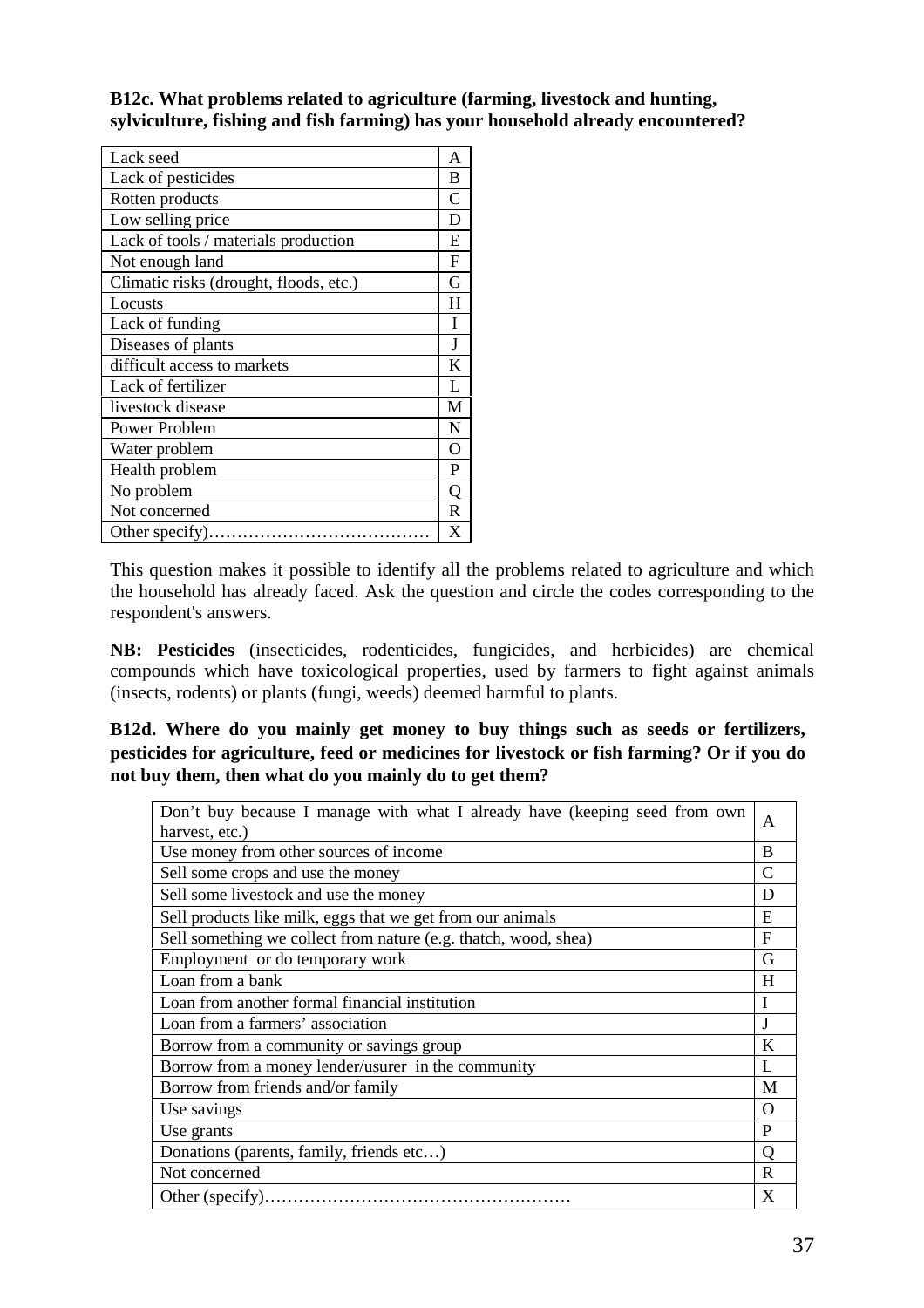The question is used to determine the origins of funds used by the household to acquire seeds, fertilizers, pesticides, feed or medicines for livestock. Several sources are possible. Ask the question and circle the code for the respondent's answer.

G*rants* include subsidies of any kind attributed by the authorities, public institutions or other institutions to the household within the framework of its as part of its agricultural and livestock activities.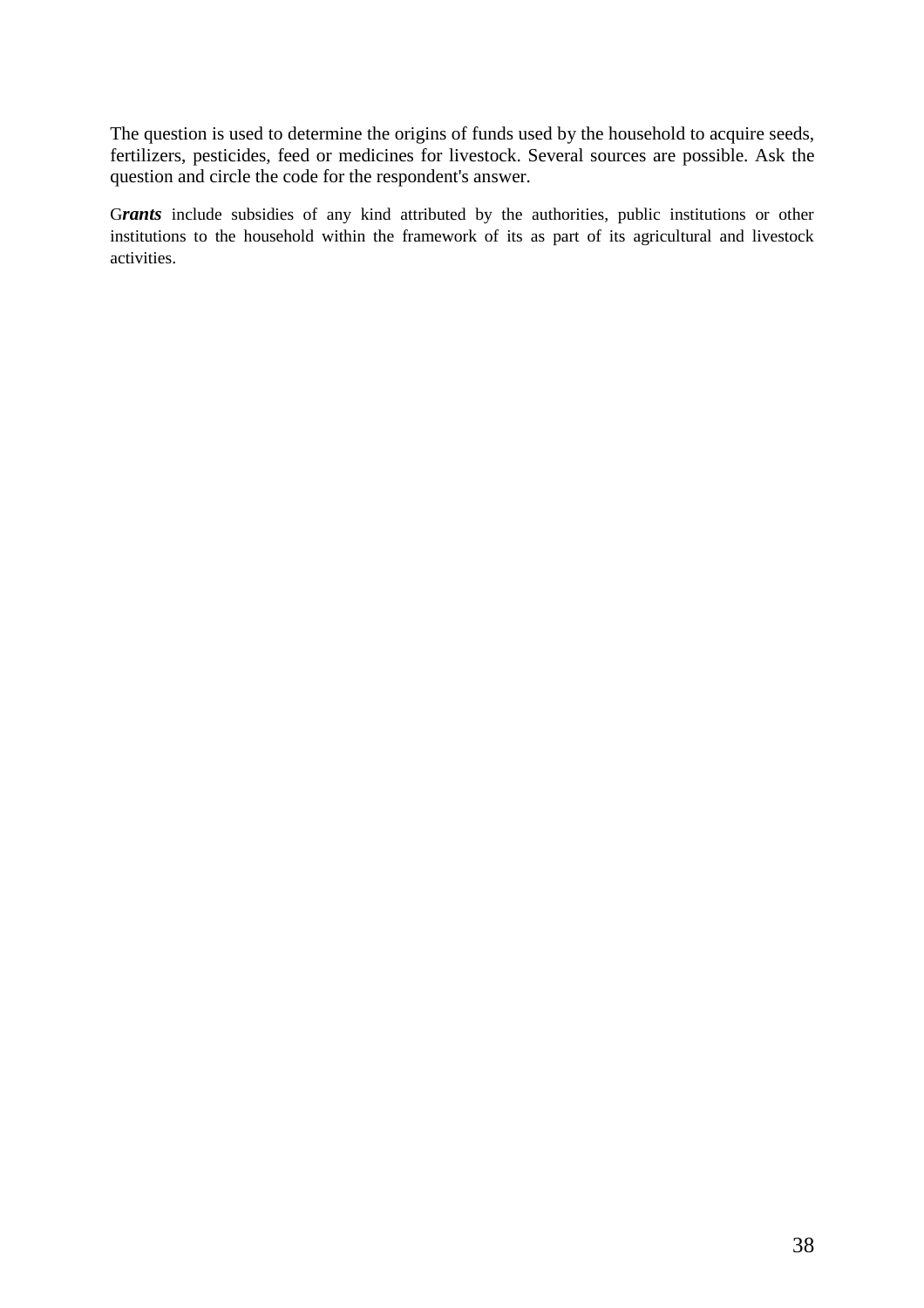## **B12e. What type of irrigation system (s) do you use for farming?**

It is a question of identifying the irrigation systems used by members of the household in the course of their agricultural activities.

**NB:** Irrigation refers to a deliberate intake of water, other than rain, on land, in order to improve the production of pasture or crops. Irrigation usually involves the provision of infrastructure and equipment to apply water to crops, such as irrigation canals, pumps, sprinklers or localized watering systems. However, irrigation also includes manual irrigation of plants using buckets, watering cans or other devices. In contrast, uncontrolled flooding of land by overflowing rivers or streams is not considered irrigation.

**Surface irrigation** refers to a system of partially or totally flood the earth with water for irrigation. There are various types, including irrigation by infiltration channels, irrigation by plate and irrigation by ponds. Pond irrigation includes submersion irrigation for rice.

**Sprinkler irrigation** refers to pipe systems through which water moves under pressure before being supplied by means of nozzles onto the crops. This system essentially simulates rain because this water is applied by aerial spraying. Spray irrigation systems are sometimes referred to as overhead sprinkler systems or sprinkler systems.

**Trickle irrigation** is a system in which water is circulated at low pressure through a network of pipes, according to a predetermined scheme, and poured by small amount to each plant. There are several types of irrigation: drip irrigation (in which the emitters, called drippers, pour water slowly to the surface of the soil); irrigation by mini-diffusers or micro-sprinklers (which consists in diffusing water on the ground near each plant or tree) and irrigation by nozzle (in which a small stream of water pours in to flood small ponds or the soil next to each tree). Other terms commonly used to describe the localized irrigation are micro-irrigation, drop irrigation, irrigation by sip, or irrigation virojets / microjet.

**Manual irrigation** refers to watering with buckets, watering can, basin etc.

#### **B12e1. What are the sources of water used for irrigation of your crops?**

For those practicing irrigation for cultivation, ask for the water sources used and enter the corresponding code(s).

#### **B12f. Have you receive any technical or technical training on agricultural techniques?**

Through this question, we seek to find out if household has received technical support or technical training in the field of agriculture. Ask the question and record the respondent's answer. If no, go to Section C.

#### **B12g.***If* **YES, in what areas of training / technical assistance?**

For households that have received technical training in the field of agriculture, it is a question for the household to list all the domains or the subjects covered during these courses.

## **B12h. Where do you find money to pay for training costs?**

Through this question, we want to know the origin of the funds used to finance training in agriculture. Ask the question and record the code for the respondent's answer.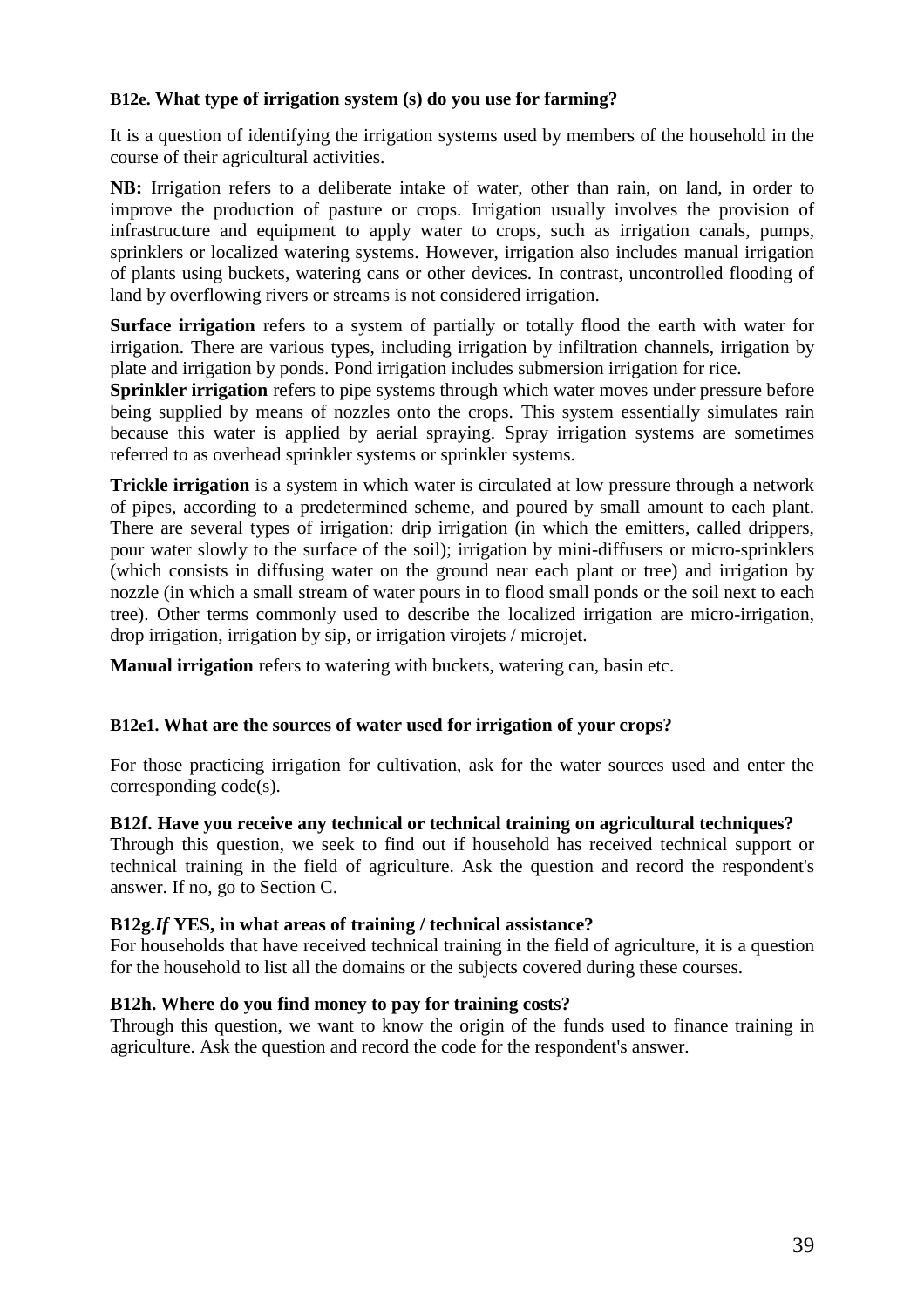## **SECTION C: PERSONAL INCOME AND EXPENDITURE**

This section captures all sources of household income and expenditure.

#### **C1. Please tell me how you get or make money to pay for your expenses. If you get or make money in more than one way, please tell me about all of the different ways in which you get or make money**

Through this question, we want to capture all the sources through which the respondent gets money to meet his/her expenses. Ask the question and record the respondent's answer. Ask the respondent again to make sure you have saved all the different sources. After recording all sources, ask questions C2 to C4 for each of the sources listed.

## *IF CODE = R, GO to C5*

NB: Money coming from borrowings and saving is excluded here.

## **C2. How often do you receive money from this source(s)?**

This question allows us to capture the frequency of receipt of money for each of the sources mentioned in question C1. Ask for the number of times the respondent received money from this source per day, per week, per month, quarter, semester or year. Note first the code corresponding to the unit of time (UOT):  $1 = \text{day}$ ;  $2 = \text{week}$ ;  $3 = \text{month } 4 = \text{quarter}$ ;  $5 = \text{Output}$ semester,  $6 = \text{vear}$ . Then note the number of times per unit of time.

## **C3. How is this money often paid/received (most frequent mode)?**

This is the most frequently used payment method for each of the sources cited in C1. Ask the question and record the code corresponding to the respondent's answer. The modalities of response are:

Payment in kind can be made using natural soil productions. There are annuities<sup>1</sup>, of farm renting<sup>2</sup> that are payable in kind. The provision of housing to an employee by his employer is considered as a benefit in kind.

### **C4. Amongst the sources of income that you have stated, which is your main source for receiving money or income?**

Through this question, one wants to identify among the sources cited in C1, the one from which the respondent receives the most money. Ask the question and record the code corresponding to the respondent's answer.

## **C5. Now we are going to talk about the money that** everyone else **who lives with you in your household gets. Please tell me about** ALL **the ways** other people in your household **get money from outside the household to pay for things?**

In this question, we want to capture all the sources by which other members of the household get money to meet their expenses. Ask the question and record the codes for all the sources given by the respondent. If the respondent is the only member of the household, circle only S. If no other household member receives money from outside the household, circle only code T.

### **C6. Including you, if you are earning an income, how many people in total in your household contribute to household income?**

It is a question of determining the total number of persons in the household who contribute to household income. Ask the question and record the number of people.

<sup>1</sup> *Periodic income not obtained from work (un earned income)*

*<sup>2</sup> Farm renting is a type of rural lease in which a landlord, the landowner, entrusts his farm to a tenant,*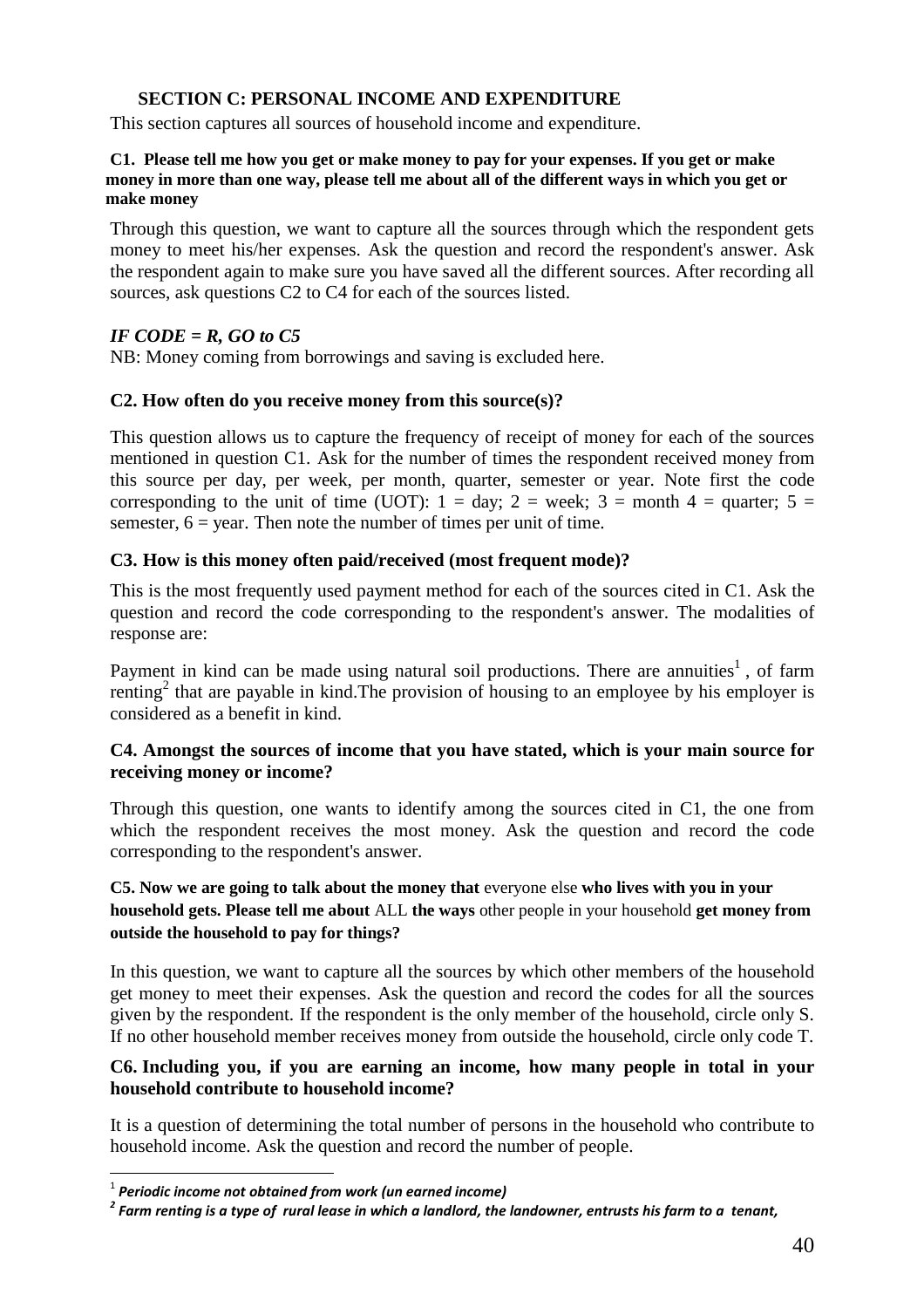## **C7a. Apart from yourself, how many people do you pay to work for you?**

This question only concerns people who do not earn a salary *(code A, B or C circled in C1).* Ask the question and record the respondent's answer in the appropriate box.

## **C7b. Are you working permanently, temporarily or seasonally?**

This question is asked only to those who receive a salary *(code D, E, F or G circled in C1).* The modalities of response are:  $1$  =Permanent;  $2$  = Temporary;  $3$  = Seasonal. Ask the question and record the code corresponding to the respondent's answer.

NB: The work is said to be seasonal when it repeats itself at the same period of the year (it is called the seasonal effect in this work) and temporary when its duration is not determined.

#### **C7c. Are you working full-time or part-time?**

Ask the question and record the code corresponding to the respondent's answer. The modalities of response are as follows:  $1 = Full$  time;  $2 = Part$  time;  $6 = Other$  (Specify).

**Part-time work:** It is an employment that is not full time, that is to say, whose working time is less than the 'reference working hours "in the country.

**Full time job:** The *full-time* corresponds to a period of equivalent *work* at the time fixed by law or determined by the collective convention.

### **C8a. You say you receive money from a member of the household. Who gives you this money?**

### **C8b. Where does the household member receive this money?**

Questions C8a and C8b are asked of people who receive remittances - code M in C1 or who receive money from a member of the household code N in C1. Ask questions and record the codes for the respondent's answers.

## **C9a.** How much is **YOUR PERSONAL TOTAL MONTHLY INCOME**?

It is a question for the respondent to estimate his/her total personal income during a month. Please ensure that the respondent has considered all of his/her activities.

### **C9b. If refusal in C9a code 2 ask, please give me a range of your TOTAL PERSONAL MONTHLY INCOME?**

Through this question, one can catch up with the respondents who refuse to declare the total amount of their income. You must ensure that the response in C9b is compared to revenue sources of C1- if code -R (do not receive money) in C1, then we should have code -11 (no income) in C9b.

**C10.** What is the amount of **YOUR TOTAL MONTHLY HOUSEHOLD INCOME?** Please include all sources of income such as: wages, subsidies, punctual work, pensions, investment income, etc.

The respondent is asked to estimate the total income of his/her household. To this question, the interviewer will have to make an effort to get closer to the head of the household in order to have a better estimate of the household income.

NB: Here we are not interested in exchanges within the household (pocket money given to a child, food ration, etc.). The total income of the household is any income coming from outside the household.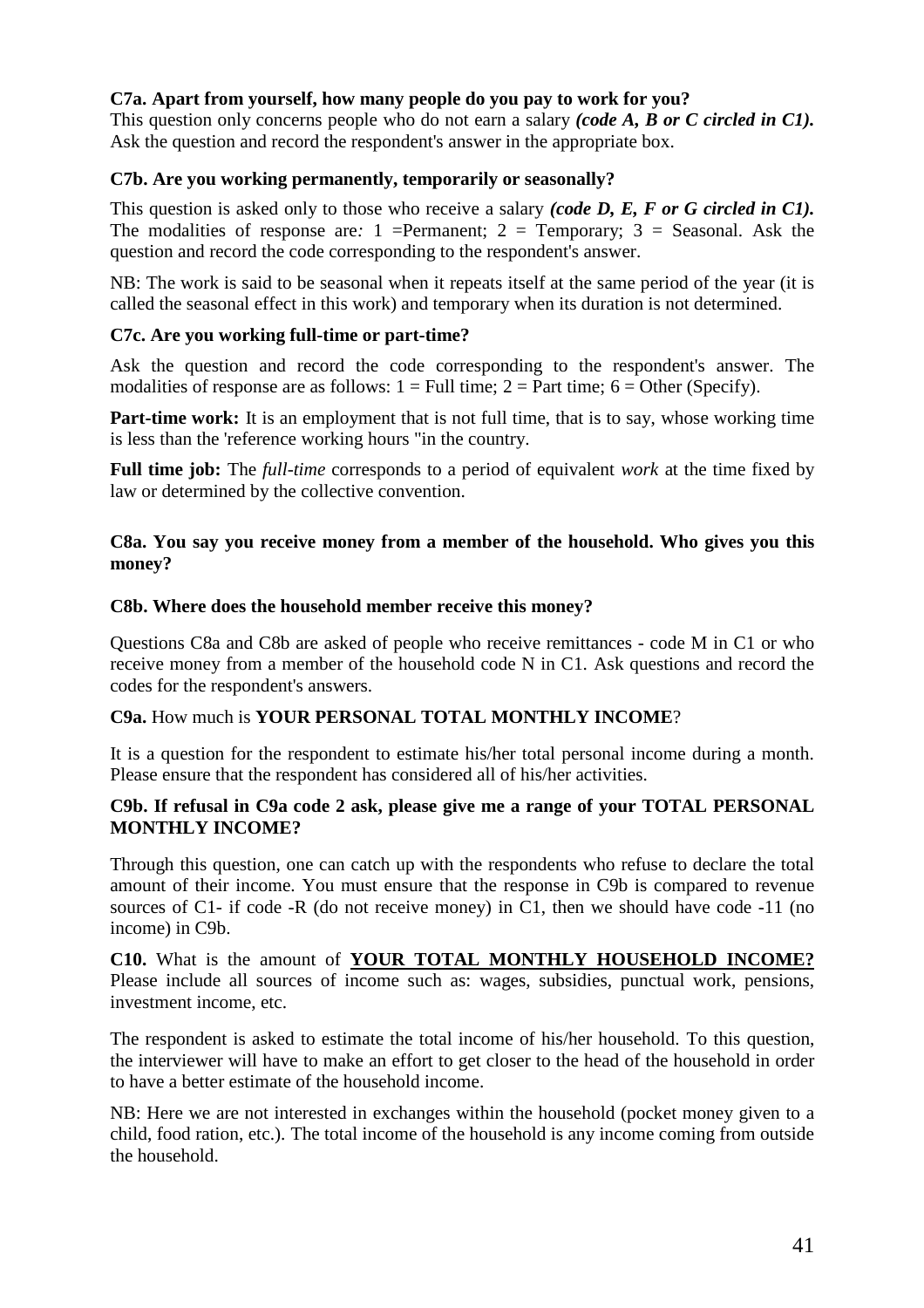## **C11a. On the money you receive or earn, what is the level of control you can claim to have on how this money is used and / or spent?**

This question is asked if the respondent has his own money (Code-R not encircled in C1). If not, go to C12. Only one response is expected from the respondent.

| You have total control over how your money is spent                                      |  |
|------------------------------------------------------------------------------------------|--|
| Together with other people, you control how your money is spent; such as a family member |  |
| You have <b>no</b> control over how your money is spent                                  |  |
| <b>DNK</b>                                                                               |  |

**C11b.** On the money you earn or receive, where do you mainly **KEEP** the money once you have it?

| Bank                                       |  |
|--------------------------------------------|--|
| Microfinance Institution (MFI)             |  |
| Mobile account (Mobile Money)              |  |
| Associations                               |  |
| At home / secret place                     |  |
| Other household member or community member |  |
| Other (specify)                            |  |

Ask the question and record the code corresponding to the respondent's answer.

## **C12. You said you do not receive any money. How you do then in relation to things that require money?**

| Saving                                        | AT |
|-----------------------------------------------|----|
| <b>Borrow Money</b>                           | В  |
| Assistance in kind from family and/or friends | C  |
| Assistance in kind from the community         | D  |
| Barter (exchange of goods for goods)          | E  |
|                                               | X  |
| Do not spend money                            | Z  |
| <b>DNK</b>                                    | v  |

This question is asked of people who do not receive money (code -R in C1). The respondent has several choices of answers. Ask the question and circle the codes for the respondent's answers.

## **C13a. Thinking of all these things for which you personally spend your own money, please tell me during the last 12 months, how often you spend money ?**

Ask the question line by line and see the code for the answer of the respondent.

| Codes for C13a |              |  |
|----------------|--------------|--|
|                | ay           |  |
| $\overline{c}$ | week         |  |
| 3              | month        |  |
|                | quarter      |  |
| 5              | semester     |  |
| 6              | year         |  |
|                | No frequency |  |
| o              | Never        |  |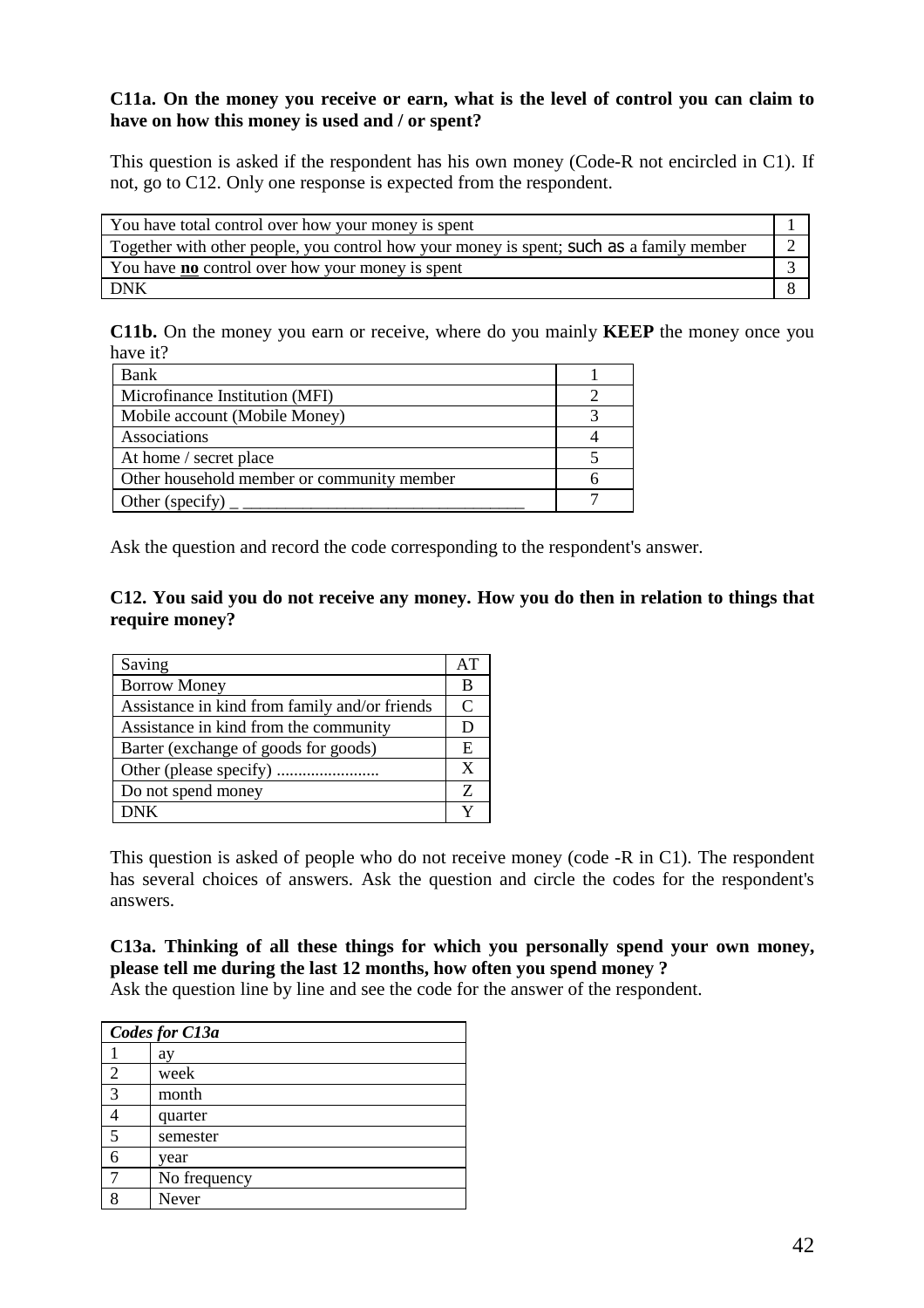## **C13b. How do you pay for these expenses?**

Ask the question and record the code corresponding to the respondent's answer.

|    | Codes for C13b                            |
|----|-------------------------------------------|
| 01 | Bank card                                 |
| 02 | Other credit / debit cards                |
| 03 | Bank transfer                             |
| 04 | Other transfers of funds                  |
| 05 | cash                                      |
| 06 | cheques                                   |
| 07 | Credit / book / book                      |
| 08 | Post Office (Giro)                        |
| 09 | Mobile money (MTN, Orange, Express Union) |
| 96 | Other (specify)                           |
| 98 | Do not know (Do not show)                 |

*NB: NB: Paying in cash means paying directly, or paying cash directly to a bank account.*

#### **C13c. And the last time you spent these expenses (read aloud the expenditure categories of C13a), on the whole, how much money did you spend?**

The respondent shall, for each property cited, determine the amount of the last expenditure.

## **C13c1. Please use the following scale from Very Precise to Not at all accurate to tell me how accurately you were able to calculate or evaluate the amount of money you personally spent last time.**

This question makes it possible to assess in a global way the level of precision of the money spent last time by the respondent to acquire the product cited in C13a. Ask the question and record the code corresponding to the respondent's answer.

### **C13d. Tell me, are you often Always, Sometimes or Never short of money for food and other important things such as drugs, electricity and rent before the end of the month?**

Ask the question and record the code corresponding to the respondent's answer. If the respondent's answer is 4, go to C14.

#### **C13e. Why are you short of money for food or other important things?**

| Not enough income                                                         |   |
|---------------------------------------------------------------------------|---|
| Irregular or uncertain income                                             | B |
| Unforeseen or need to pay for essential goods                             |   |
| Unforeseen expenses for buying beautiful things, for example new clothes. |   |
| Must pay tuition fees                                                     | Е |
| Purchase of medicines / Medical care                                      | F |
|                                                                           |   |
| <b>DNK</b>                                                                |   |

It is a matter of determining why the respondent is short of money for food or other important things.

**C14. In case you personally encounter financial problems, what would you pay first, apart from food and groceries?**

| Provisions and non-alcoholic beverages           | $_{01}$ |
|--------------------------------------------------|---------|
| Alcoholic beverages, tobacco                     | O2      |
| Clothing and footwear                            | 03      |
| Housing, water, electricity, gas and other fuels | 04      |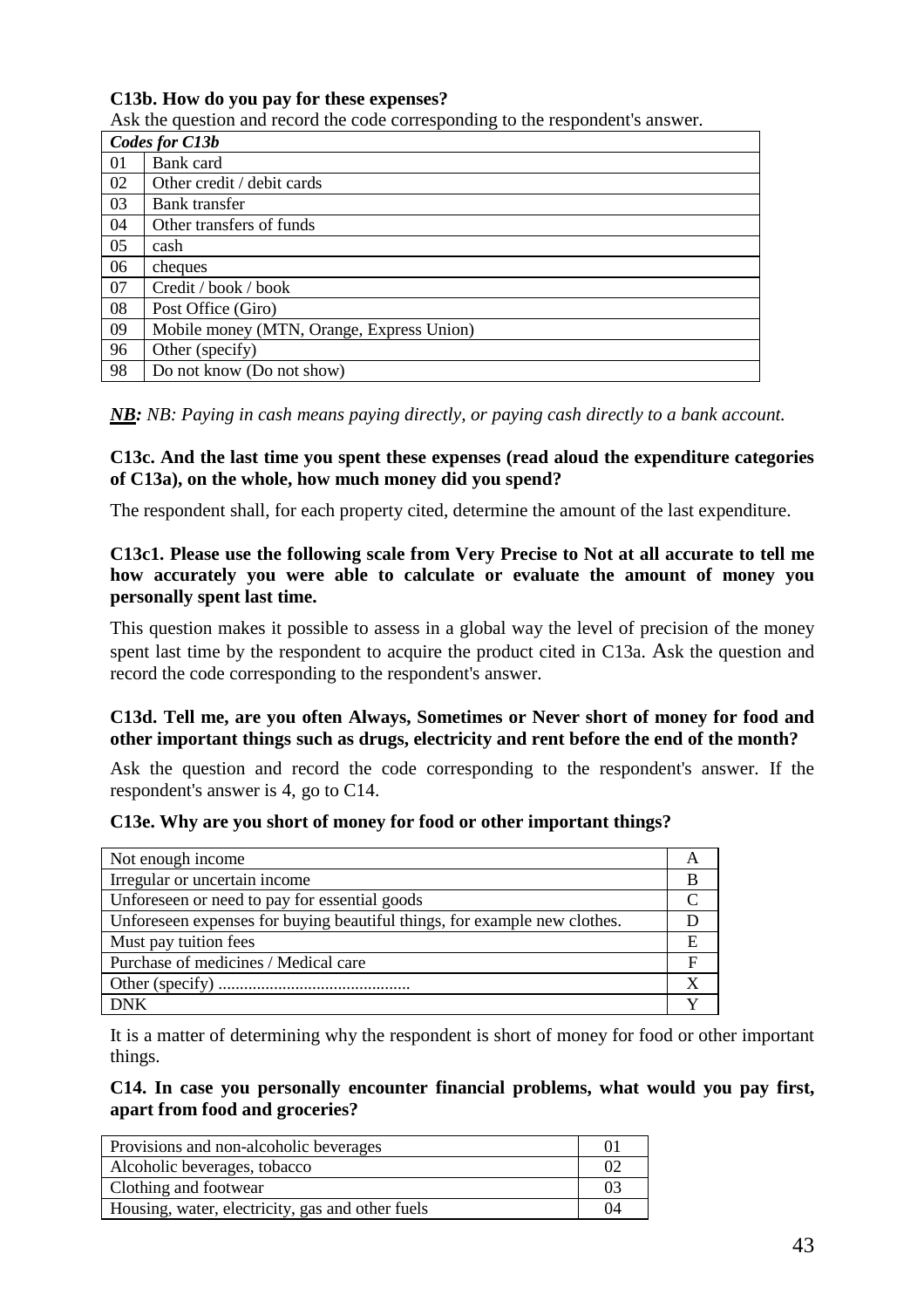| Furniture, household articles and routine maintenance | 0 <sub>5</sub> |
|-------------------------------------------------------|----------------|
| Health                                                | 06             |
| transport                                             | 07             |
| communications                                        | 08             |
| Leisure and culture                                   | 09             |
| Education                                             | 10             |
| Hotels and restaurants                                | 11             |
| Miscellaneous goods and services                      | 12             |
| Investment in housing                                 | 13             |
|                                                       | 96             |
| None of the above/ DNK                                | 98             |

The respondent is asked to choose a group of goods for which he will incur expenses first if he encounters financial problems.

#### **C15a. In the next 12 months, do you expect to make major expenses or events which you know you will need to spend money, such as marriage, home purchase, delivery or tuition?**

Ask the question and record the code for the respondent's answer. If the answer is 1 continue to C15b. If not, go to D1.

|  |  |  |  |  | C15b. How do you plan to pay for your major expenses or events? |
|--|--|--|--|--|-----------------------------------------------------------------|
|  |  |  |  |  |                                                                 |

| Saving                                     |   |
|--------------------------------------------|---|
| Depends on the money of family and friends |   |
| Depends on community                       |   |
| Sell something to cover costs              |   |
| Take a bank loan                           | F |
| Borrow money elsewhere                     | Е |
|                                            |   |
| DNK                                        |   |

The purpose of this question is to determine the various means of financing that the respondent will use to finance future events and for which he or she will spend money. Several choices of answers are possible.

#### **SECTION D: COMMUNITY INVOLVEMENT AND INFORMAL GROUPS**

This section addresses issues of measuring the involvement of the respondent in the activities of his neighbourhood and social groups.

#### **D1: In which of these groups (if any) are you currently involved or do you belong to?**

Through this question, we try to determine the groups to which the respondent belongs. Ask the question and circle the codes corresponding to his/her answer. If the code Z is circled, go to question D4. Another religious group refers to the various unconventional congregations. Involvement in a group implies participation in the activities of this group.

#### **D2: How many…….. (Quote each group code A to X, mentioned in D1) are you involved or do you belong to?**

This question is to determine the number of associations to which the respondent is involved or is a member.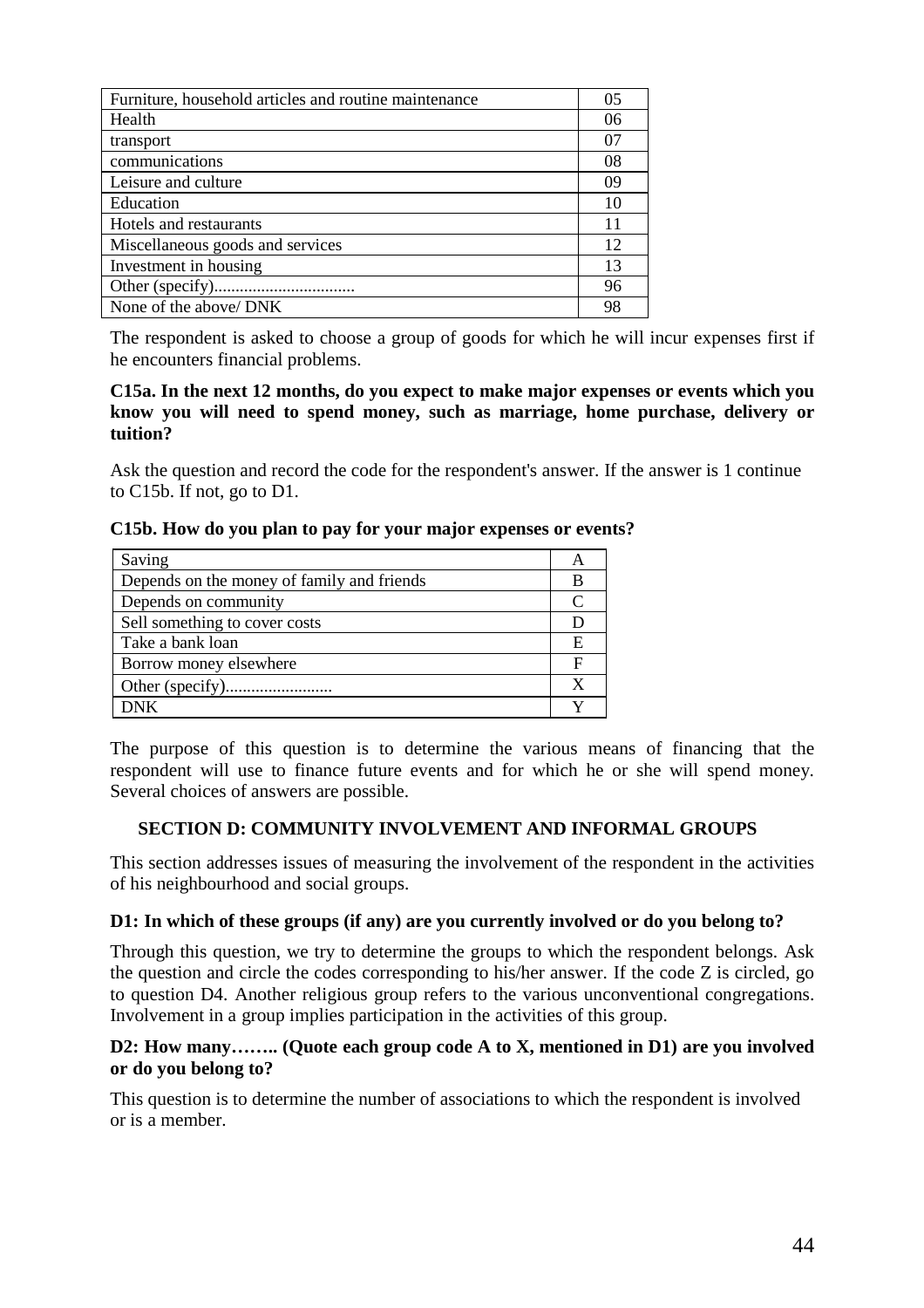## **D3a: In which of these groups, if any, are you covered by someone else or make use of the membership of other people but you do not belong to yourselves?**

This question makes it possible to identify the associations in which the respondent is covered by someone else and is not himself a member. Ask the question and record the code corresponding to the respondent's answer.

**NB:** Note that the associations of professional bodies are associations that bring together people of the same profession (e.g. order of doctors, the pharmacists, the Bar Association, etc.), While associations between colleagues are those that regroup people working for the same employer. In the second case,

Questions D3b and D3c are for individuals who belong to informal savings groups (code C in question D1). For all other cases, go to question D4.

### **D3b. Which savings group do you belong to?**

| Savings Group for Production (trade, agriculture) |  |
|---------------------------------------------------|--|
| Rotary Savings and Credit Association, ex: njangi |  |
| Savings group between colleagues                  |  |
| Other (specify)                                   |  |
| DNK                                               |  |

Ask the question and record the code corresponding to the respondent's answer.

A *Njangi* is a collective savings association, which brings together members to invest in a financial asset for the benefit of the members.

## **D3c. Why do you belong to a savings group?**

| Can turn to them when in financial need | A |
|-----------------------------------------|---|
| To exchange ideas with other members    | B |
| Can get money easily when needed        | C |
| Trust and know them                     | D |
| To borrow money                         | E |
| Close and/or easy to get there          | F |
| Easy to become a member                 | G |
| Don't get charged fees                  | H |
| It is an easy way of saving             |   |
| To keep social ties or relationship     |   |
| Other (specify)                         | х |

The purpose is to determine the reasons why the respondent is a member of a savings group. Ask the question and record the codes for the respondent's answers.

#### **D4. I will read some statements to explore your feelings about your community. For each of these, please tell me if you agree or disagree:**

|  | 1. You can count on your friends or neighbours to get some help in difficult times              |
|--|-------------------------------------------------------------------------------------------------|
|  | 2. You can count on your church / mosque or religious group to get some help in difficult times |
|  | 3. Your neighbours can count on you to get some help in difficult times                         |
|  | 4. Your ties with your neighbours are not as strong as they were in the past                    |
|  |                                                                                                 |

Through this question, the respondent must give his opinion according to whether he agrees or disagrees with each of the enumerated assertions.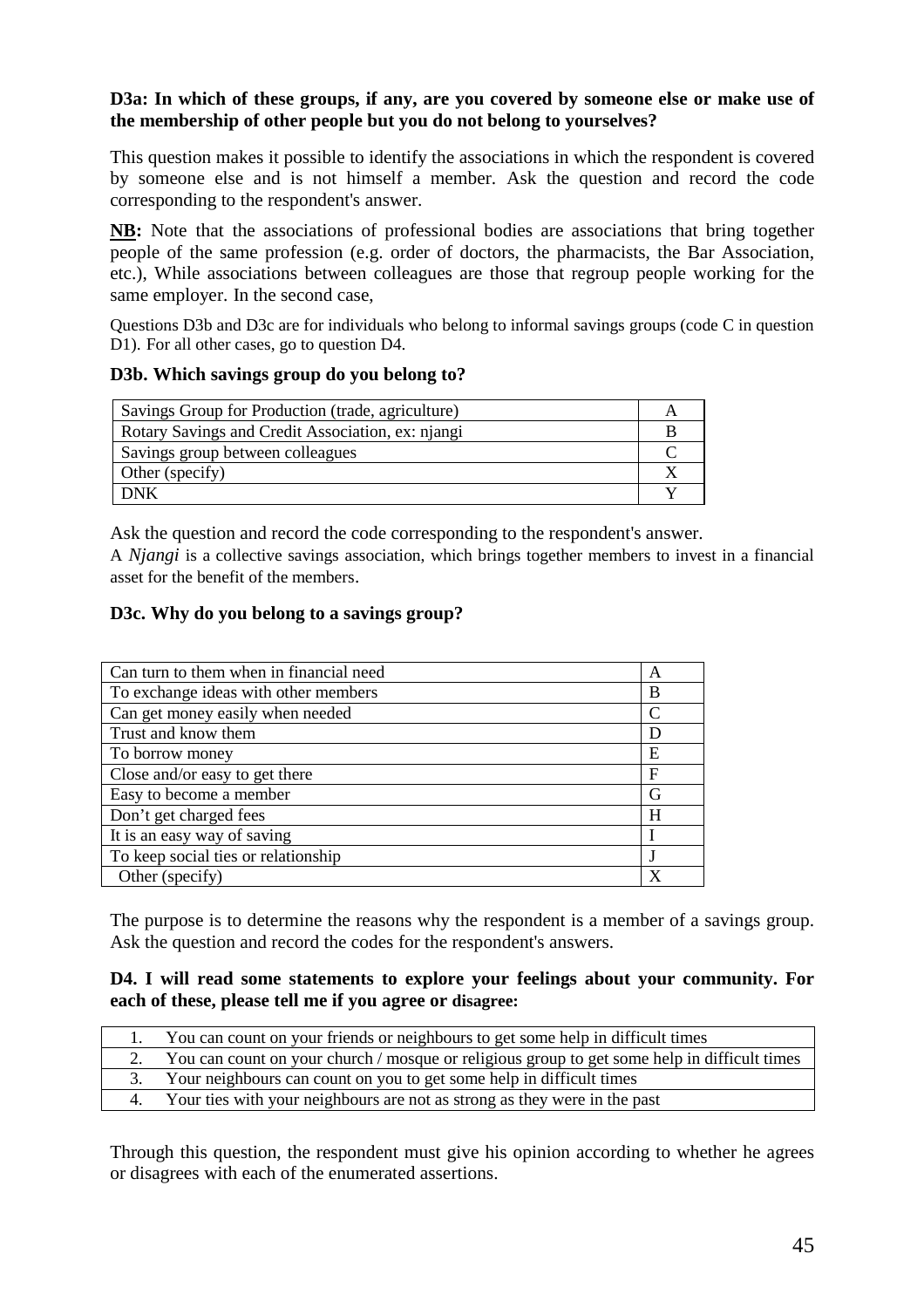## **SECTION E: ACCESS TO INFRASTRUCTURE AND TECHNOLOGY**

This section captures the means used and the time taken to access some basic infrastructure (schools, health centre, public transport, market, etc.), as well as the accessibility to certain amenities and technology in their daily lives. It also aims to capture information on the usage of certain devices by the populations and the use they make of them.

Note that these are functional infrastructures, that is to say for at least 6 months or for less than 6 months but which will be functional for at least 6 months.

You are required to have a good knowledge of your cluster and this is valid both in urban and rural areas. When you arrive in your cluster, circle the area to identify the existence of some infrastructure. This will allow you to better control the answers provided by respondents. Your Controller may be able to give you information on the existence and number of certain structures that he will have visited. Use this information to help respondents easily identify the infrastructure and estimate the time it takes to get there.

#### **E1a. Now let's talk about the places people go to. How long do you usually take or would you take to go from your home to your nearest [Infrastructure name or location]?**

For each infrastructure or location in the first column of the table, ask the respondent, to estimate the time he/she usually takes to go from his or her home to the closest quoted infrastructure. We need to rephrase the question after each infrastructure. You can ask for example how long you usually take to get from your house to the nearest **store / the nearest supermarket?** Ask this question to the respondent even if he/she does not use the infrastructure in question. If it is a school that their children attend, ask them how long it takes for their children to get to school with the main means of locomotion used by the children. If he/she gives an accurate answer, find the answer in the interval and circle/tick the corresponding code. If he/she does not know, ie he / she does not know (despite your possible indications) where the infrastructure is located or if he/she does not know the time circle / tick code 8. For infrastructure or equipment which does not exist in the locality, circle / tick code 7 for "Not concerned".

#### **E1b. How do you usually move to the places you mentioned?**

For each city place, ask the respondent (e) the means he/she **usually** uses to get there. **Do not quote the answers:** Just ask the question and circle the code for its response. If he / she uses more than one means (e.g. motorcycle and also on foot), ask for the way he/she uses the most. In addition, if he/she quotes the car/motorcycle, it is necessary to raise to find out if this means belongs to him or not. If it belongs to him, circle / tick the code 5, otherwise, circle/tick the taxi code or bicycle as appropriate. If he/she gives a response other than listed, circle/tick the code 6 corresponding to the "other" And clearly state its answer. If the child uses his/her parent's vehicle/motorcycle to go to school, code 5 "own car/motorcycle".

#### **E2. Now I would like information on devices or communication services you use or own. Do you use [Device Name or service]?**

Quote each of the devices listed in the table by asking the respondent if he/she is using it. If he/she says yes for a device (that is to say, s/he uses it), circle/tick code **1,** otherwise, circle/tick code **2** and go to the next device.

#### **E3. Do you have a (Read aloud the devices)?**

This question only concerns the respondents who stated in the previous question that they use a mobile phone and a desk top or laptop computer or tablet. Ask the respondent for each of these two groups if s/he has one.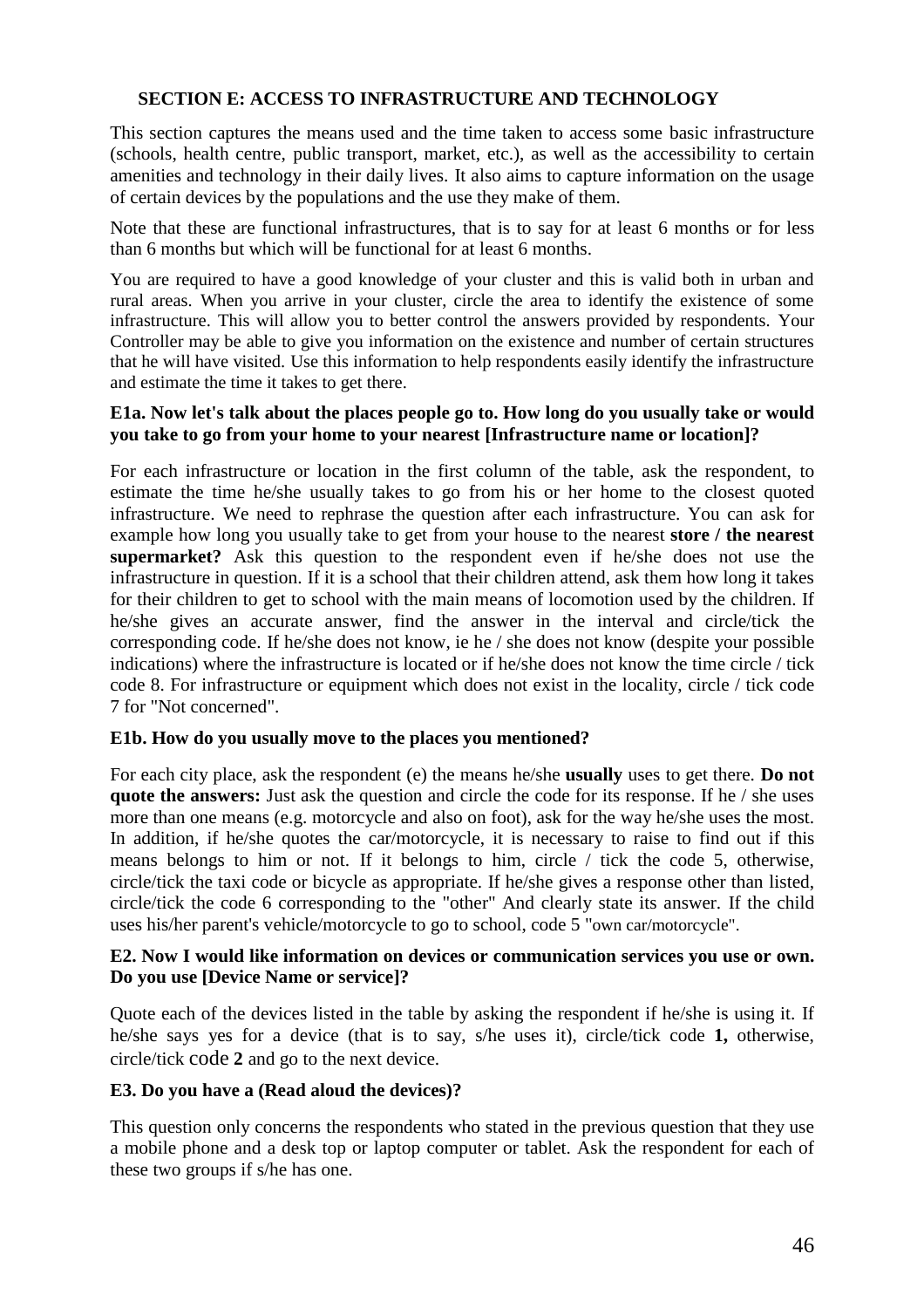The notion of membership in a meeting means being a full member in that meeting. On the other hand, you can be involved in a meeting without being a member.

#### **E4. Which of the following media have you read, followed, listened or had access to during the last 30 days?**

Simply put the question for each media quoted by locating the period in question. For television, for example, if the survey passes in the household on August 17, 2017, rephrase the question as follows: have you watched television in the last 30 days, that is, since July 17, 2017? After reviewing the media, ask the respondent if he / she has read, followed, listened, had access to another media not listed here. If he/she says yes, circle/tick code 1 of "Other "And specify in the corresponding space this media.

*Ask E5 to E7 if the respondent (s) has a mobile/cell phone "Yes" (code1) in E3 option 1. All the others go to section F.*

### **E5. People use their phones for several services. For what services have you used or done with your mobile phone in the last 30 days?**

The goal is to capture the basic services and all the other value-added services that the respondent uses or has already used or obtained through his or her current mobile phone. Ask the question and circle / tick the corresponding code for each service used by the respondent. If he / she declares other unlisted services that he / she uses with his / her mobile phone (for example watch television on the phone), circle the code corresponding to the "other" And specify this service in the corresponding space.

### **E6. For which of the following activities do you use your mobile phone?**

The purpose of this question is to capture the services that the respondent uses through his mobile phone and that are related to financial activities. Name activity by activity by asking the respondent if they are using it. If he says yes for an activity, circle/tick the corresponding answer code. If he does not use any of these activities, circle / tick the code for "no".

#### **E7. Where do you charge the battery of your mobile phone?**

This is the place where the phone battery is charged and not the charging device. Simply ask the question and circle/tick the code for the answer. Many answers are possible.

## **SECTION F: REMITTANCES (MONEY TRANSFERS)**

This section aims to capture the different ways people use to send or receive money to other people outside the household.

**F1. Several people told us about different services to send money from time to time. During the last 12 months that is to say** *[current month]* **2016, have you sent money to someone living within the country?**

Simply ask the question and circle / tick the code for the answer.

**NB:** Receiving money as intermediary is not considered.

## **F2a.During the last 12 months that is to say from** *the current month) 2016,* **have you sent money to someone living in another country?**

Unlike the previous question, this is a transfer **abroad. If the answer is no,** circle/tick code 2 and go to question **F2c**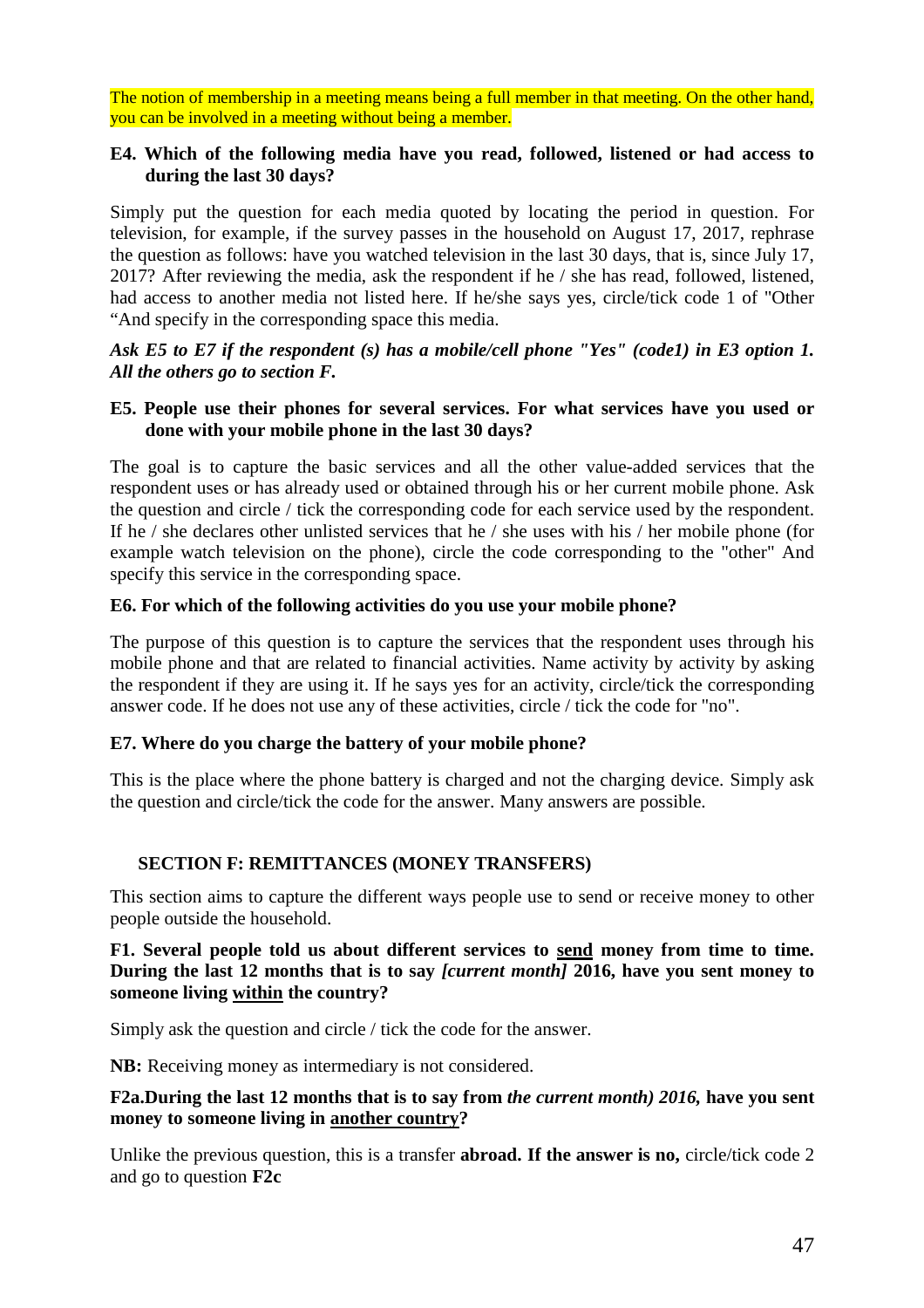## **F2b. To which country did you send money?**

Simply ask the question and circle/tick the code corresponding to the answer. If the answer does not match any of the countries listed here, circle / tick the code for the "Other "And enter the exact name of the country in question in the space provided

## **F2c.** *FILTERED*

**If the respondent has sent money within the last 12 months to someone inside (F1 = 1) or** in another country  $(F2a = 1)$ , continue with question F3a, otherwise  $(F1 = 2$  and  $F2a = 2)$ **go directly to F7.**

## *NOTE: For each person mentioned in F3a, ask F3b (where), F3c (frequency) an* F3d *(payment mechanism) (fill horizontally).*

### **F3a. Please tell me about all the different people you sent money to in the past 12 months.**

This is to record the code corresponding to the type of relationship that binds the respondent and the person or persons to whom he/she sent money in the last 12 months. If he made transfers to several people, ask the link with these people and record the corresponding codes. If the link is not listed here, save the code of the modality "Other" and enter the exact link in the corresponding space.

For each person mentioned in F3a, ask questions F3b to F3d.

#### **F3b. Can you tell me the place of residence where the person to whom you frequently sends money to lives (The person mentioned in F3a)?**

This is to know, for each type of relationship the previous question, the type of place where the respondent (s) is most frequently sent money to the person concerned.

**Case:** if a respondent reports that he/she sends money regularly two of his/her children, one living in an urban area and the other in a rural area, in question F3a, the code for "child" will be recorded twice; that is one for child living in an urban area and the other for the child living in a rural area. Stick to the statement of the respondent and start over to see if the recipient resides in the city or in the village.

#### **F3c. How often do you send money to**...*[The person mentioned in F3]) ?*

Ask the question simply for each person mentioned in question F3a to whom the respondent(s) sent money during the past 12 months and record the unit and the number of times.

### **F3d. What is the primary means by which you usually send money to ... [the person mentioned in F3a]?**

This is to know the main channel that the respondent used to send money to each person quoted. Just ask for each person in question F3a that the respondent(s) sent money in the last 12 months and save the code corresponding to the answer in the appropriate box. For modality "Other", please specify the means used in the corresponding space. If more than one means was used to transfer the same money, consider the code 09 if the respondent has used at least a formal means. On the contrary if each means is informal, consider the code 10 for " Combining multiple informal means".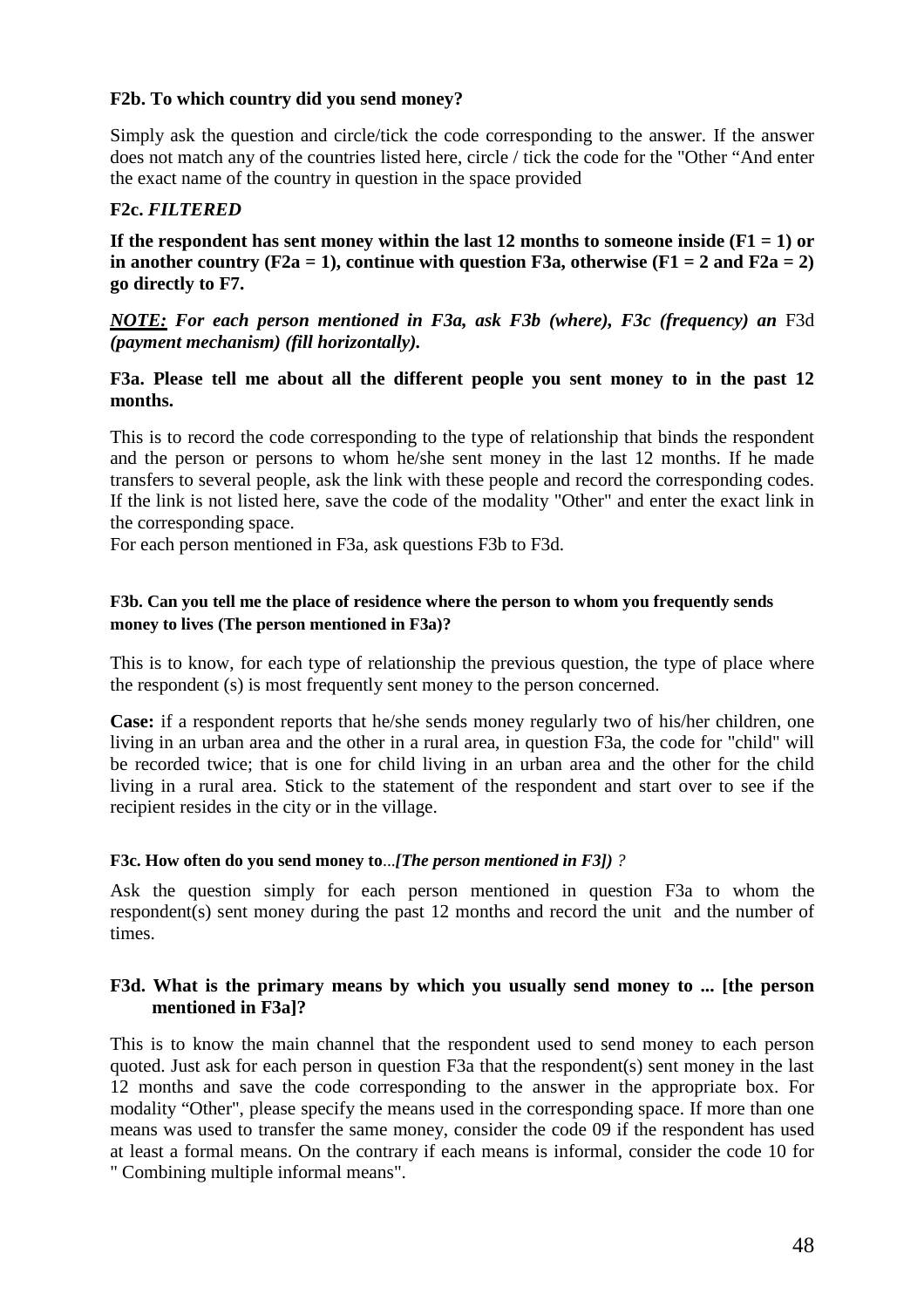One means is called formal if it is based on a structure having an authorization or approval to render money transfer services (case of modalities 01 to 06). On the contrary, the term informal transfer means any non-regulatory transfer mode (modalities 07 and 08).

**Example**: To send money to his son residing in Gabon, M. Amadou living in Yaoundé, transfers the money to his friend in Douala by Express Union, who has to travel to Gabon and in turn send it to primary beneficiary. In this case, the code to be considered is 09.

## **F4.What is the total amount of money you sent to others during the last three months?**

This is the sum total of all money transfers to others over the past three months. If the respondent gives the exact amount, enter 01 in the box corresponding to "**F4a. Code:" a**nd write the amount in FCFA in the box corresponding **to"F4b. Amount:" If on the on the contrary s/he does not remember the exact amount of transferred, seek to know which interval it is and record only the code of this range.**

**NB:** The transfer charges are not included here.

#### **F5. In which of these ways, if any, did you or would you trust most to send your money to people living in Cameroon?**

This is the means to transfer money within Cameroon, which the respondent has the most confidence in. List all the modalities except the last two and allow time for the respondent to choose and circle/select the code for that choice. If s/he chooses nothing in the cited conditions, ask him if s/he has more confidence in a way that is not quoted; if he says yes, circle/tick code **96** and specify in the space provided. If he persists he does not trust any means, or he does not know, circle the code **98**

### **F6. By which of these means, if any, have you or would you trust most to send your money to people living abroad?**

Same instruction to the question **F5.** Just note that this is the way to send money abroad.

**F7. Some people send money to their families regularly. But unforeseen events can also occur so that family members, friends or neighbours need your financial assistance; or example when they are short of money for food before the end of the month or if there are funeral expenses, wedding, party, or other special event to cover.**

### **Over the last 12 months, how many times have you given money to family members, friends or neighbours for situations like this?**

This is to capture the frequency of unplanned money donation to family members, friends or neighbours to assist them when they are short of money for food before the end of the month or for funeral expenses, wedding, party, or other special event to cover.

*Questions F8 to F11 permits us to record the information on the money received by the respondent.*

### **F8. People also receive money from time to time. During the last 12 months, have you received money from a person living inside the country?**

To this question, we want to know if the respondent received money from a person living within the country in the last 12 months. Just ask and circle /tick the code corresponding to the answer.

**NB:** Receiving money as intermediary is not considered.

#### **F9A. During the last 12 months, have you received money from someone living abroad?**

Same instruction as that of question F8. Just note that this is a receipt of money from abroad. If the answer is "**yes"**, continue **to F9B** otherwise go to **F9C**.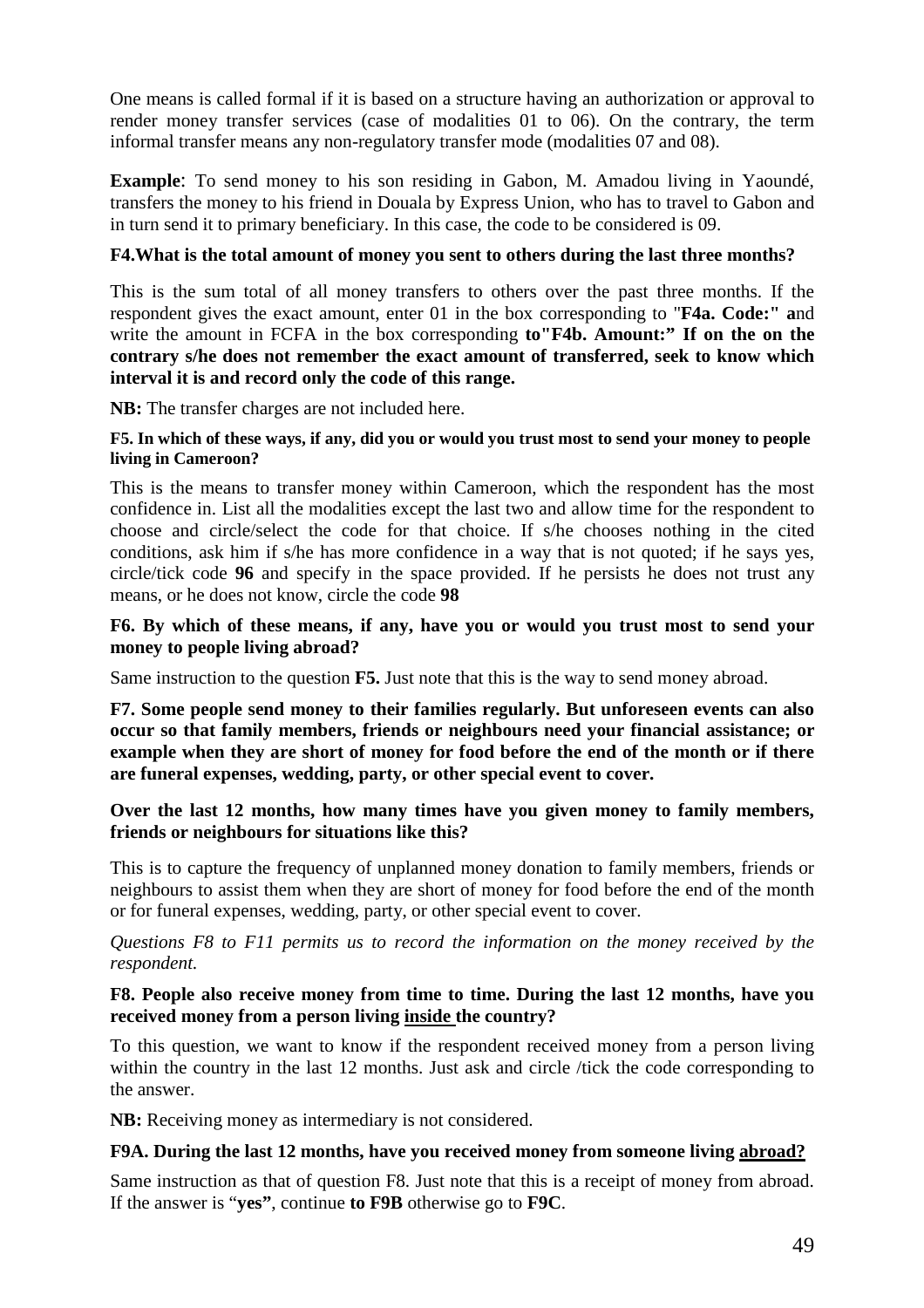## **F9B. What country did you receive money from?**

This question is for those who have received money from a person living abroad, in the past 12 months. Ask simple questions and circle / tick code corresponding to the answer given.

## **F9C.** *FILTER*

**If the respondent received money during the last 12 months from someone within the** country ( $F8 = 1$ ) or from abroad ( $F9A = 1$ ), continue to question F10A, otherwise if ( $F8 = 1$ ) **2 and F9A = 2) skip to the next section.**

## *NOTE: for each person mentioned in F10a, ask F10b (or) F10c (frequency) and F10d (payment mechanism) (fill horizontally).*

*First record all different persons from whom the respondent has received money in the last 12 months. Thereafter for each of the above persons, ask in turn question F10b to F10d.*

### **F10a. Please tell me all the different people that you received money during the last 12 months**.

This is to register the code for the type of relationship between the respondent and the person or persons from whom he/she received money in the last 12 months. If he has received money from several persons, ask the link with these people and record codes accordingly. If the link is not listed here, register the code of the modality "Other" and enter the exact link in the corresponding space.

All cases of debt repayment is coded 6 " A person to whom you have lent money"

## **F10b. Can you tell me the place of residence where…[The person mentioned in F10A] lives?**

This question permits us to record the milieu of residence of the person from whom the respondent received money. Ask the question and record the code for the answer given.

## **F10c. How frequently do you often receive money from ... (the person mentioned in F10a)?**

Same instruction as in F3c for receiving money.

### **F10d.By which main means have you generally received money from ...***(The person mentioned in F10a)?*

This is namely to know the main channel through which the respondent received money from each person quoted. Simply ask for each person in question F10a that the respondent has received money in the last 12 months and record the response code in the appropriate box. For the modality "Other", please specify the means used in the corresponding space. If more than one means were used to transfer the same money, select the code 09 if at least one formal means was used. On the contrary, if each means is informal, select the code 10 for "Combining of multiple informal means".

## **F11. For which of the following reasons did you spend the money received?**

Read each reason listed ask the respondent if it justifies the expenditure made. If he / she says yes for a reason, circle / tick the corresponding code. After going through all reasons listed, ask if there are other reasons not listed. If he / she says yes, circle/select the code for "other" And enter the reason in the corresponding space.

## **F12. What is the total amount of money you received from others during the last three months?**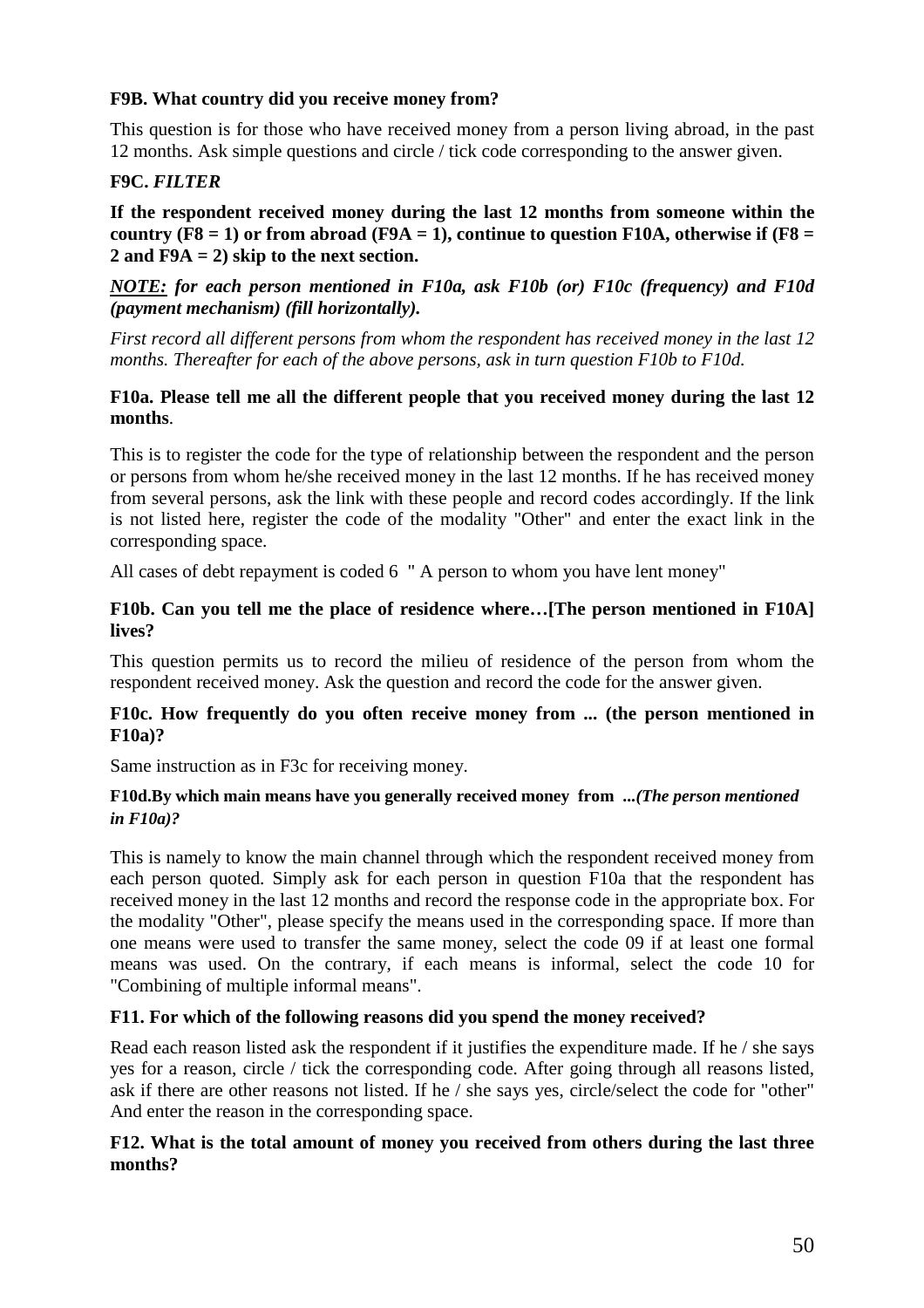This is the right cumulative amount of all money received during the **last three months**. If the respondent gives the exact amount, enter 01 in the box corresponding to "**F12A Code" a**nd recode this amount in FCFA in the box corresponding to**"F12B. Amount": If on the contrary s/he does not remember the exact total amount, seek in which interval it is and record only the code of this range.**

## **SECTION G: PLANNING AGAINST RISK AND INSURANCE**

In this section, we want to measure how respondents plan against risks, the coping mechanisms they use and their ability to invest.

## **G1. There are unexpected things that happen and make life difficult for people. Sometimes things can happen and affect the money that people put aside for their expenses.**

## **Which of these things, if any, has your household faced during the last 12 months?**

This question captures the disasters which the household has faced in the last 12 months. For each disaster listed, ask the respondent if the household has suffered in the last 12 months. If s/he answers yes to an event, enter the code 1 in the corresponding box and 2 if not. If s/he says s/he does not know if his/her household was a victim of a disaster quoted, enter the code 3. If s/he cites an unlisted event, enter  $1 = yes$  in "Other" and clearly specify the response. If s/he says that there was no loss, enter code 1 in the "no disaster" (code 16) and go to G3.

### **G2a Please tell me what your household did in response (***Ask for each event mentioned in G1).*

After going through all the unforeseen events in question G1, identify those which household was victim (code 1) and ask the respondent (e) how the household resolved each. Circle the codes for all the answers given by the respondent.

- A-**Claimed insurance**: means that the household claimed on a insurance policy it had previously subscribed to, in order to deal with the situation;
- B-**Savings used:** means that the household has used its savings (kept in a bank, microfinance institution, njangi, at home, with a third party or anywhere);
- C-**Borrowed money:** means that the household has a contract a debt to address the problem;
- D-**Sell something for money:** that's when the household, has to sell property to cope with the problem. it may be an animal, a food stock, a component of the heritage;
- E-**Donations (aid) from relatives, friends, acquaintances:** it is when the household received assistance (financial or material) close family and friends to solve the problem;

X-**Other (specify)**: circle/select the code for this modality if the respondent mentioned a response that is not listed. Specify clearly the response of the respondent (s);

Y-**Do not know:** this is when the respondent does not know what the household did to cope with the situation. This modality must be rare; you must not propose it to respondent;

## **Z**-**Nothing**

## **G2b. Please tell me if it covered the cost of the risk ...** *(Ask each mechanism mentioned in G2a).*

It is to know for every unforeseen event, if the solution provided has covered the cost of risk or if it was up to the problem. Just ask the question and record the answer.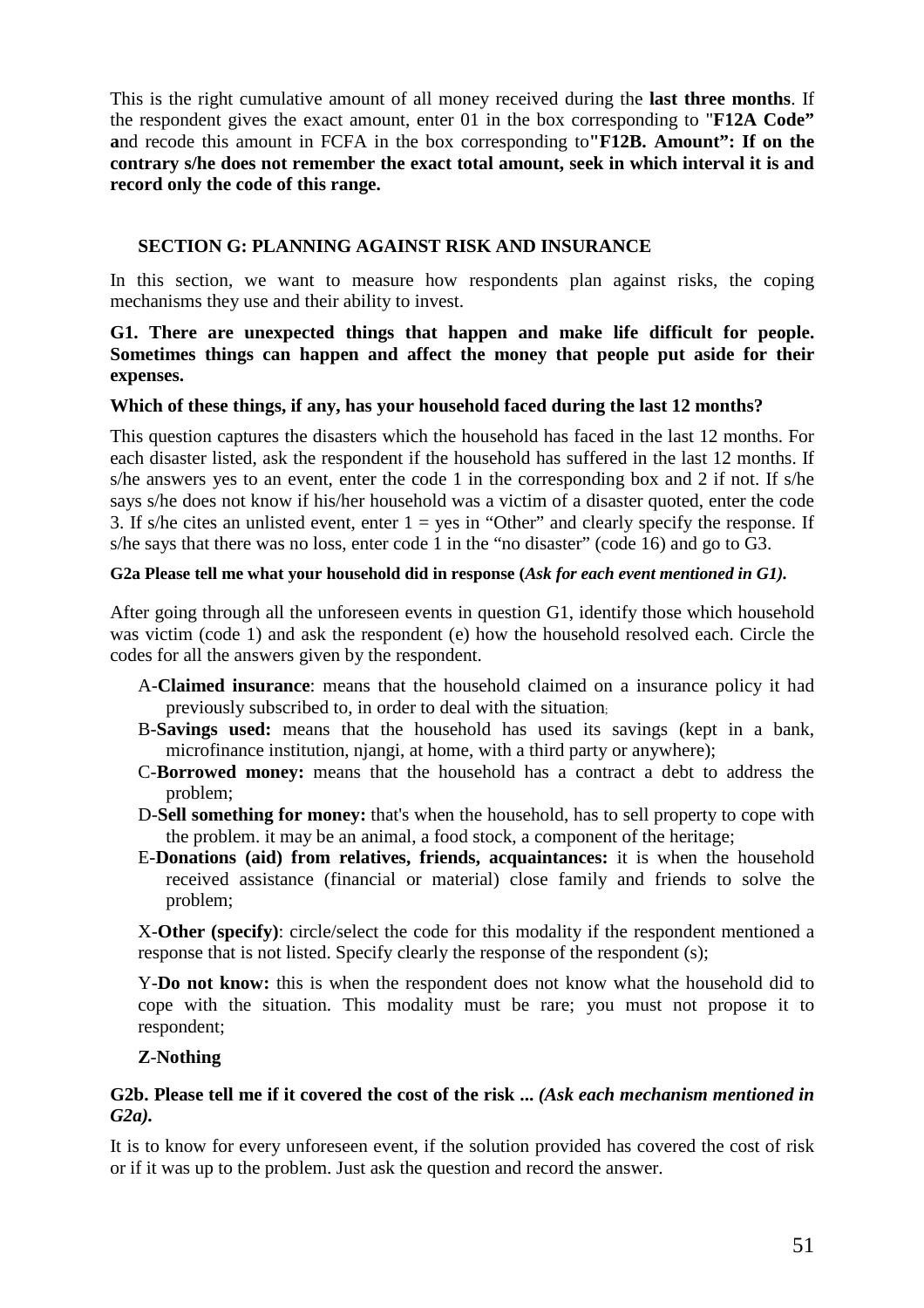## **G2c. Tell me how many times you've experienced the risk event in the past year.**

*This is how often the household has faced such an event in the last 12 months. Ask about every event mentioned by the household in question G1.*

## **G3.** *I will read a list of statements. For each of these statements, please tell me if you agree or disagree* **:**

*Read aloud each statement and ask the respondent if he/she agrees or not.*

#### **G4a. Which of these insurance products have you ever heard ?**

Ask the respondent(s) to identify the insurance products which he/she has heard. Read each product and ask him/her if he/she has ever heard of it. If he/she says yes, circle/tick the code for this product. Otherwise, go to the next product.

#### **G4b. Please tell me about your use of each of these insurance products or coverage or pension funds, using the options that I will read out to you. Which statement best describes your use of ...?**

This is to identify the insurance products that the respondent uses or has used. Simply ask for each product which he/she has heard if the respondent has ever used or is currently using. If he/she says that he/she is currently using, circle code 1, if he/she says he/she has already used, circle 2 and if he/she declares that they have never used, circle code 3 and go directly to the question **G5a.**

#### **G4c. Tell me what is the duration of / how long you had this this insurance product?**

This question is used to capture the duration of the final insurance product underwritten by the sponsor, even if this has already expired. Record the duration given by the respondent (s).

## **G5a. Some people sometimes make provisions for their burial expenses for example by subscribing to an insurance policy, saving in emergency accounts in njangi groups. Have you made provisions for expenses of burial?**

It is whether the respondent(s) made financial provisions for the management expenses of his/her funeral. Ask the question tactfully avoid embarrassing the respondent.

#### **G5b. How are you covered?**

Ask those who answered yes in G5a how they intend to cover these expenses. Circle / tick all responses mentioned. If a respondent's answers does not appear in the list, circle / tick code corresponds to the modality "Other" and clearly specify that answer in the space provided.

#### **G6. Do you agree or disagree with the following statements?**

Read aloud each statement and ask the respondent (e) if s/he agrees or not, then circle the code corresponding to the answer.

#### **G6A.** *FILTERED*

*Check the answers to questionG4b; If the respondent does not use an insurance product that is to say that no code is circled for all products listed, ask the following questions G7, otherwise, skip to the next section.*

## *G7.* **There are many reasons why people do not have insurance. You claim not to have insurance. Why is that ?**

For those who do not use any insurance product, ask them why. **Do not quote the modalities.** If one of his/her answers coincides with a modality of the list, circle the appropriate code and ask him/her if he/she has other reasons. Reasons which not coincide with any pre-coded modality must enter under the modality "Other" and clearly spelled out after cycling the corresponding code.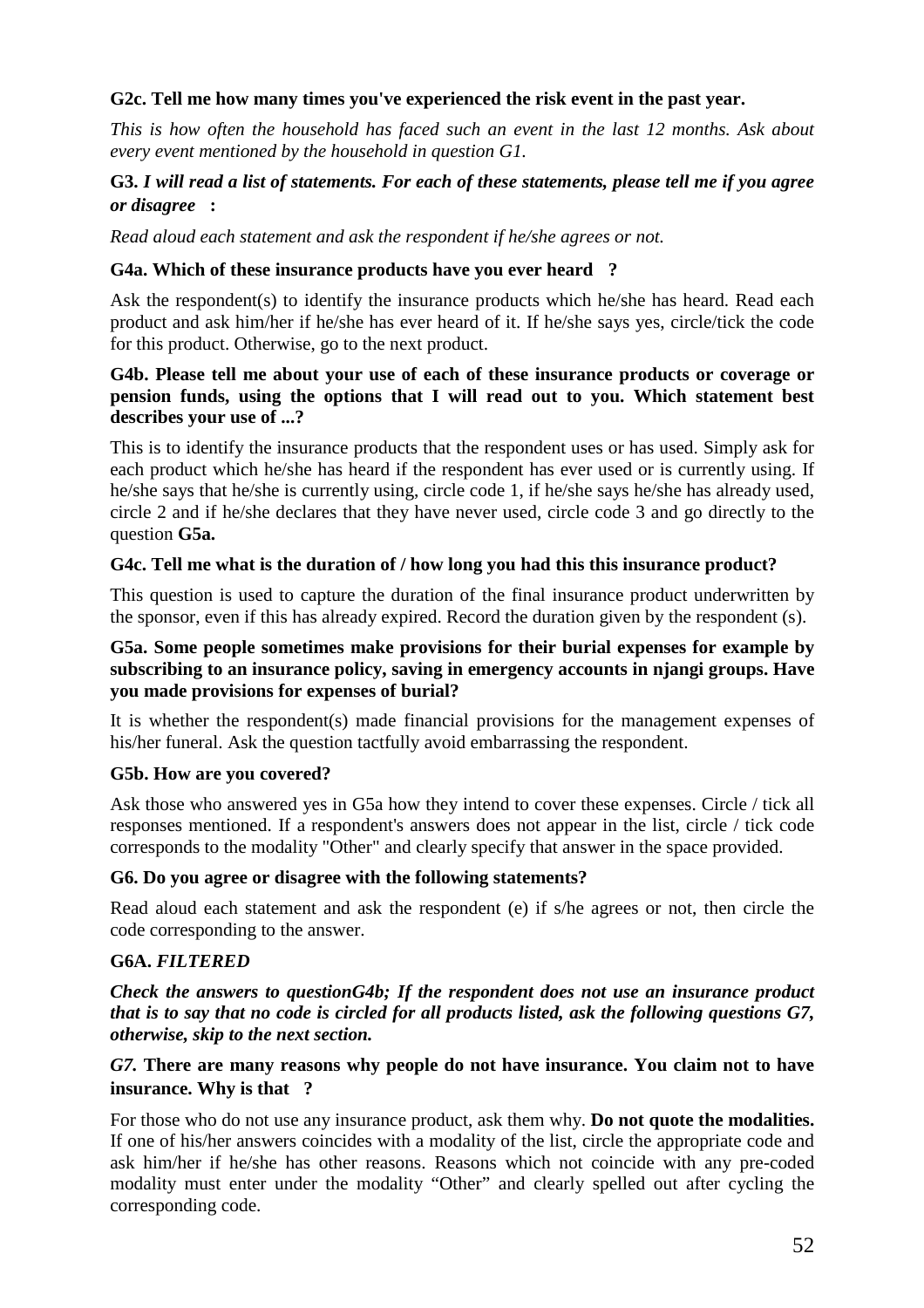## **Definition of concepts**

**Life Insurance:** life insurance issued to a creditor (lender) to cover the life of a debtor (borrower) for an outstanding loan. If the debtor dies before the debt is repaid, the insurance policy will pay the balance of the outstanding amount.

*There are two types of life insurance:*

- Insurance in case of life: capitalization product to build up savings and providing for the payment of these savings as a lump sum or annuity if the insured is alive at the end of the contract.
- Insurance against death or temporary death: contract for the payment of capital to a designated beneficiary in the contract in case of death of the insured before the insurance contract comes to term.

**Accident insurance:** is a social insurance that pays policyholders a temporary or permanent income replacement in case of accidents and reimburses the costs incurred for the necessary health care

**Travel insurance:** Travel insurance is a set of guarantees to cover the consequences of incidents that may occur before and during your travels, trips and stays abroad.

**Health or medical insurance:** This is health insurance, the insurer covers the health costs of the insured. Under the terms of the contract, a ceiling in terms of coverage and types of health expenses to be reimbursed are determined**.**

**Education Insurance:** Some insurance companies accept cumulative deposits over a long period, which allows a parent to finance higher education of his/her offspring, if the parent dies before the age of majority of the child, the insurance company take charge of the schooling of the child until the age of 18 years. The capital subscribed by the parent is then given to the child.

Fire or natural disaster insurance: It is an insurance product that covers damage caused by fire or natural disaster to the property of the insured.

**Partial motor vehicle or motorcycle insurance commonly called third party insurance:** This insurance product covers only repairing the damage that the insured owner of a car or motorcycle causes to a third party.

**Total motor vehicle or motorcycle insurance:** It is an insurance product that covers several risks: civil liability (if you do something wrong, the insurer repairs the damage to the victim), theft, fire and any other damage.

**General liability insurance:** This insurance product covers only repairing the harm that the insured causes to a third party.

**Insurance for informal assets :** Insurance for Informal assets is offered to all economic actors of the informal sector to cover any kind of risk as deemed appropriate.

**Retirement insurance:** It is an accumulated contribution by the insured to receive a principal upon retirement.

**Micro Insurance:** It is an insurance mechanism characterized primarily by low premiums and /or capital insured, the simplicity coverage, subscription formalities, contract management, reporting of claims and compensation of victims. Microinsurance aims to protect low-income people against specific risks in exchange for payment of premiums or contributions.

The subscription of a microinsurance policy can be performed by a legal person, a company or a community on behalf of its employees, its customers or its members. It can also be done by an individual.

 **Agricultural Insurance:** Agricultural insurance cover agricultural risks according to commonly agreed rules.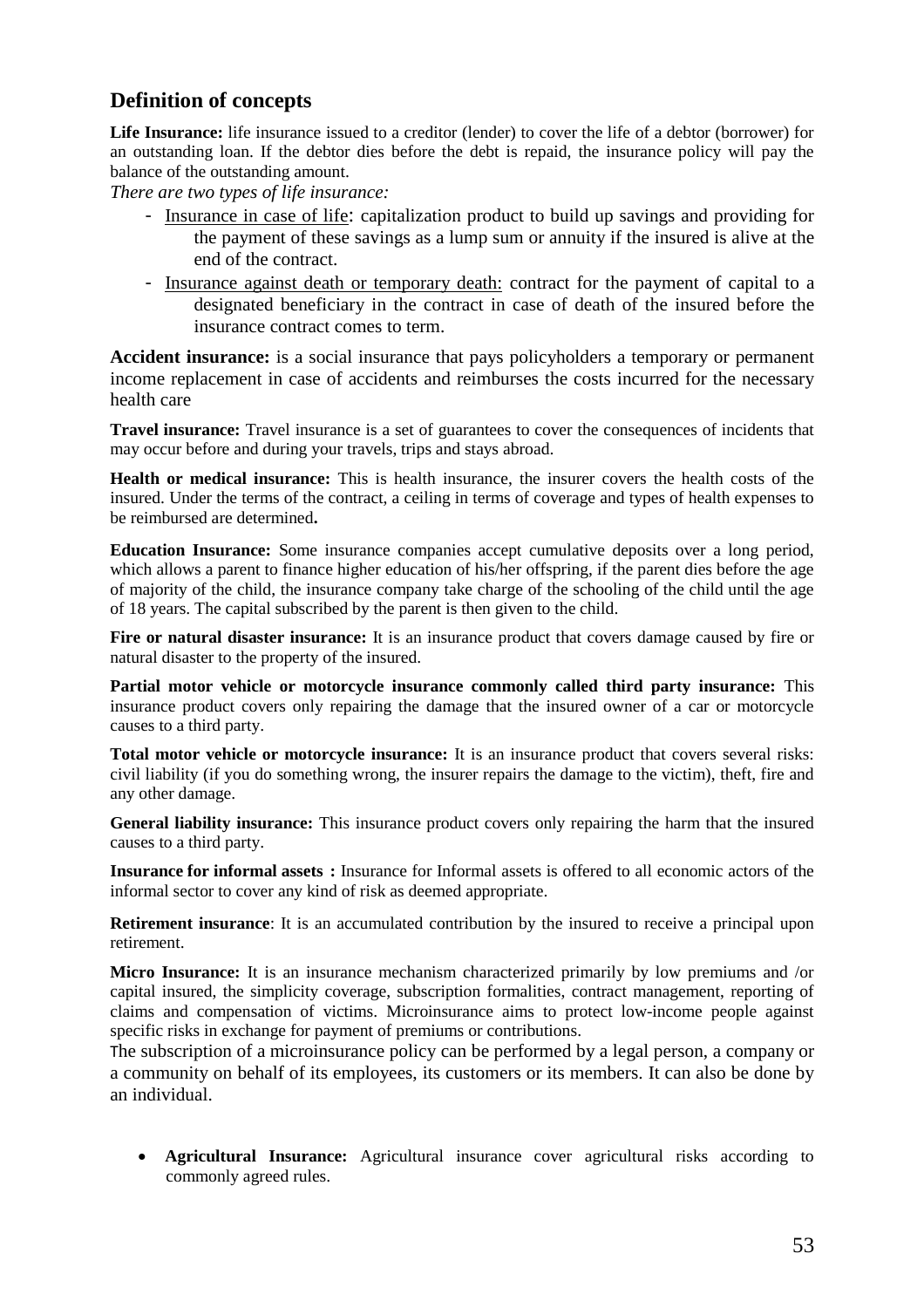**Home Insurance:** it is an insurance destined for the homes of individuals and affiliates. Its main objective is to cover the housing, content and liability of its occupants.

## **SECTION H: BORROWING MONEY (CREDIT / LOANS)**

This section covers the borrowing of money requested by the respondent in the last twelve months or before. These borrowings relate both borrowing from banking, microfinance institutions, specific associations or groups and all other possible credit sources or mechanisms.

#### **H1 -Many people borrow money or take out loans. I will read assertions (proposals) and you tell me which would apply to you?**

Here you have to read out the modalities of A to E and record the answers of the respondent. Circle the code Z only if none of these modalities from A to E is chosen. In this case, continue to H2 otherwise continue to H4a

#### **H2 - There are many reasons why people do not contract loans or do not borrow. You claim not to have contracted loan or borrowed money. For what reasons?**

You have to listen to the answers provided by the respondent and record the reasons given. Do not quote the reasons to the respondent, it is also possible that the respondent did not mention one or two reasons. You should confirm your entries with him and asked him if there are no other reasons? Ask H3, if code A is circled in H2. Otherwise, go to H4a.

### **H3 - You said that you were not eligible for a loan. For what reasons?**

You have to listen to the answers provided by the respondent and record the reasons given. Check that the respondent has stated all the reasons by asking again, for example by asking if there is no other reasons? Do not suggest any answer.

Questions H4a - H4E captures the experience of respondent on loan mechanisms. You must take the time to identify all current loan obtained by the respondent. Please note that it is entirely possible to have loans simultaneously in several banks, MFI or other institutions/mechanisms.

## **H4a. Still on the borrowing of money and loans, please tell me about your personal experience with the following cases, using the options never borrowed, borrowed in the last 6 months but not now, borrowed now,. ..?**

You must list the mechanisms evolving from H4a in the column from "commercial bank" to "religious institution or other community organization" and for each mechanism with a code equal to 1 or 2 in H4a go to H4, otherwise move to the following mechanism.

Then ask questions from H4b to H4e.

#### **H4 b. How often have you taken out a loan from?**

Take for each loan product/mechanism the frequency with which respondent borrowed the money. Record the unit of time and the number of times.

**NB:** If the respondent has several loan contracts, consider the latest loan.

## **H4c. How long have you had this current or past loan for (contractual duration of the loan)? (READ BORROWING OPTIONS / INSTITUTION OR MECHANISM USED (Code 1 or 2 H4 at)**

H4c: The time since the last loan following each mechanism (here read the options to the respondent,  $1 =$ Less than 1 year;  $2 =$  between 1 and 3 years;  $3 =$  More than 3 years).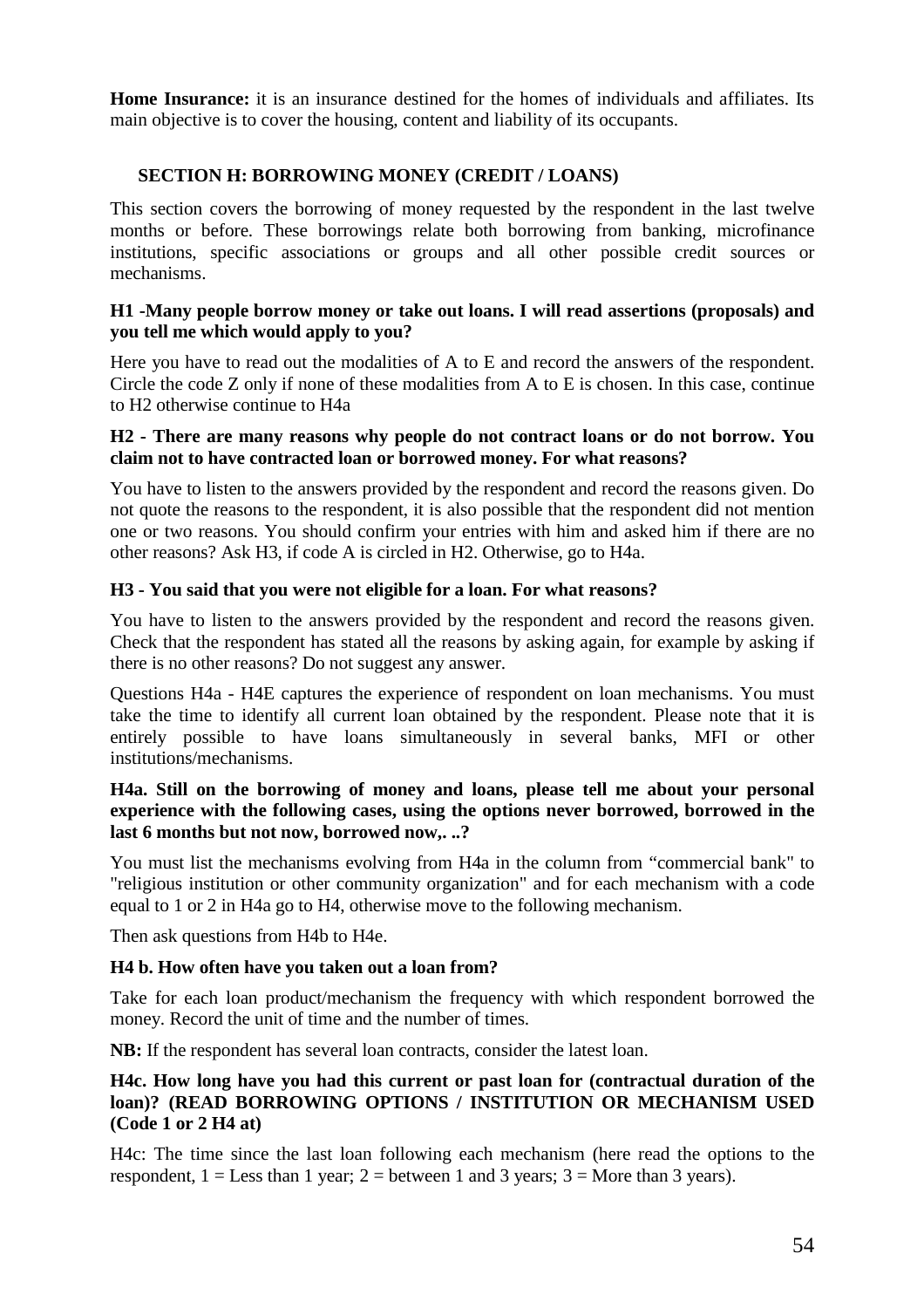## **H4d. How much money did you borrow ... Read borrowing options / institution or mechanism used?**

Record the amount borrowed for each loan mechanism in H4d then the main reason for borrowing in H4e.

## **H4e. For what reason did you mainly borrowed?**

For question H4E show map codes to the respondent for him to choose the main reason for borrowing.

**H4f - Filter:** Check H1; respondent now borrows or had to borrow over the last 12 months: At least one code circled between A and E. if at least one code is encircled between A and E (put a cross in the box if you are using the paper questionnaire) then go to question H5a.If No code is circled between A to E in H1 (put a cross in the corresponding box) and go to question H6b.

## **NB: In the CAPI application filters run automatically.**

## **H5a. What valuable assets, if any, have you used as collateral by promising to repay your loans?**

Warranties or guarantees required: it is the personal contribution, material guarantees (movable and immovable) of deposits or bonds provided by a third party. Record all the guarantees mentioned by the respondent for all loans.

**Share**: A share is a title of ownership with specific characteristics. Each share of a company is a fraction of the share capital of the latter and makes its owner, shareholder, one of the "owners" of the company. He/she can therefore participate in the Annual General Meeting of Shareholders, where discussions focus on the direction and corporate management.

**Bonds**: A bond is not a title but a debt. Whereas a share is part of the capital of a company, a bond is a part of the debt (liabilities) of a company that it will reimburse.

**Cash voucher:** A "cash voucher" is a financial investment product either nominal or registered to a bearer for a maximum of five years and generally established by a financial institution. It takes the form of deed representative of an interest bearing deposit.

## **H5b. Since obtaining one (or all of) your loan (s) or credit (s) , would you agree that the loan or credit improved your livelihood or helped you?**

The main purpose of this question is to know whether the loan has improved the life of the respondent or not if on the contrary, his/her situation is rather worse.

## **H5c. Why do you think your life has worsened after contracting the loan?**

For those who reported that their situation has worsened, ask the reasons for this and record the answers.

## **H6a. In total, how much do you currently owe? PLEASE include all outstanding debts from all activities that you mentioned.**

It is the total amount of outstanding loans from financial institutions, MFIs, associations or any other mechanism used by the respondent. Make sure you cover all the loans obtained by the respondent, as reported on question H4a (now or in the past). The *Amount H6a should equal the sum of the amounts of revenue and current debts in H4d. If the amounts are different revive the respondent to correct.*

## **H6b. What is the amount you borrowed the last time?**

This is to collect the amount of the last loan obtained by the respondent.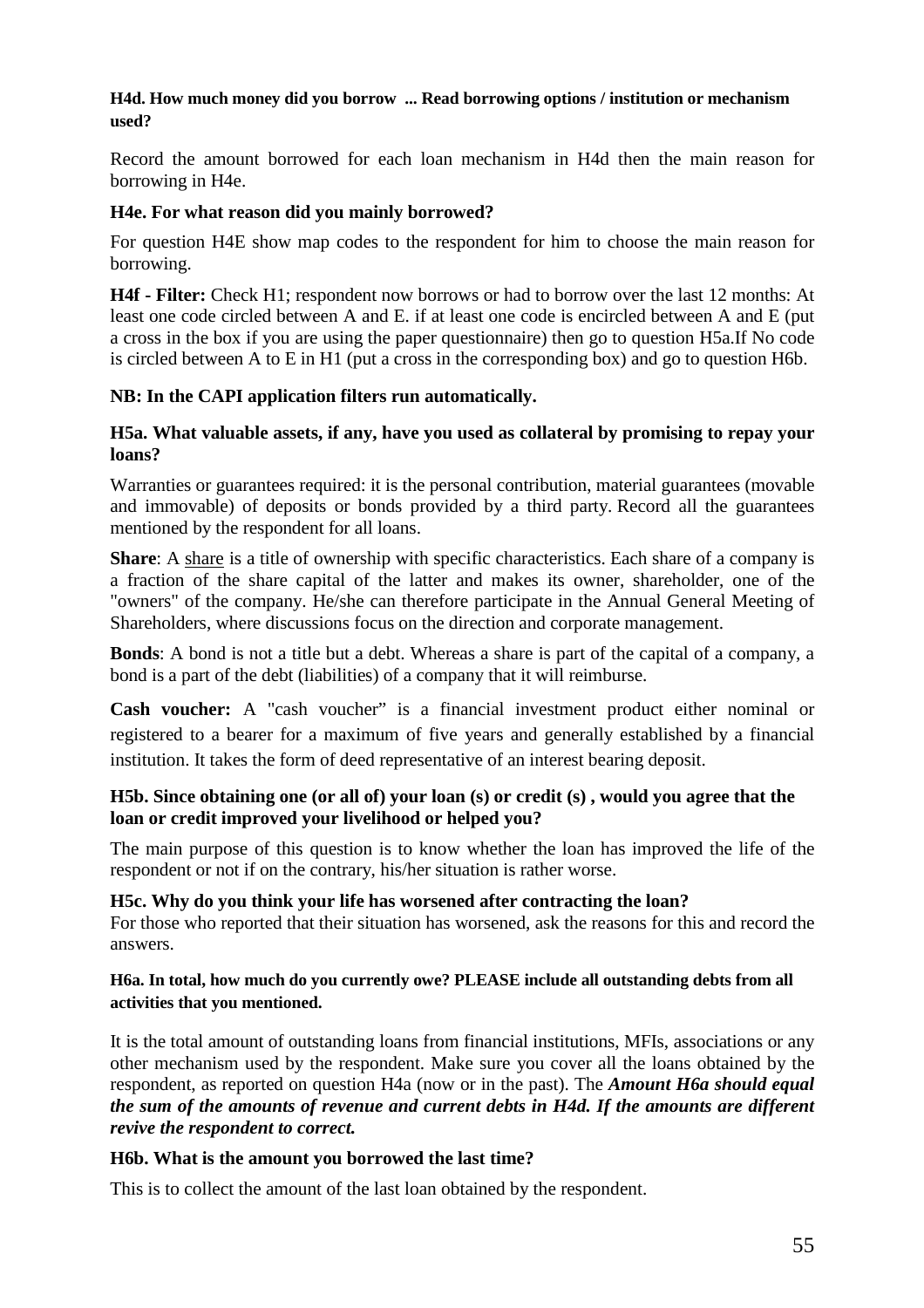## **H7a. About borrowing conditions, what attracts you more when you borrow money?**

Ask the respondent what he considers **MOST**, i.e. what attracts most when it borrows money when needed. Note the main response.

### **H8. I will read some statements to know how you feel about how people borrow money to run their lives. For each, please tell me if you agree or disagree:**

Read each statement to the respondent to capture how he/she feels about how people borrow money to run their lives. For each of the statements, ask him/her if he/she agrees or disagrees.

Community means a group of people characterized by high level of cohesion or intense links. It can be a local entity (a village community ...), a voluntary association (association, church), an ethnic or religious minority (Bororo, pygmies, etc.).

## **SECTION I: SAVINGS AND INVESTMENTS**

Savings and investment are important components of financial inclusion, particularly to determine the national savings level. In this section we seek to understand people's behaviours and attitudes towards savings, frequency of savings and the determinants of savings. In this section, saving and investment are treated together.

#### **I1a. People have different ways of describing what it means to "save". Which of the following descriptions define more precisely what that saving mean to you?**

This question offers various assertions to understand the concept of savings. Read each statement describing what saving means to the respondent, asking which statements are correct?

#### **I1b. People have different ways of describing what it means to "invest". Which of the following descriptions define what to "invest" means to you?**

As in the previous question, you should read each statement describing what it means to *invest* to the respondent, asking which statements are correct.

#### **I2a. I am going to read some statements to you. For each of these statements please tell me whether you agree or disagree**.

**I2b. People have different ideas when it comes to knowing how long it takes to put money aside until it is considered savings. Some people think that putting money aside for a day is savings, while others think they have not spared until the money has been set aside for five or more years**

**In your opinion, what is the shortest time for you to put your money away for it to be considered savings?**

It is question of what is the minimum time for money to be kept in order for oit to be considered as savings.

#### **I3. How are you planning to pay for spending needs in old age?**

The focus here is on how the respondent plans mainly cover his/her pension expenses. Circle the corresponding code For a person who considers himself old, ask him/her what he/she does mainly to cover their expenses.

#### **I4a. Are you currently saving or putting money aside?**

This question simply asks whether the respondent has made any savings. Enter the respondent's answer and follow the corresponding jumps.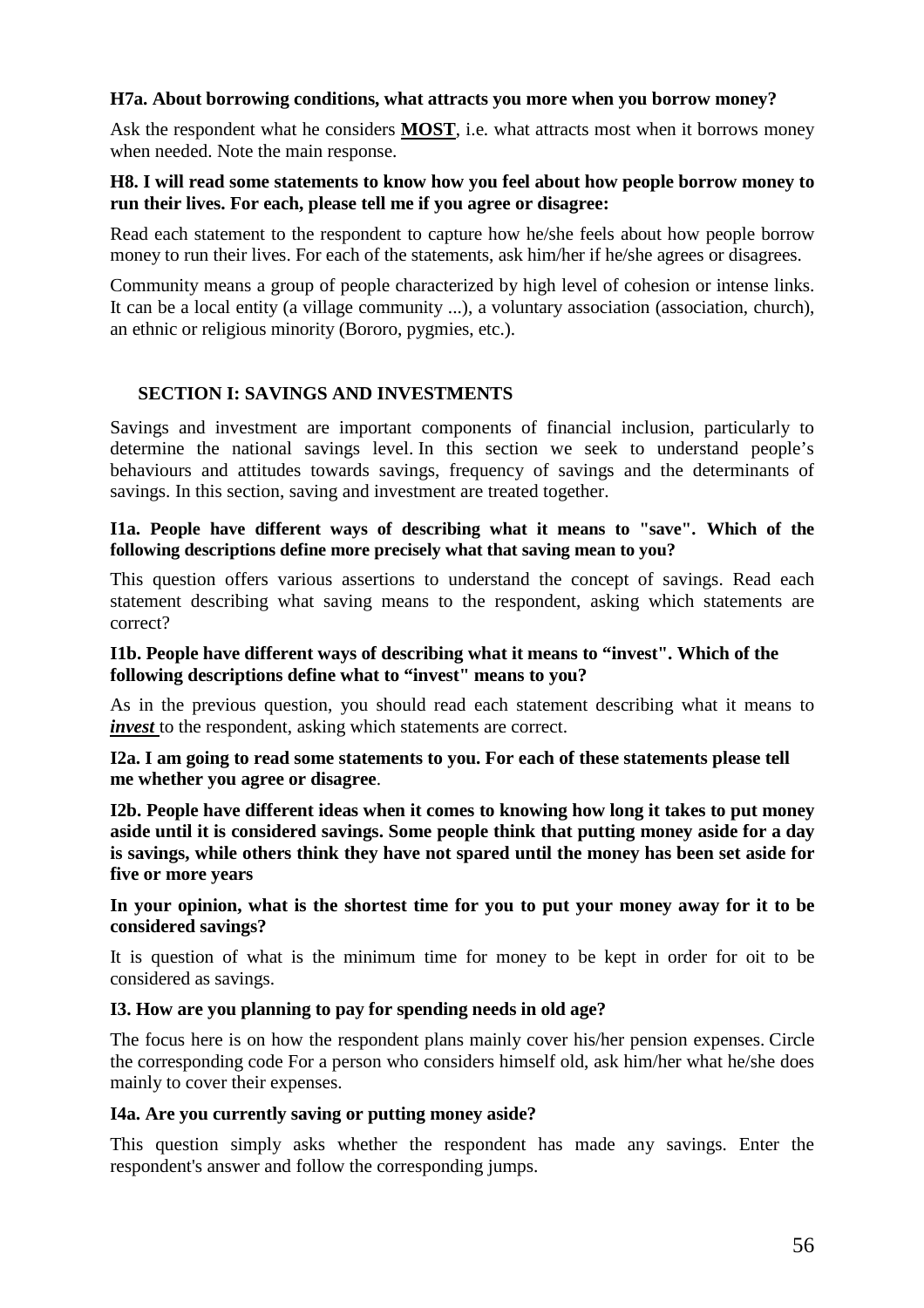## **I4b. Why do you not save?**

You must listen to the answers provided by the respondent and record all the reasons given. It is also possible that the respondent did not mention one or two reasons. You should confirm your entries with it before moving on to the next question, to make sure he/she was not misunderstood and that you have noted the possible motives.

### **I5a. Still on savings, investment and money set aside, could you tell me which of the following have you, have you had in the past but not now, or have you never had?**

This issue is extremely important because the possession of an account is the primary indicator of financial inclusion. So you have to take all the time necessary to verify if the respondent has at least one account in a legally recognized financial institution (bank, MFI, cooperative / mutual savings and loans, Post office). In any case, ask for each product or savings/investment mechanism, if the respondent currently has, has had or never owned product/mechanism. Make sure the respondent has understood the question in his/her vernacular.

**NB:** A money guardian is a person recognized in the community for his/her integrity to whom people entrust the care of their money.

### **I5b. How often save / invest / put aside money with this product**

For Products/Savings mechanism/Investment to which the respondent has used or possessed, ask the frequency of use that is to say the number of times the product / mechanism was used; daily, weekly, monthly, quarterly, semester or annually. First, note the code corresponding to the unit of time unit (UOT):  $1 = day$ ;  $2 = week$ ;  $3 = month$ ;  $4 = quarter$ ;  $5 = half$ ,  $6 = year$ . Then note the number of times per unit time.

#### **I5c. Since when using this product?**

To the products/mechanism Savings/Investment to which the respondent has used, ask the duration of use.  $1 =$ Less than a year,  $2 =$ Between 1 and 3 years,  $3 =$  more than three years.

#### **I5d. How much have you saved / invested / set aside using this product?**

For products/ savings mechanism/Investment to which the respondent has used, ask the amount saved in FCFA.

#### **I5e. Why do you mainly use this product?**

Ask the main reason for using the product/savings mechanism/Investment to which the respondent has used, refer to the codes for **I5e.**

#### **I5f. Which of these means do you trust the most to save money?**

List all the relevant modalities Product/savings mechanism/Investment and ask him/her to choose the means for which he/she has the most confidence. Only one modality is to be cycled. If the respondent rather cites a product that is not listed, register the code 96 and then specify.

#### **I6. Overall, how much have you saved or invested? Please include savings from all activities that you mentioned**

Ask the total amount saved / invested using any products or mechanism. This amount should equal the amounts reported in I5d.

#### **SECTION J: BANK S AND CREDIT INSTITUTIONS**

The banking sector is crucial for financial services. The purpose of this section is to understand the use of payment services by the general population. This is the use of products or services by the respondent or spouse, frequency of use, reason for use, the advantages and benefits associated with the use of financial services, the types of transactions or none use of banks as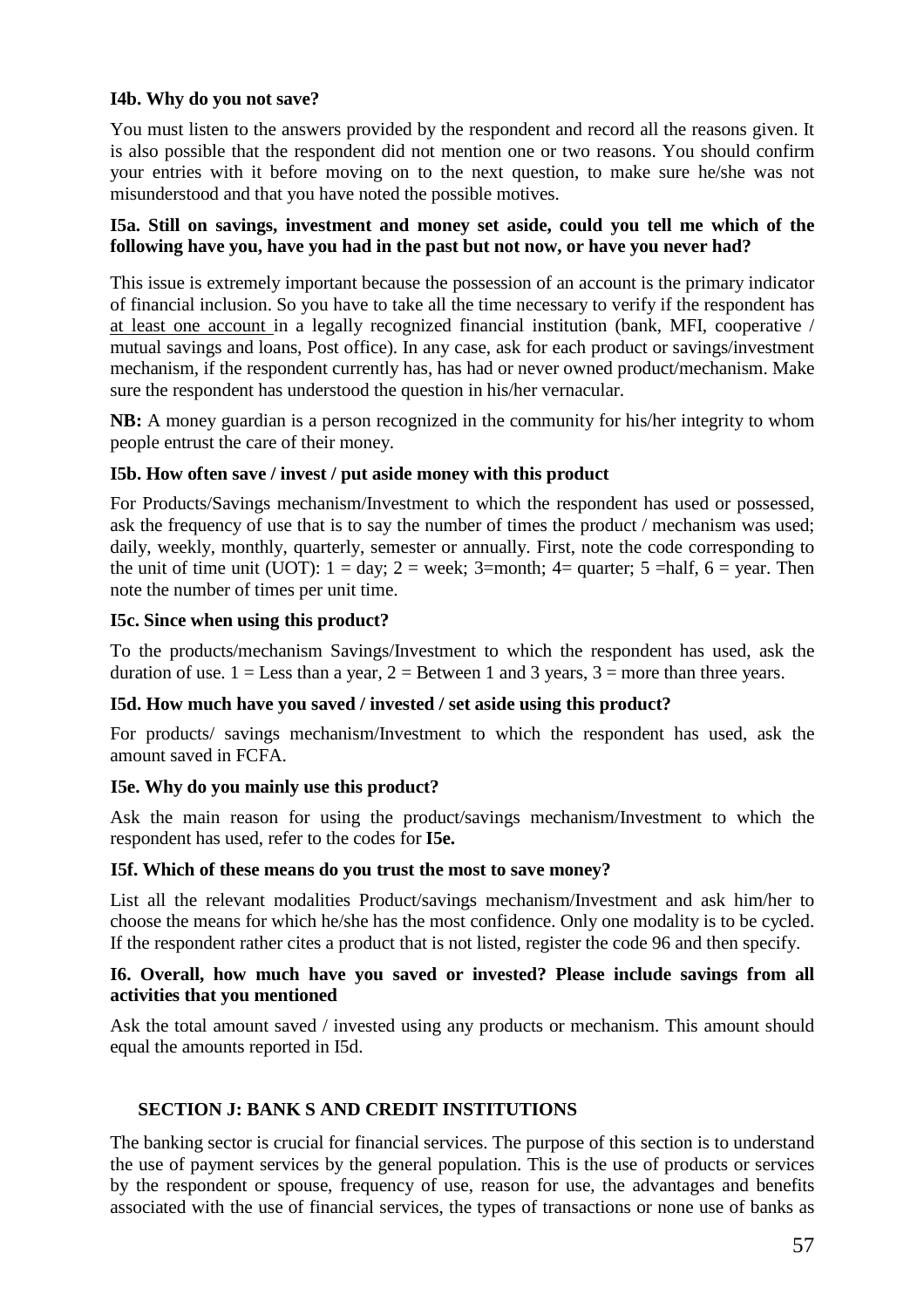the case may be. In addition, interaction with banks and financial services is one of the major indicators of financial inclusion.

## **J1a Can you tell me which of the following do you currently have, have had in the past but not now, have never had?**

## **J1b In which hat bank do you have this product? (Read products)?**

If several banks, take the most solicited bank in terms of frequency of use.

### **J1c Can you tell me the frequency of use of this product?**

#### **J1d. How long have you used this product? (Read products)?**

Questions J1a to J1d, concern the possession of the products or the use of various financial products and services in J1a, the name of the bank where the product has been contracted in J1b. Note that for the question J1b, the same bank may be cited for several products. The frequency of use of product or service is provided in J1c and duration of use of the product or service J1d.

Note that for question J1c the frequency of use is the number of times the product / service has been used daily, weekly, monthly, quarterly, half-yearly or annually: first write the code of 'unit of time UOT (1 =day, 2 =week, 3 =month, 4 = quarter, 5 = semester = 6 year), then record the number of times the product / service has been used by UOT. The terms of all the other questions are similar to those of the previous sections.

## **J2a. Do you currently have a bank account in your name (for example, deposit or savings account) in a bank? It could also be a joint/grouped account on which your name appears?**

This question focuses on owning a bank account by the respondent. It can also be a joint or grouped account on which appears the name of the respondent. So you have to take all the time necessary to verify if the respondent has at least one account in a bank or a credit institution.

## **J2b. Please tell me, if the account is ... (read statement)?**

It is to determine the different co-owners using the account together with the respondent.

NB: The respondent has several bank accounts, collect information on all these accounts.

#### **J3a. Are you using someone else's bank account?**

It often happens that a member of the household (spouse, parent or child) uses the account of the Head of Household to conduct banking transactions or that a mother uses the bank account of her son for his transactions or savings. Other scenario may also be present themselves.

These are situations where the respondent uses the account of a third party without being coowner as is the case of the previous question. This means that his name is not on the account used.

#### **J3b. In which of these institutions do you use someone else's account?**

We want to know whether the respondent uses the account of another person in a bank, an MFI, a credit institution or elsewhere. If in another location, specify in 'other' and circle code X.

#### **J3c.Why do you use someone else's financial account?**

One is interested here to capture the main reason for using the account of others

## **J3d. Whose account are you using?**

We want to simply know the owner (s) of account(s) used by the respondent.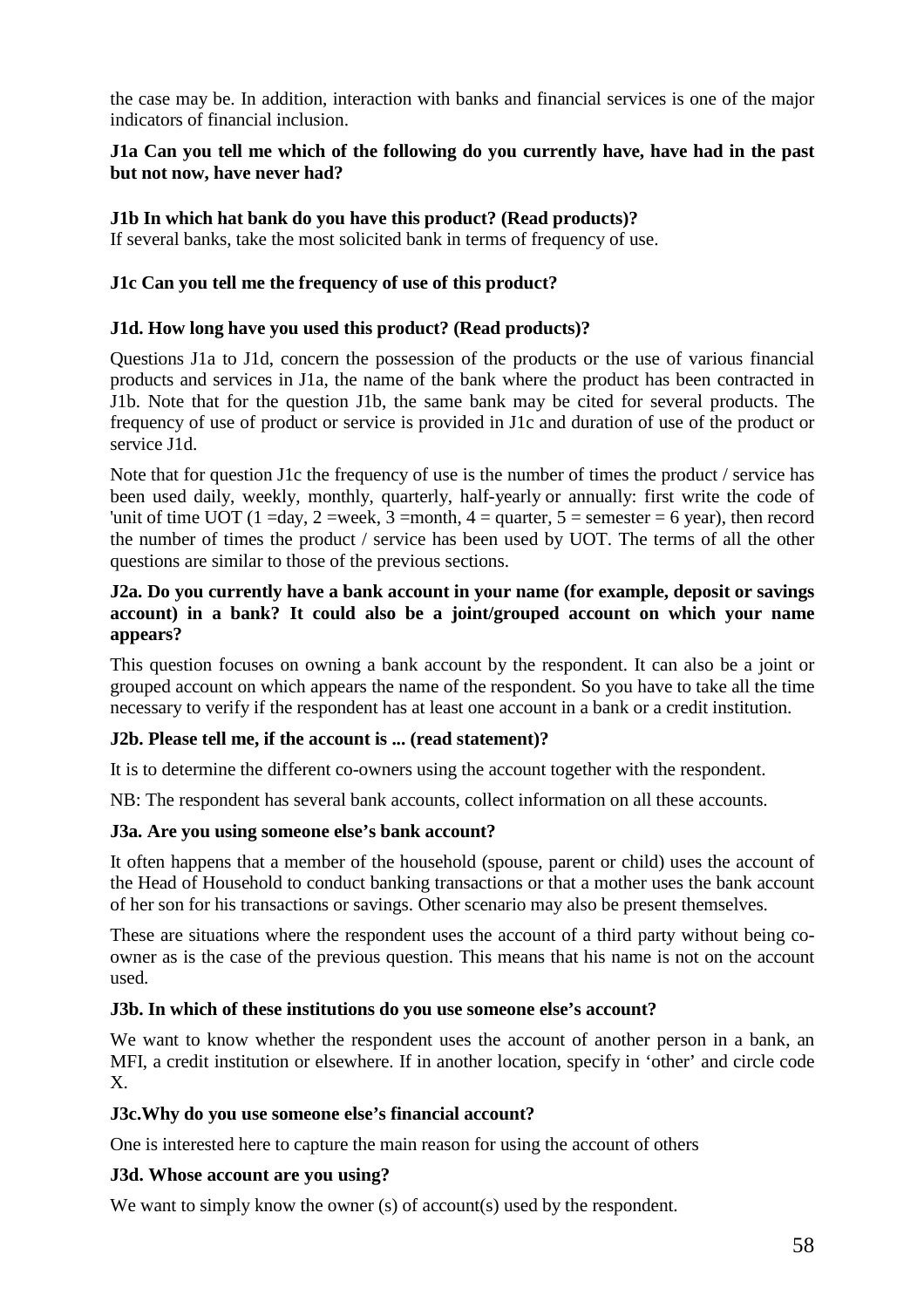## **J3e - Filter:**

If using a paper questionnaire, Check J2a and J3a. The respondent uses a bank account: Code 1 circled in J2a or J3a. If this is the case put a cross in the box corresponding to YES and continue to J4a, otherwise put the cross in the box for No and move to J4b.

**NB:** The CAPI application automatically manages the filters.

## **J4a. For what purposes do you use this/these account (s)?**

For respondents using an account, ask what the purpose(s) of the account (s). Many answers are possible.

## **J4b. People have different opinions regarding the bank accounts. According to you what are the advantages to use a bank account?**

Ask the respondent to give you according to its own perceptions all the benefits of the use of a bank account. Do not quote the answers.

**NB:** Several answers are possible.

## **J5a We will now speak of the transactions. Which of the following transactions have you done in the last 12 months?**

**Mobile bank transfer** refers to the use of mobile devices through an application installed to access banking services.

**The bank transaction online / internet** refers to the use of the internet to access financial services, whatever the medium of the support (phone, computer, tablet, etc.).

**Cash a cheque** means directly withdraw money from the bank (over the counter) through a cheque received from a third party (issuer of the cheque) but in my name (beneficiary).

**Depositing a cheque into the bank account** means deposit the cheque which is the name of a third party in the bank to deposit into the account that I use

**Draw a bank cheque** means taking out a cheque of a bank to carry out a financial transaction.

**Bank cheque** is a means of payment (cheque) drawn by a bank on behalf of a client. This is different from a personnel cheque in that a bank cheque is in the name of the issuing bank and is honoured by the central bank

## **J5b.How often do you perform the transaction?**

## **J5c: Have you done these.......... (read aloud the transactions made in J5a, code -1) at a banking, ATM, post office or other place?**

The questions J5a to J5c concern the use of various transactions in the last 12 months (J5a), the frequency of use of the transaction (J5b) where the transaction is made (J5c). For the frequency of use of the transaction, first ask the unit of time: UOT  $(1 = day, 2 = week, 3 = month, 4 =$ quarter,  $5 =$  semester,  $6 =$  year) and then ask the number of transactions per unit of time.

In practice, in a paper questionnaire, you must first fill in question J5a ie the entire column. Then, for each transactions with code 1 circled in J5a fill in across the line. In the CAPI application, the filling order runs automatically.

## **J5d- FILTER**

.

If using a paper questionnaire, Check J2a; the respondent uses a bank account: Code 1 circled in J2a. If this is the case continue to question J6, otherwise go to question K1.

**J6. There are several reasons why people do not have a bank account or credit card. Why do you not have a bank account?**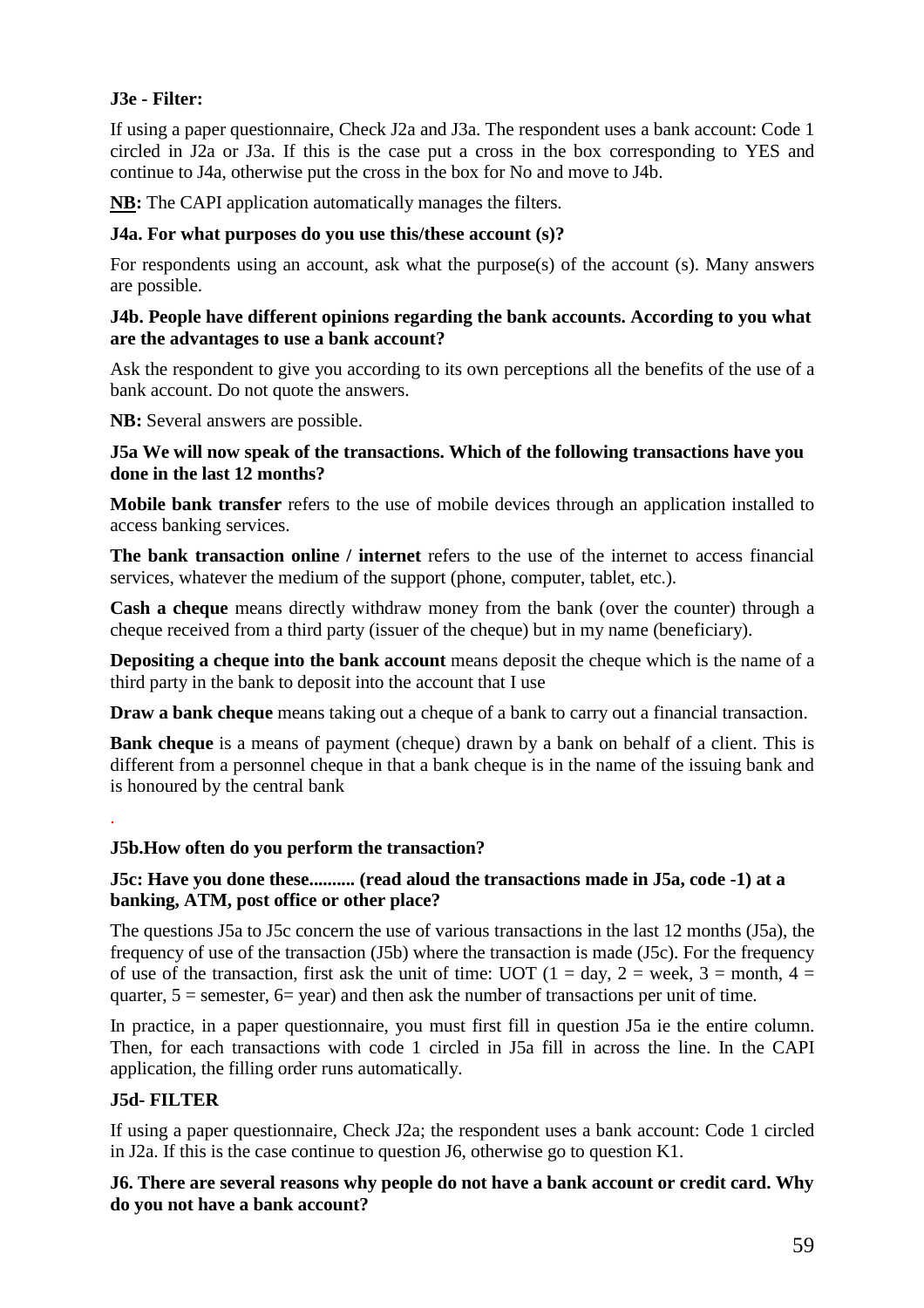If the respondent does not have a bank account (YES ticked in J5e) ask him/her why he/she does not have one, to revitalise him/her to lists all the reasons for not holding an account / credit card.

## **SECTION K: MICROFINANCE INSTITUTION (MFI)**

A microfinance institution (MFI) is an economic structure that provides a set of financial products to people excluded from the classical or formal financial system. It relates generally to poor inhabitants of developing countries. Microfinance is an area that concerns mechanisms to allocate small amounts of loans to people with low incomes. This allows them to create and manage small enterprises (SE).

In this section, we seek to understand the use of financial services provided by MFIs to the populations. Thus, the interaction with MFI and other financial services is also a key indicator of financial inclusion.

## **K1a: Do you currently have an account in an MFI in your name? It can be a joint account where your name appears**

It is whether the respondent has an account in an MFI. To ensure that the respondent makes no confusion between conventional banks and MFIs, request / name (s) of MFI where he/she has this or these account(s) and check in the list of question J1b to ensure that it is not a classic bank. It can be a single account which is owned by the respondent, or a joint account shared with his/her spouse/partner or a group account/company through a cooperative group / Community organization / savings which it belongs. If this is the case, continue to question K1b.

## **K1b Tell me, if the account is ... (READ THE STATEMENT)?**

For those with an account, read the various statements and circle the appropriate responses. You will ask such questions as follows: *"Tell me, is this an account in your name alone?" If the answer is yes, circle A and restart the other statements".* After asking this question, go to K3a.

*NB: A respondent may have multiple accounts in the same MFI or in different MFIs. This question concerns all those accounts.*

## **K2: There are several reasons why people have no MFI account. You said earlier that currently, you do not have an account in an MFI. Why is that?**

It is about information on the reasons for not owning an MFI account by the respondent. Many answers are possible. Rekindle the respondent in other to have an exhaustive list of reasons. Unlike question K1b, do not quote the answers and it must be emphasized to ensure that the reasons cited are correct

#### . **K3a: We will now talk about products and services offered by MFIs. You tell me if you currently own, you've had in the past or you never had?**

This question is to know the products and services that the respondent currently owns, those that he/she had in the past but not anymore and those that he/she has never possessed. You must read aloud the different products or services and circle the appropriate response.

|                 | A current account, often called by abuse of language, on-sight account, deposit account or           |
|-----------------|------------------------------------------------------------------------------------------------------|
| Cheque          | checking account is a type of bank account used in commercial and financial relations. It is         |
| Accounts or     | usually opened by a company or any legal entity for the following transactions of deposit            |
| current account | withdrawal and transfers. It is therefore legally different from a savings account                   |
|                 | A checking account on the other hand is own by an individual.                                        |
| Bank card or    | The debit card is a bank card linked to the account of the card holder. It allows the card holder to |
| debit card      | make purchases of goods and services without using cash as well as cash withdrawals at               |
|                 | automated Teller machine (ATMs) both nationally and internally as the case may be.                   |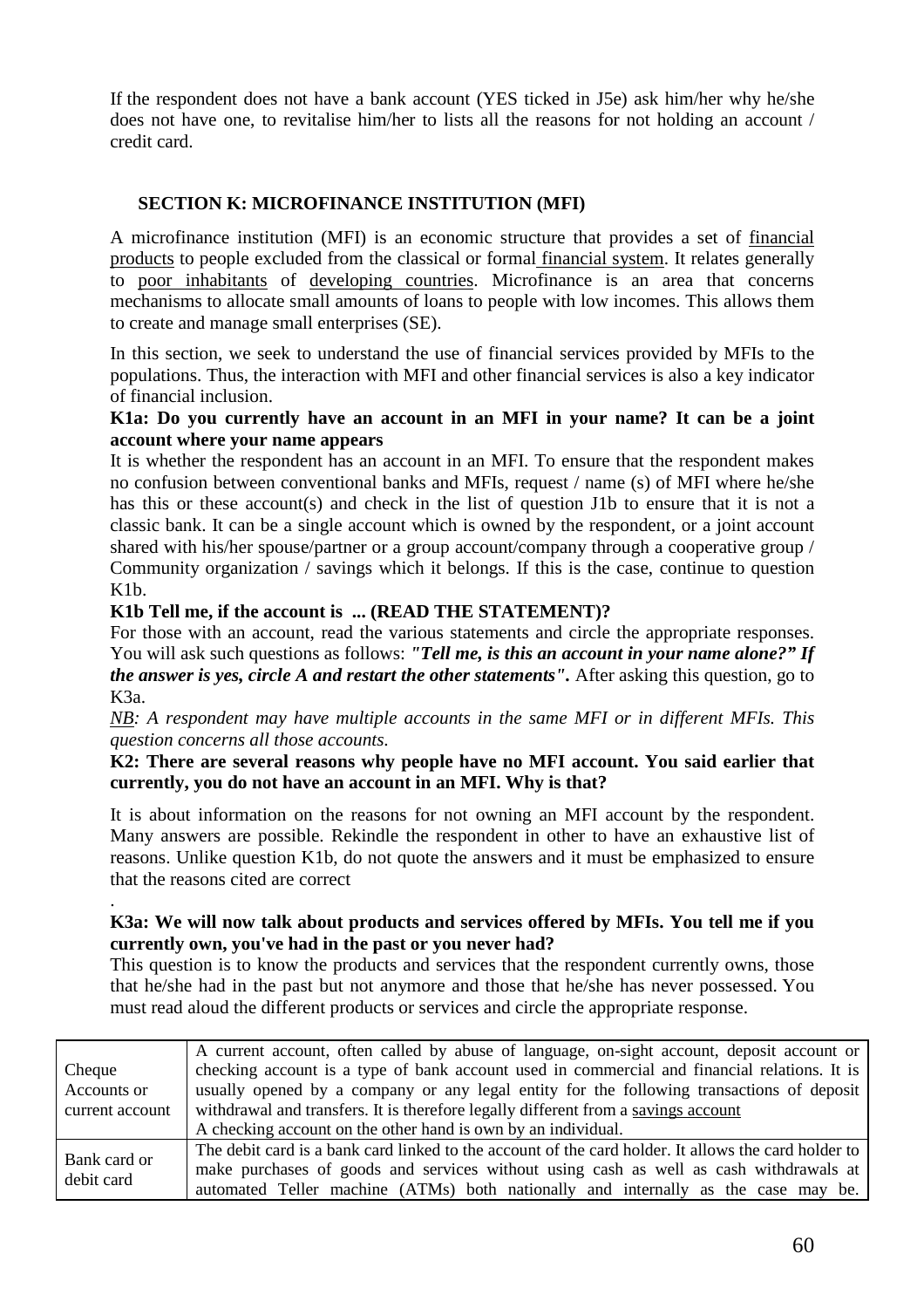|                                                         | Transactions carried out using a debit card is usually limited to the amount of money available in<br>the amount of the card holder                                                                                                                                                                                                                                                                                                                                                                                                                                                                                                                                                                                                                                                                                                                               |
|---------------------------------------------------------|-------------------------------------------------------------------------------------------------------------------------------------------------------------------------------------------------------------------------------------------------------------------------------------------------------------------------------------------------------------------------------------------------------------------------------------------------------------------------------------------------------------------------------------------------------------------------------------------------------------------------------------------------------------------------------------------------------------------------------------------------------------------------------------------------------------------------------------------------------------------|
| Personal Loan<br>Account                                | The personal loan is a loan that is characterised by the fact that it does not finance a specific<br>purpose (unallocated loan). In practice the funds are paid to the account of the borrower to deal<br>with as he/she wishes.                                                                                                                                                                                                                                                                                                                                                                                                                                                                                                                                                                                                                                  |
| Housing loan<br>Automobile<br>loan                      |                                                                                                                                                                                                                                                                                                                                                                                                                                                                                                                                                                                                                                                                                                                                                                                                                                                                   |
| <b>Business loan</b><br>Agriculture /<br>livestock loan | These loans are different categories of loans whose characteristic is that they finance a purchase<br>or a specific activity.                                                                                                                                                                                                                                                                                                                                                                                                                                                                                                                                                                                                                                                                                                                                     |
| Enterprise Loan<br>school fees<br>loans                 |                                                                                                                                                                                                                                                                                                                                                                                                                                                                                                                                                                                                                                                                                                                                                                                                                                                                   |
| Social /<br>Emergency loan                              | This is a loan to the loan applicant who suffered significant financial losses resulting from<br>natural disasters. The disaster must be formally declared and eligible for aid in emergency loan<br>The consumer credit is the credit category granted to individuals by banks or financial                                                                                                                                                                                                                                                                                                                                                                                                                                                                                                                                                                      |
| Consumer loan                                           | companies to finance the purchase of goods and services, like the big spending in capital goods<br>(cars, household equipment).                                                                                                                                                                                                                                                                                                                                                                                                                                                                                                                                                                                                                                                                                                                                   |
| Leasing $/$<br>equipment<br>Rental                      | Leasing is a tripartite funding agreement between a company user of a good or equipment, a<br>credit or financial institution and the equipment rental company. The company pays a monthly<br>flat fee for the use of a property or service with the option of purchasing it. The company is not<br>the owner of the property, which does not appear as fixed asset in its consolidated accounts.<br>These may include movable or immovable property that would require substantial investment by<br>the company. Leasing is at the same time a type of credit and a form of financing for the<br>company on goods that it cannot or does not want to acquire. The contract concluded between<br>the lessor and the lessee. is for a fixed term with the restitution of the property/equipment,<br>renewal of the contract or purchase of the property/equipment. |
| Equipment and<br>materials loan                         | This is a loan that allows for example to acquire or renew equipment (professional vehicle,<br>office equipment, computer hardware, medical equipment, etc.)                                                                                                                                                                                                                                                                                                                                                                                                                                                                                                                                                                                                                                                                                                      |
| savings Booklet<br>$/$ on-sight<br><b>Savings</b>       | A savings account (or passbook) is an account with a bank or an MFI for which all cash deposits<br>are remunerated at a fixed rate or by the state or the bank or the MFI itself. The operations of<br>deposits, withdrawals and balances recorded are recorded therein.                                                                                                                                                                                                                                                                                                                                                                                                                                                                                                                                                                                          |
| <b>Special Savings</b><br>Account/Term<br>Deposit/Fixed | This is an interest yielding account in which the duration of the deposit and the interest rate are<br>pre-determined. The funds are available at the end of the term if solicited before the end of the<br>term, it is subject to penalty according to the predetermined conditions of the contract.                                                                                                                                                                                                                                                                                                                                                                                                                                                                                                                                                             |
| Overdraft<br>facility                                   | The overdraft facility is a temporary transient credit line given by a bank or MFI. This cash<br>credit offers the opportunity to the company or individual to manage more flexibly its immediate<br>cashflow                                                                                                                                                                                                                                                                                                                                                                                                                                                                                                                                                                                                                                                     |
| Mobile money /<br>mobile banking                        | Mobile Banking: refers to the use of a smartphone or other cellular device to perform<br>online banking tasks while away from your home computer, such as monitoring account<br>balances, transferring funds between accounts, bill payment and locating an ATM.<br>Online banking, also known as internet banking, e-banking or virtual banking, is an<br>electronic payment system that enables customers of a bank or other financial institution to                                                                                                                                                                                                                                                                                                                                                                                                           |
|                                                         | conduct a range of financial transactions through the financial institution's website<br>Mobile money is a modern instrument of fast money transfer through mobile phone. This is an e-<br>wallet allows customers to conduct financial transactions of various kinds from their mobile<br>phones.                                                                                                                                                                                                                                                                                                                                                                                                                                                                                                                                                                |

## **K3b: What is the frequency of use of the (name of product / service?**

For a respondent who reported having a product / service, that is to say code 1 in K3a, ask him/her the frequency of use of this product / service. Record the unit and the number of times.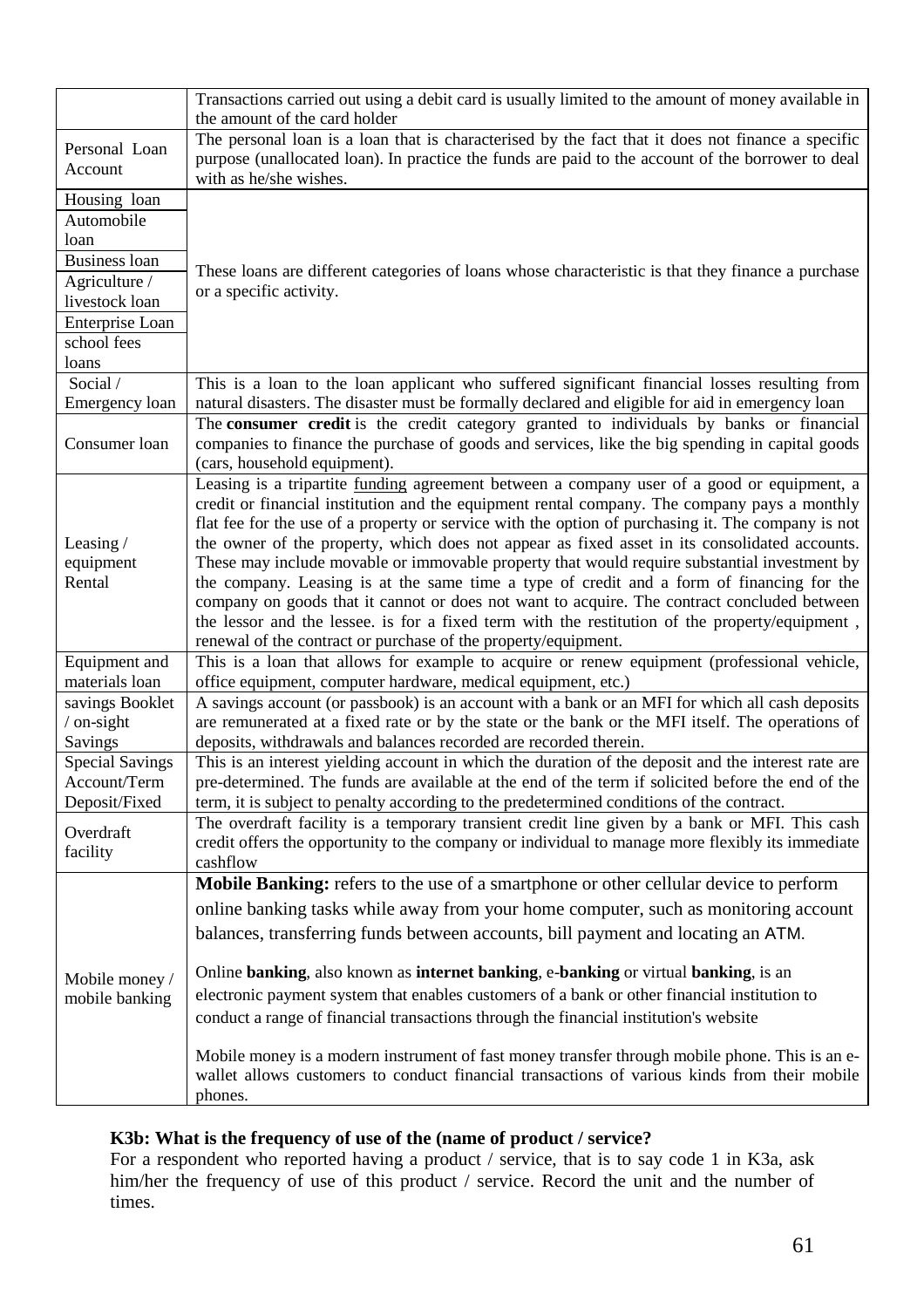## **K3c: How long have you used (name of product / service)?**

For products / services used by the respondent, request the duration of use of the product. That's to say how long he/she has been using or used the said product.

### **K4: I will read a list of statements on what people think about the services offered by MFIs. For each of these statements, please tell me if you agree or disagree**

You must read aloud one by one the various statements that express what people think about the services offered by MFIs and circle the corresponding code.

## **K5: People have different views on financial services, in your opinion what are the benefits of using an account with an MFI?**

Ask the respondent the benefits of using an account opened with an MFI ask this question to the respondent irrespective of if he/she owns an account or not. Rekindle the respondent to have an exhaustive list of advantages according to him/her.

## **SECTION L: MOBILE MONEY (ELECTRONIC WALLET)**

Mobile money is a modern instrument of fast money transfer through mobile phones. This is an e-wallet that allows customers to conduct financial transactions of various kinds from their mobile phones. In Cameroon, mobile operators MTN, Orange and the Money transfer agency Express Union provide "mobile money" services

This section helps to understand whether respondents are aware of the existence of money transfers via mobile phones, the possession of a mobile money account, types of services offered and their use.

### *NB: For questions L1 to L2c ask him/her, one service after the other, that is to say, line after line.*

#### **L1.Have you ever heard of the mobile money services of (service provider's name)?**

For each service, ask the respondent if he/she has ever heard and circle the corresponding code.

### **L2a. Have you ever used the Mobile money services (eg send or receive money) of (service provider's name)?**

If the respondent has heard of mobile money services, ask him/her if he/she has used the mobile money of (service provider's name) and circle the corresponding code. Note that the use here does not necessarily imply that one owns an account because it is possible to use "mobile money" services for sending or withdrawing money at branches, sales points mobile money services and other partner organizations.

## **L2b. Are-you owner of a mobile money account of (service provider's name)?**

Ask the respondent if he/she has a mobile money account and circle the corresponding code. This account is created by subscription of the user at an agency or accredited sale point, or from his/her phone.

## **L2c. What is the frequency of use of this account?**

For mobile money account owners, ask the frequency of use. The use can be deposit, sending or receiving of money. Record the unit and the number of times.

## **NB: we are referring here to the frequency of use of mobile money services through the account he/she owns.**

## **L3. Why do you use mobile money services?**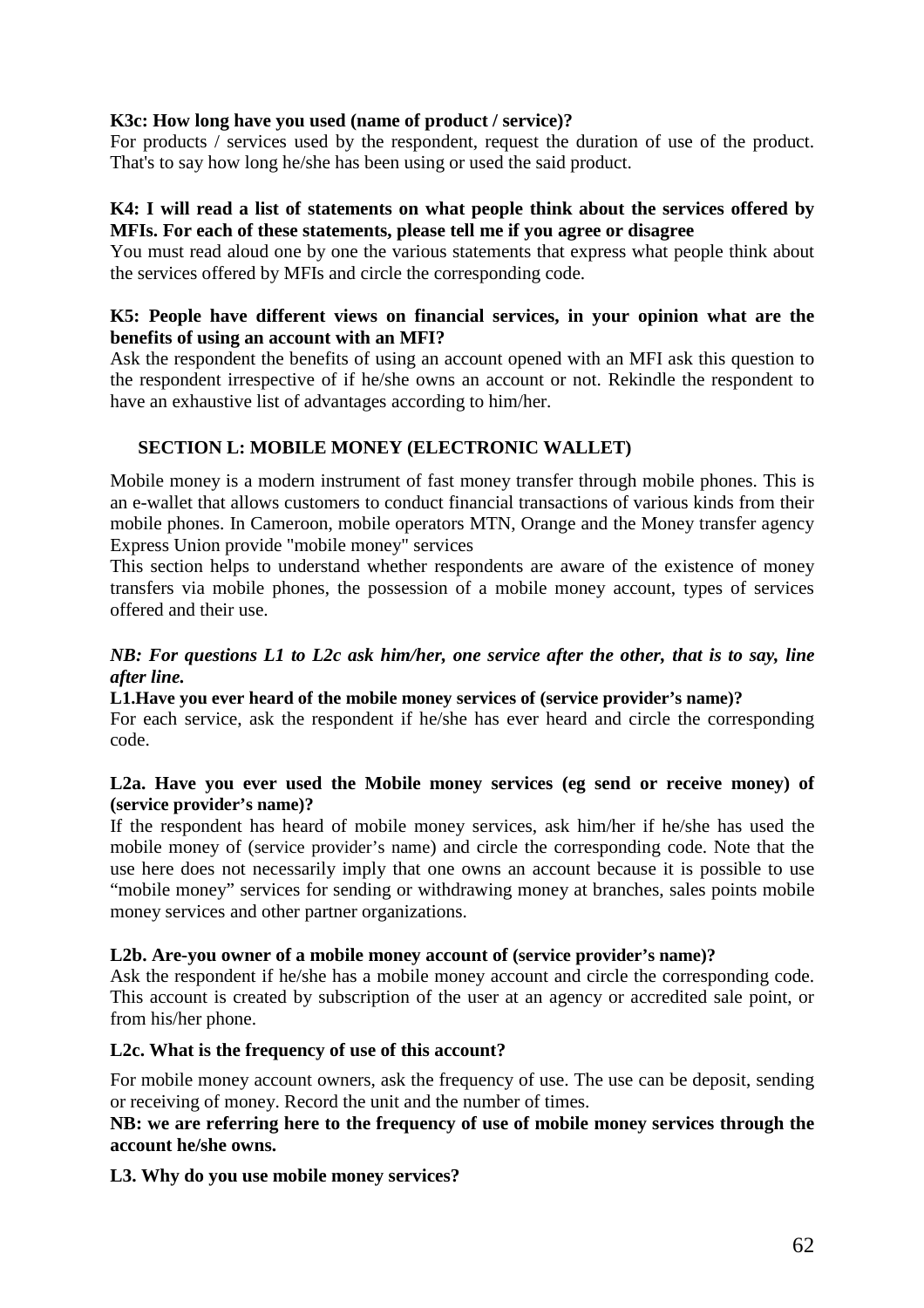If the respondent has used a mobile money services, ask him/her why. Rekindle the respondent to have an exhaustive list of reasons.

## **L4. What transactions do you make through mobile money/ agent/Mobile money sales point with your mobile?**

This question is to understand all the possible uses of mobile money services, agent or mobile money sales point. Rekindle the respondent to have an exhaustive list of transactions made by the respondent.

#### **L5a. Why did you choose the account [see Mobile Money account of the respondent in L2b- code 1] rather than others?**

This question should be asked only to those who have used one account Mobile money among the three that exists in Cameroon (MTN Mobile money, money and Orange Mobile Express Union). If respondent has used the Orange money service example, ask him the following question: *Why did you choose the account of Orange Money rather than MTN Mobile or Express Union Mobile?*

### **L5b. Why do you have multiple (at least two) mobile money accounts?**

This question should be asked to those who have at least two accounts Mobile money. Ask why the respondent has multiple accounts. Rekindle the respondent to have an exhaustive list of reasons for having multiple accounts.

### **L6. Why do you not use mobile money services?**

This question must be asked to those who do not use mobile money services (code 2 at L2a question). Rekindle the respondent to have an exhaustive list of reasons for not using the service.

### **L7. Why do you not have your own mobile money account?**

This question is for people who use mobile money services (code 1 to L2a), but do not own an account (code 2 L2b). Rekindle the respondent to have an exhaustive list of reasons for non-possession of a Mobile money account.

## **SECTION M: GENERALITIES**

This section allows for the assessment of respondents on the aspects of money management discussed during the interview. Namely, among others : the money transfers, risk planning and insurance, borrowing money, savings and investments, banking, microfinance institution and mobile money.

### **M1. Do you think you need more information on all aspects of money management that we have covered in this interview?**

Ask the question as follows: Do you think you need more information on everything that we talked about during the interview including the aspects on money transfers, risk planning and insurance, borrowing money, savings and investment, Banks, Microfinance Institutions and mobile money,? Circle respondent's answer.

#### **M1a. What type of information do you need?**

If the respondent needs additional information (that is to say, code 1 in M1), ask what type of information they need. Rekindle the respondent to have an exhaustive list of list of the type of information they desire.

#### **M2. Where do you usually go to when you need financial advice?**

Ask the question and circle the corresponding code.